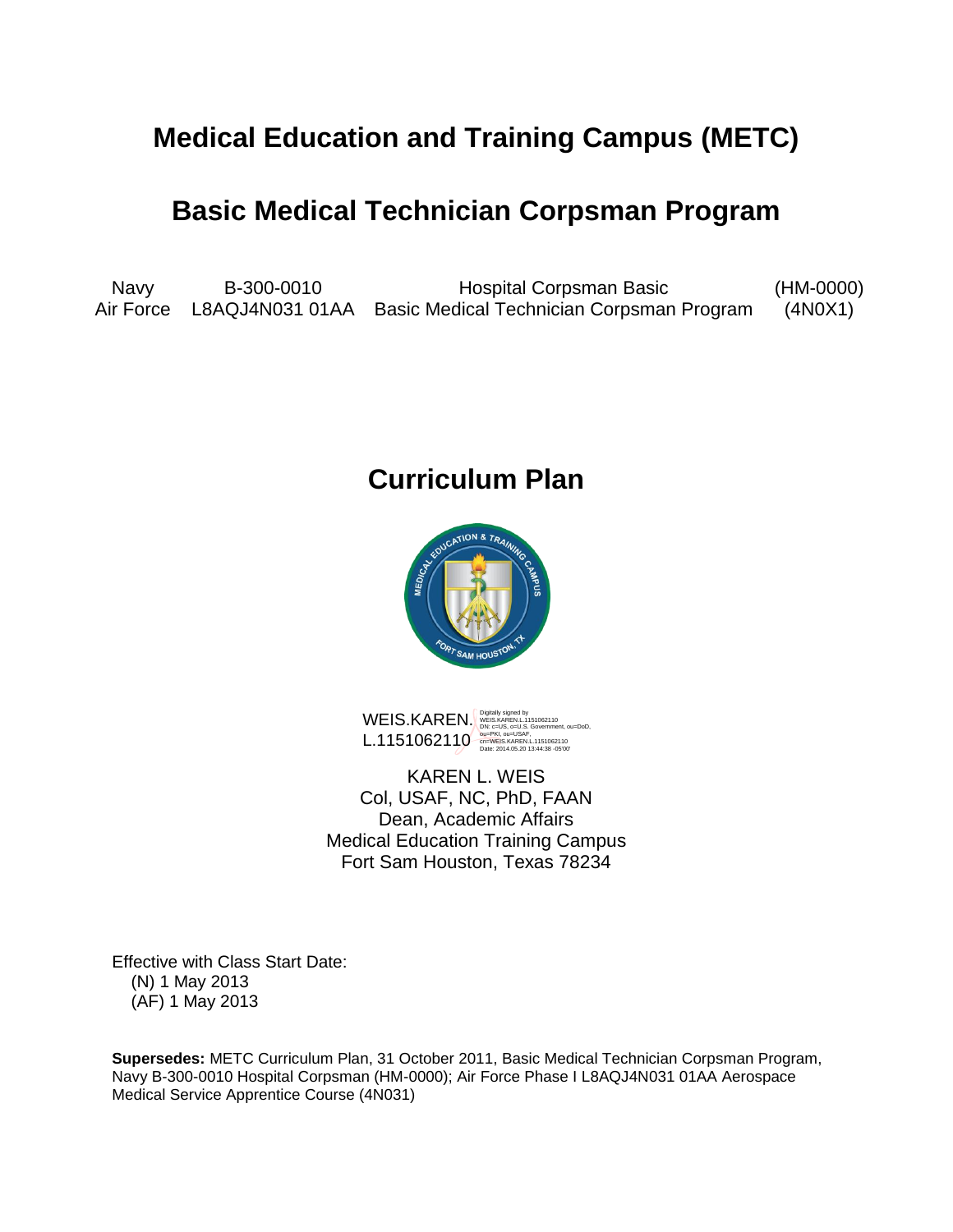# **Contents**

| <b>BMTC 101</b><br>Introduction to Basic Medical Technician Corpsman Program  6     |  |
|-------------------------------------------------------------------------------------|--|
| <b>BMTC 103</b>                                                                     |  |
| BMTC 105F National Registry Emergency Medical Technician - (NREMT) Certification  7 |  |
|                                                                                     |  |
| <b>NURS 101</b>                                                                     |  |
| <b>NURS 201</b>                                                                     |  |
|                                                                                     |  |
|                                                                                     |  |
|                                                                                     |  |
|                                                                                     |  |
|                                                                                     |  |
|                                                                                     |  |
| Introduction to Basic Medical Technician Corpsman Program12<br><b>BMTC 101</b>      |  |
|                                                                                     |  |
|                                                                                     |  |
|                                                                                     |  |
| <b>BMTC 103</b>                                                                     |  |
|                                                                                     |  |
|                                                                                     |  |
|                                                                                     |  |
| <b>BMTC 105F</b><br>National Registry Emergency Medical Technician (NREMT)21        |  |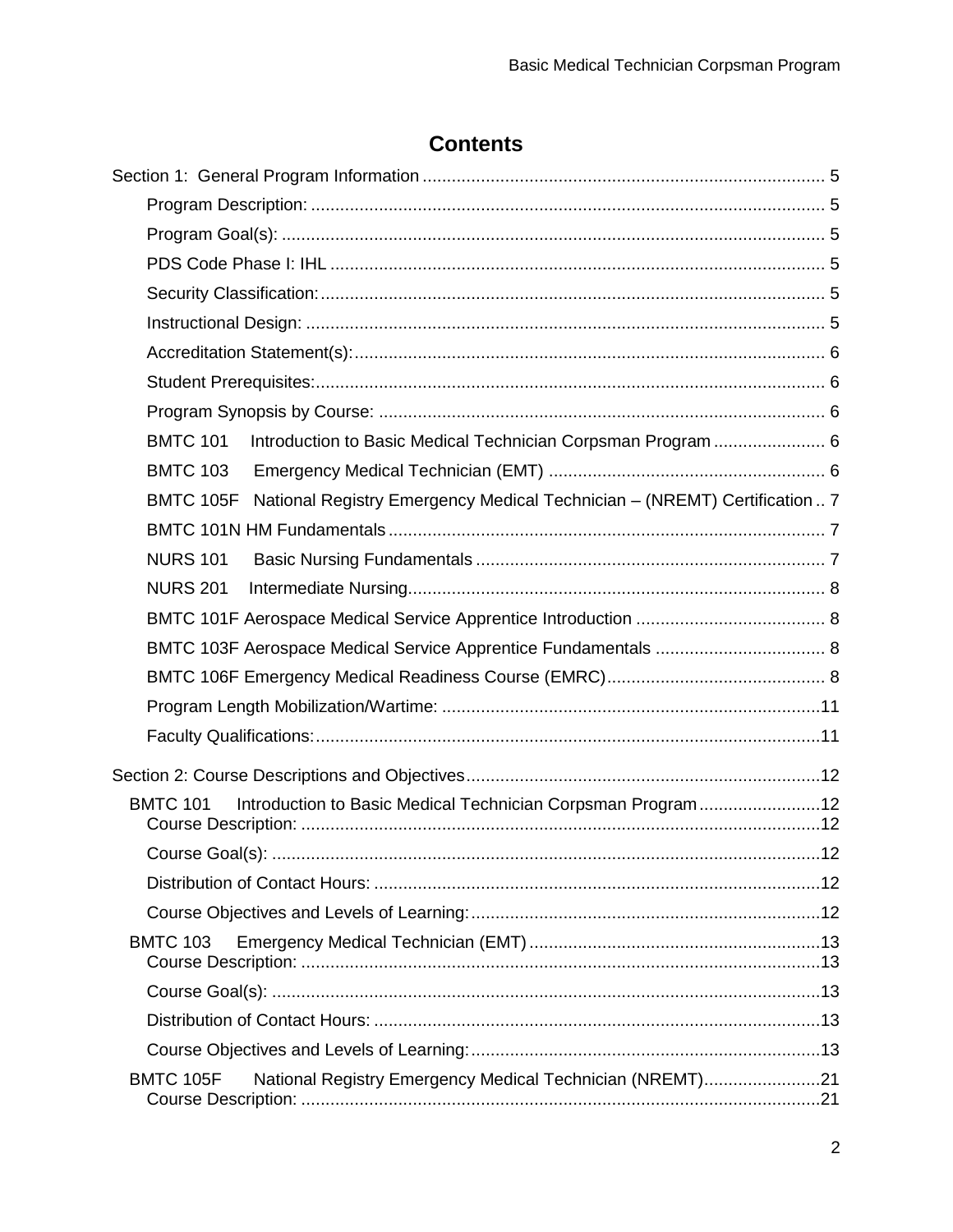| <b>NURS 101</b>                                                       |  |
|-----------------------------------------------------------------------|--|
|                                                                       |  |
|                                                                       |  |
|                                                                       |  |
| <b>NURS 201</b>                                                       |  |
|                                                                       |  |
|                                                                       |  |
|                                                                       |  |
| BMTC 101F Aerospace Medical Service Apprentice (AMSA) Introduction 30 |  |
|                                                                       |  |
|                                                                       |  |
|                                                                       |  |
| BMTC 103F Aerospace Medical service Apprentice Fundamentals31         |  |
|                                                                       |  |
|                                                                       |  |
|                                                                       |  |
| <b>BMTC 106F</b>                                                      |  |
|                                                                       |  |
|                                                                       |  |
|                                                                       |  |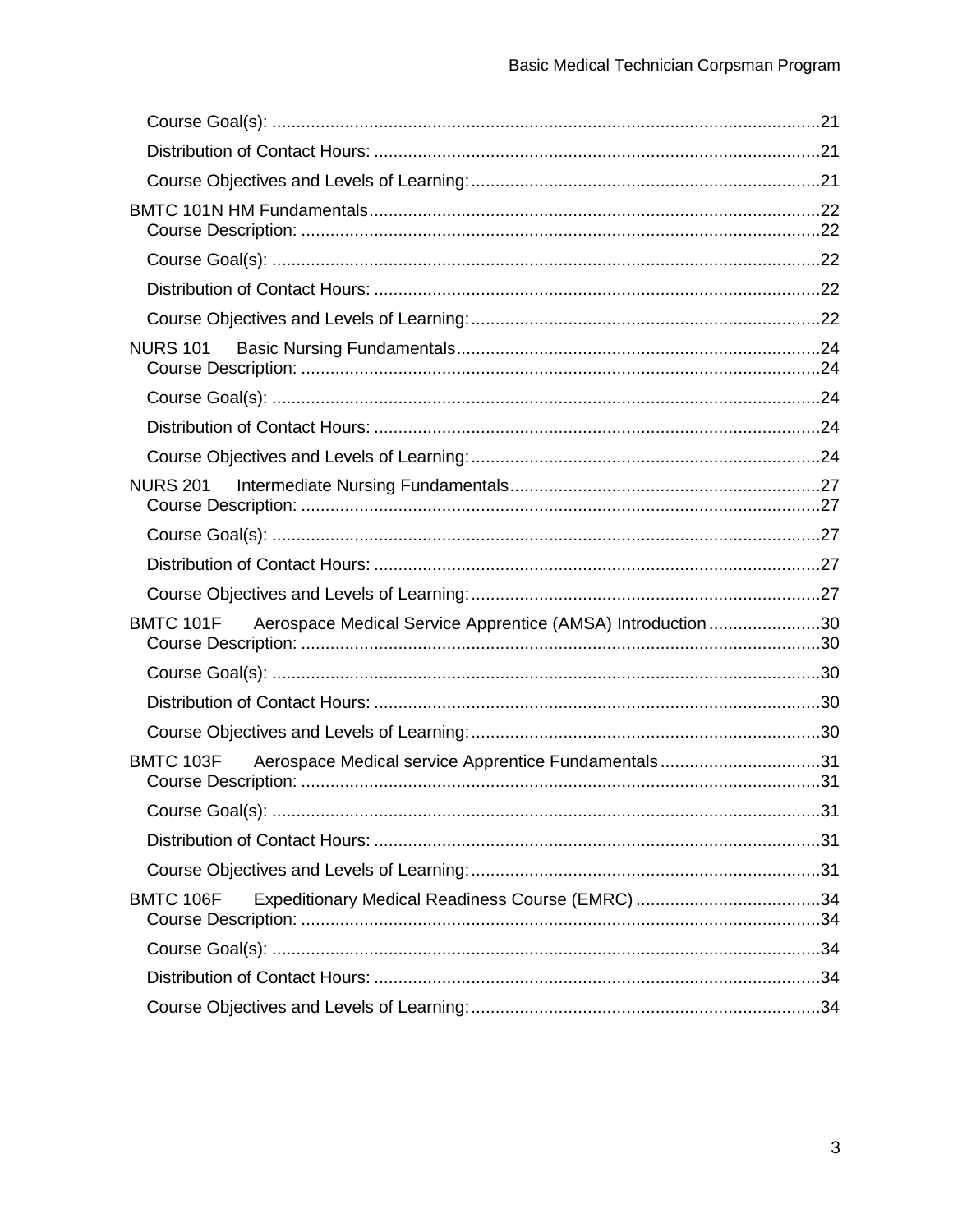# **Change Record**

| Item to    | <b>Description</b>                                                                                                                                                                                                                                                      | <b>Date</b>     |
|------------|-------------------------------------------------------------------------------------------------------------------------------------------------------------------------------------------------------------------------------------------------------------------------|-----------------|
| Change     |                                                                                                                                                                                                                                                                         | <b>Approved</b> |
| <b>TOC</b> | Added table of contents                                                                                                                                                                                                                                                 | 8 Mar 13        |
| Section 1  | Changed program description to conform to new template                                                                                                                                                                                                                  | 8 Mar 13        |
|            | Added enrollment data chart                                                                                                                                                                                                                                             | 8 Mar 13        |
|            | Added Instructional design description                                                                                                                                                                                                                                  | 8 Mar 13        |
|            | Removed CAAHEP from accreditation information                                                                                                                                                                                                                           | 8 Mar 13        |
|            | Added NREMT and American Heart accreditation information                                                                                                                                                                                                                | 8 Mar 13        |
|            | Changed student prerequisites information to conform to new<br>template                                                                                                                                                                                                 | 8 Mar 13        |
|            | Added minor rewording to course descriptions                                                                                                                                                                                                                            | 8 Mar 13        |
|            | Change program length hour charts to reflect the approved course of<br>action one curriculum                                                                                                                                                                            | 8 Mar 13        |
|            | Added ratio chart                                                                                                                                                                                                                                                       | 8 Mar 13        |
|            | Change program length peacetime hour chart to reflect the approved<br>course of action one curriculum                                                                                                                                                                   | 8 Mar 13        |
|            | Removed the program length mobilization/wartime chart                                                                                                                                                                                                                   | 8 Mar 13        |
|            | Changed faculty qualifications to conform to new template                                                                                                                                                                                                               | 8 Mar 13        |
| Section 2  | Replaced all topic objectives with lesson objectives to conform to<br>template requirements. Topic objectives listed on the previous CP<br>were verified on lesson plans.                                                                                               | 8 Mar 13        |
|            | Change lesson objective learning levels to the levels agreed to<br>during the Task Correlation Working Group (TCWG)                                                                                                                                                     | 8 Mar 13        |
|            | Changed BMTC 103 contact hour chart and sequence of lessons to<br>reflect the approved course of action one curriculum                                                                                                                                                  | 8 Mar 13        |
|            | Corrected BMTC 105F learning level typos                                                                                                                                                                                                                                | 8 Mar 13        |
|            | Changed BMTC 101N contact hour chart and sequence of lessons<br>to reflect the approved course of action one curriculum. This includes<br>removing BMTC 104N and adding a unit of instruction for Navy<br>Clinical, as well as adding NREMT skills testing to unit one. | 8 Mar 13        |
|            | Removed Introduction to TCCC from BMTC 101N instruction<br>provided in BMTC 103 satisfies the associated correlated tasks listed<br>in both areas on the Program Correlation Sheet (PCS) approved<br>during the TCWG                                                    | 8 Mar 13        |
|            | Added dental emergency related objectives from NURS 201 to<br>BMTC 101N (deconsolidation on this topic)                                                                                                                                                                 | 8 Mar 13        |
|            | Changed NURS 101 contact hour chart and sequence of lessons to<br>reflect the approved course of action one curriculum.                                                                                                                                                 | 8 Mar 13        |
|            | Removed performance objective for range of motion from NURS 101<br>- no longer required by either service task list. As discussed and<br>approved during the TCWG                                                                                                       | 8 Mar 13        |
|            | Changed NURS 201 contact hour chart and sequence of lessons to<br>reflect the approved course of action one curriculum.                                                                                                                                                 | 8 Mar 13        |
|            | Changed BMTC 103F contact hour chart and sequence of lessons to<br>reflect the approved course of action one curriculum.                                                                                                                                                | 8 Mar 13        |

Note: Any time there is a change to the Curriculum Plan annotate the change number and approval date to the Change Record.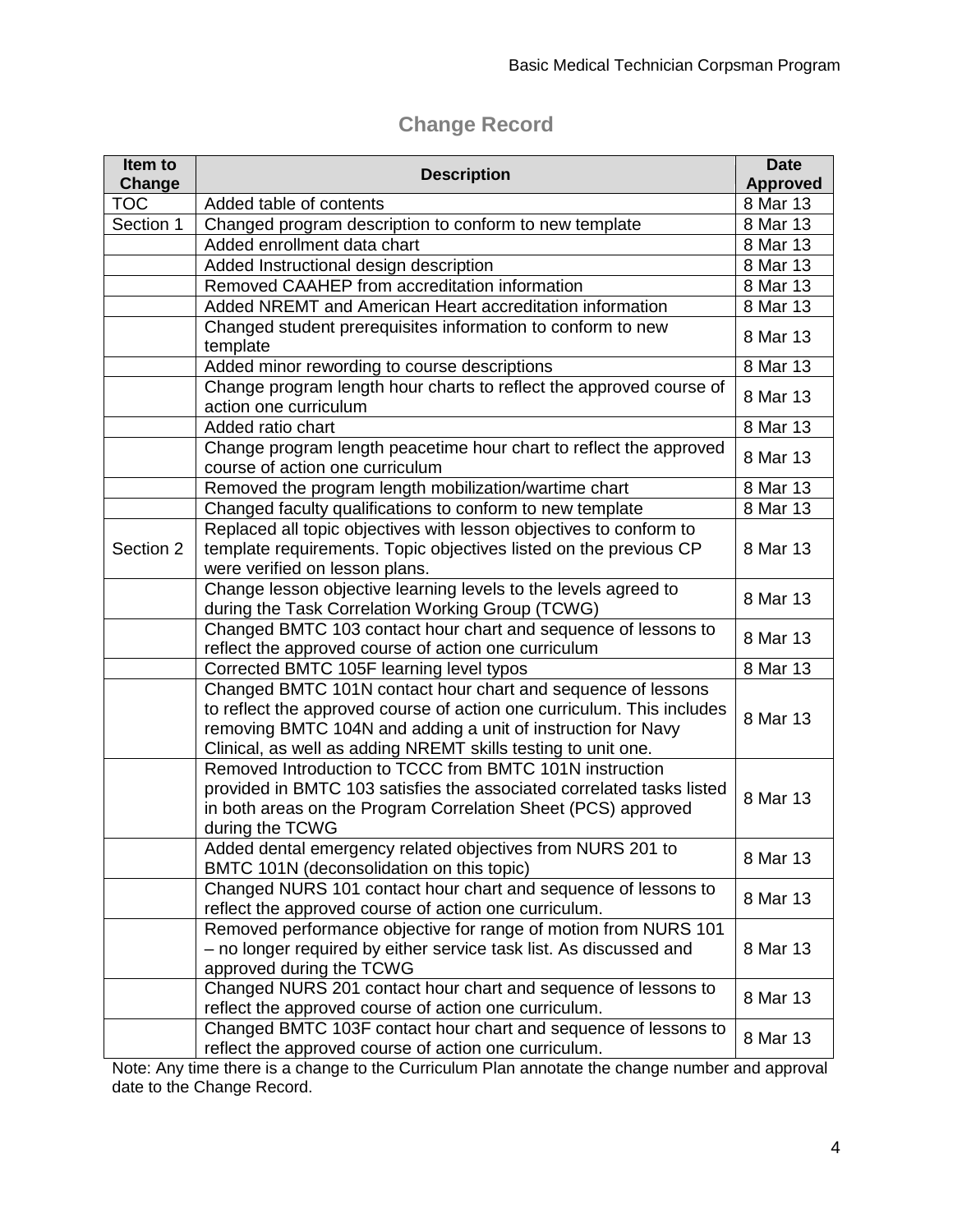# <span id="page-4-0"></span>**Section 1: General Program Information**

#### <span id="page-4-1"></span>**Program Description:**

The instructional design for the Basic Medical Technician Corpsman Program consolidated courses are group-lock step. The Program provides enlisted personnel, from multi-Services, with a basic knowledge as well as simulated and clinical training in various aspects of emergency, nursing, and primary care. Subjects include Basic Life Support (BLS), medical terminology, anatomy & physiology, Emergency Medical Technician curricula, as well as various aspects of nursing and primary patient care. Outcome-based practice and safety techniques are emphasized throughout the program. The program consists of lectures, group activities, demonstrations, hands-on instruction and clinical practice. Performance exercises, written examinations, clinical/practicum are used to assess accumulation and retention of knowledge and skills. Quality assurance and safety techniques have been incorporated into the program administration. Lecture, demonstration, online materials, simulations, and laboratory practice are utilized throughout the program. This program provides graduates with technical skills and knowledge required to achieve entry-level Aerospace Medical Service Apprentice and Basic Hospital Corpsman competencies. Additionally, this course prepares students for the EMT Certification. All Air Force graduates must pass the national certification/examination process. The program prepares the student to perform inpatient and outpatient operations in both traditional and non-traditional settings. The program culminates in college credits that apply toward an Associates Degree.

| <b>Enrollment Data:</b> | <b>Air Force</b> | <b>Navy</b> |
|-------------------------|------------------|-------------|
| Minimum Enroll:         |                  |             |
| Maximum Quota:          | 34               | 85          |
| Programmed:             | 50               | 50          |
| Entry Interval:         |                  |             |

Note: Maximum Quota reflects the "Class Maximum" provided in the ATRRS Course Catalog.

#### <span id="page-4-2"></span>**Program Goal(s):**

The Basic Medical Technician Corpsman Program will prepare Service Members to function as entry-level Medical Technicians and Corpsman in fixed and non-fixed medical facilities, performing duties to provide quality emergency, nursing and primary care procedures. Graduates will demonstrate: the ability to comprehend, evaluate and apply information relevant to the role of the basic Medical Technician and Corpsman; technical proficiency in entry-level skills required to fulfill the role of a basic Medical Technician and Corpsman; as well as the personal and professional behavior consistent with the expectations of the basic Medical Technician and Corpsman.

#### <span id="page-4-3"></span>**PDS Code Phase I:** IHL

<span id="page-4-4"></span>**Security Classification:**

Unclassified

<span id="page-4-5"></span>**Instructional Design:** Group Paced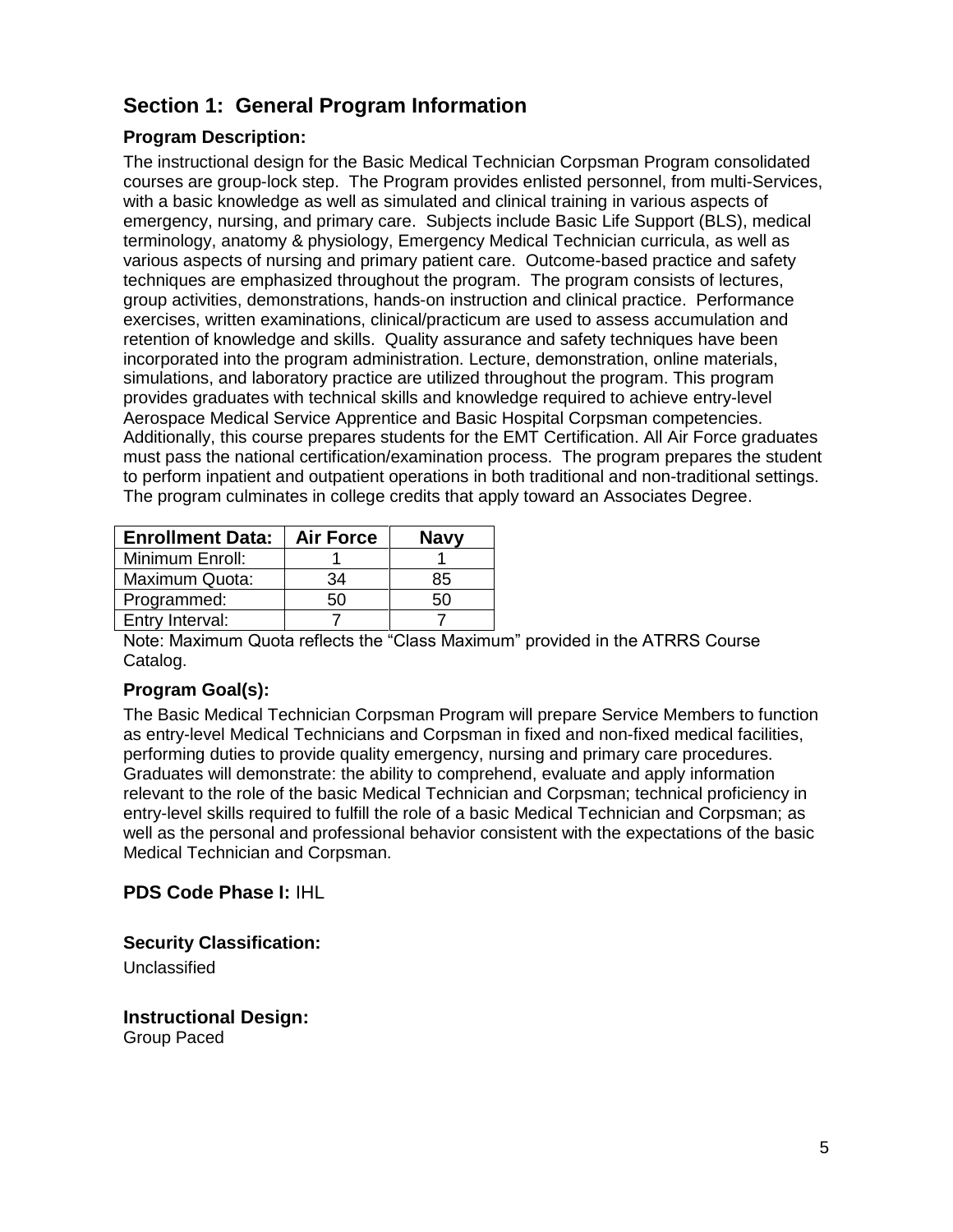#### <span id="page-5-0"></span>**Accreditation Statement(s):**

This program has been submitted to the American Council on Education for evaluation of credit hours. This is a Community College of the Air Force credit awarding program. Additional accreditation information can be located by accessing the following internet sites:

Council on Occupational Education (COE) [www.council.org](http://www.council.org/)

National Registry of Emergency Medical Technicians (NREMT) [www.nremt.org](http://www.nremt.org/)

American Heart Association [www.heart.org](http://www.heart.org/)

#### <span id="page-5-1"></span>**Student Prerequisites:**

Air Force specific: See the Education & Training Course Announcements (ETCA) site<https://etca.randolph.af.mil/default1.asp>

Navy specific: See Catalog of Navy Training Courses (CANTRAC). <https://app.prod.cetars.training.navy.mil/cantrac/vol2.html>

#### <span id="page-5-2"></span>**Program Synopsis by Course:**

This program consists of multiple courses. All consolidated courses and applicable service specific courses must be completed successfully to pass this program.

#### **Phase I**

#### <span id="page-5-3"></span>**BMTC 101 Introduction to Basic Medical Technician Corpsman Program**

This course provides an introduction to the Basic Medical Technician/Corpsman Program (BMTCP). An overview of Academic Policies and Procedures, Course and Group Policies, Student Evaluation and Administration Plan (SEAP), Instructional Resources and Materials, College Credit, Student Feedback, Textbooks and Supplies will be conducted. This culminates with the American Heart Association Basic Life Support (BLS) for Healthcare Providers certification.

Prerequisite(s): None

### <span id="page-5-4"></span>**BMTC 103 Emergency Medical Technician (EMT)**

The EMT course provides basic understanding of the knowledge and skills necessary to function as a first responder Basic Medical Technician/Corpsman. The course begins with providing students with the foundational medical terminology, anatomy and physiology, as well as pathophysiology. The successful student will also master theories in pre-hospital care, and transporting patients with a focus on patient assessment and appropriate interventions in various rescue scenarios, including trauma, extrication, medical emergencies, behavioral and environmental emergencies and special populations such as children and the elderly. The course will also equip students with the knowledge and skill required to successfully complete the National Registry of Emergency Medical Technicians (NREMT) written exam and practical skills lab.

Prerequisite(s): BMTC 101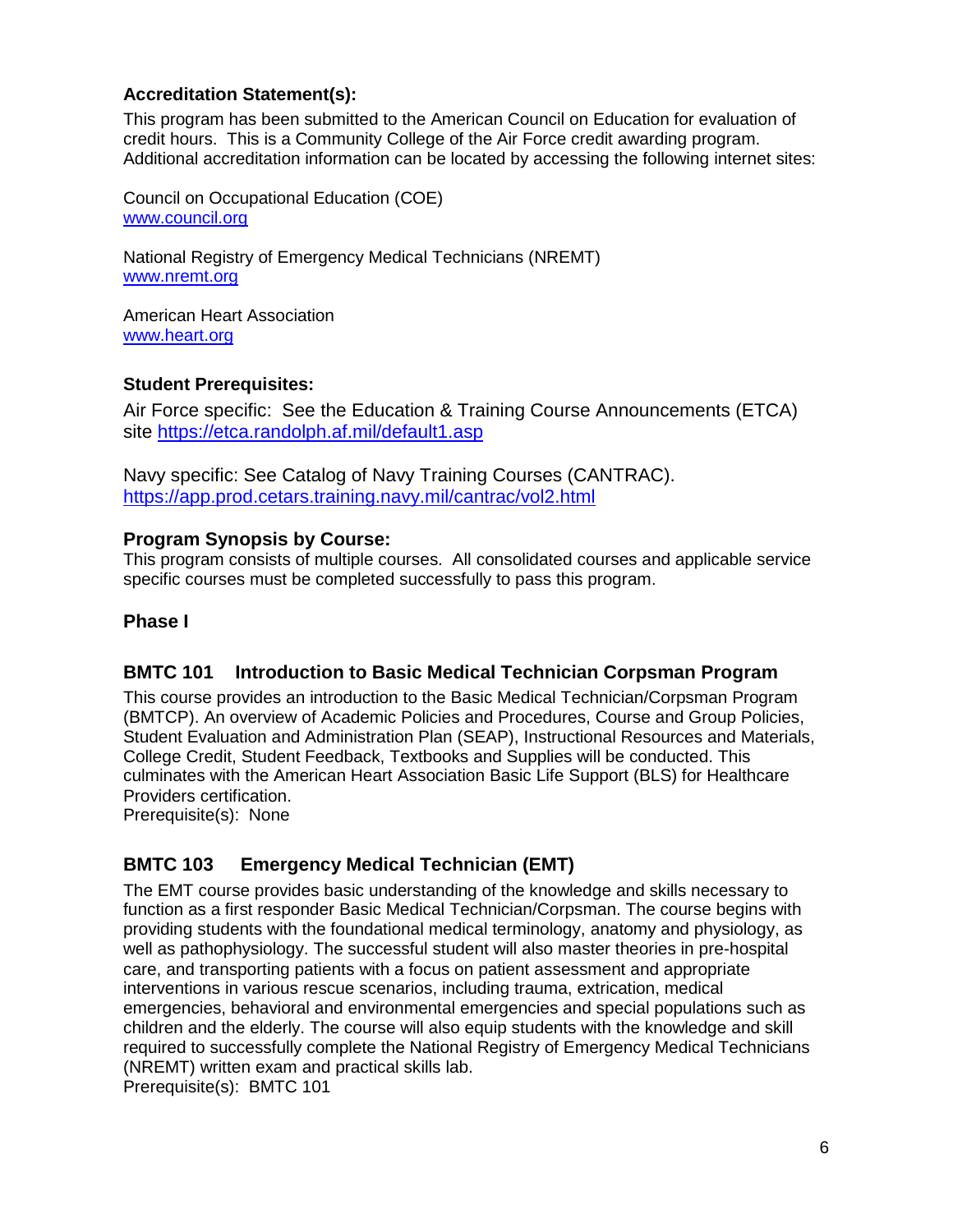### <span id="page-6-0"></span>**BMTC 105F National Registry Emergency Medical Technician – (NREMT) Certification**

This course assesses the student's ability to apply Emergency Medical Technician (EMT) principles in didactic and practical environments IAW DOT NHTSA standards. Air Force students must successfully complete the National Registry of Emergency Medical Technician (NREMT) practical skills lab and cognitive exam. Prerequisite(s): BMTC 103

#### <span id="page-6-1"></span>**BMTC 101N HM Fundamentals**

This course is divided into three units of instruction covering the multifaceted skill sets needed for the global theatre of operation Navy Hospital Corpsman operate in. Unit one prepares the student for National Registry certification in Emergency Medical Technology via standardized state code skills testing methodology. Students receive instruction on Navy Medicine foundation programs, the role of the Hospital Corpsman, apprentice level instruction on Chemical Biological Radiological Nuclear and High-Yield Explosives (CBRNE) and Tactical Combat Casualty Care (TCCC); all which are required in the assessment and management of a combat casualty from point of injury to a higher level of care. Unit two provides the student with instruction on Hospital Corpsman duties, responsibilities, and scope of practice in typical environments; Hospitals, Expeditionary, and shipboard medicine. Students are exposed to clinical management, principles of patient assessment and treatments. Emphasis is placed on the assessment and treatment of: Preventive Medicine, Basic Laboratory, Emergency Dental Treatments, Head/Eyes/Ears/Nose and Throat, Neurological, Respiratory, Cardiovascular, Gastrointestinal, Musculoskeletal, Lower Back, and Integumentary systems. In unit three, students will participate in a facilitated clinical rotation within one of five local Department of Defense, Veterans Association or civilian training program hospitals. This synthesis phase challenges students to apply assessment and patient care skills in the inpatient, outpatient, and emergency medicine environment. Prerequisite(s): BMTC 103

### <span id="page-6-2"></span>**NURS 101 Basic Nursing Fundamentals**

This course provides the student with the basic knowledge and skills needed to perform patient care within the parameters of the nursing specialty. This course begins with establishing foundational nursing terms and principles. Students will also master subjects including documenting patient care, infection control, sterile environments, nursing technologies, interpersonal relationships and customer service, medical ethics, primary care optimization, patient medical records, vital signs, patient movement and safety, patient hygiene, restraint usage, as well as focused basic inpatient and outpatient care. Selected basic nursing skills students learn in this course are tested during practical performance assessments. To mirror the best practice references and guidelines used in our Department of Defense (DoD) Military Treatment Facilities (MTFs), BMTCP uses Mosby's Online references as the foundation for nursing curriculum. This course also complies with The Joint Commission (TJC), American Heart Association (AHA), Centers for Disease Control and Prevention (CDC) guidelines, American Nurses Association (ANA) standards and applicable service instructions.

<span id="page-6-3"></span>Prerequisite(s): BMTC 105F (or its approved equivalent) or Unit 1 of BMTC 101N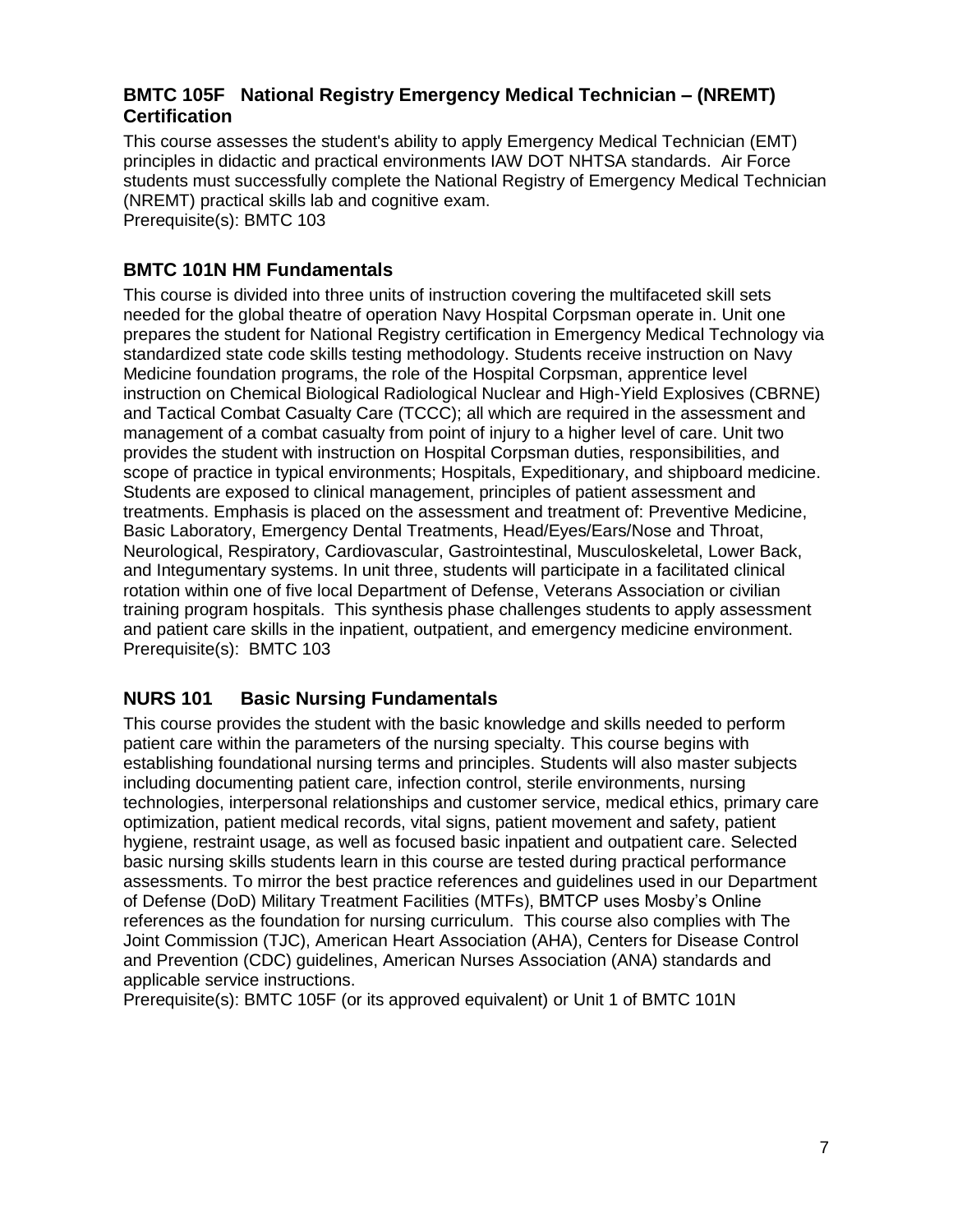### **NURS 201 Intermediate Nursing**

The course will equip students with apprentice level knowledge and skills required to perform care across the global patient care settings. Students are trained and performance tested on key patient care skills such as: patient intake and output, nasogastric tubes, urinary catheterization, specimen collection, IV therapy, medication administration, pre and post operative care, as well as wound care and management. Selected intermediate nursing skills students learn in this course are tested during practical performance assessments. Nursing Synthesis is a capstone lab that requires students to apply all previously learned skills in a comprehensive patient scenario using high fidelity simulation. To mirror the best practice references and guidelines used in our Department of Defense (DoD) Military Treatment Facilities (MTFs), BMTCP uses Mosby's Online references as the foundation for nursing curriculum. This course also complies with The Joint Commission (TJC), American Heart Association (AHA), Centers for Disease Control and Prevention (CDC) guidelines, American Nurses Association (ANA) standards and applicable service instructions. Prerequisite(s): NURS 101 or its approved equivalents.

#### <span id="page-7-0"></span>**BMTC 101F Aerospace Medical Service Apprentice Introduction**

Training provides students entering the Aerospace Medical Service Apprentice (AMSA) career field with the knowledge and skills needed to perform at the apprentice level. Subjects in this curriculum include an overview of Air Force Medical Doctrine, AEF Aspects, Career Field Education and Training Plan, AFSC Duties, Special Duties, AFSC Shred outs, and the AMSA scope of practice. Course content complies with the Aerospace Medical Service Career Field Education and Training Plan (CFETP) and Air Force instructions. Upon completion of this course the AMSA will be able to identify basic facts and principles related to the Aerospace Medical Service mission.

Prerequisite(s): NURS 201 or its approved equivalents.

#### <span id="page-7-1"></span>**BMTC 103F Aerospace Medical Service Apprentice Fundamentals**

Training provides students entering the Aerospace Medical Service Apprentice (AMSA) career field with the knowledge and skills needed to perform at the apprentice level. Students will master subjects including aerospace physiology effects, aircraft mishaps, patient care environment, line of duty determinations, medical databases, records review, documenting patient care, performing visual screening, physical examination preparation, cardiac monitoring procedures and aerospace medicine. Course content complies with Joint Commission, American Heart Association (AHA), Centers for Disease Control and Prevention (CDC) guidelines, American Nurses Association (ANA) standards and Air Force and METC instructions. Upon completion of this course, the (AMSA) will be able to perform entry level medical and administrative tasks.

Prerequisite(s): BMTC 101F.

#### <span id="page-7-2"></span>**BMTC 106F Emergency Medical Readiness Course (EMRC)**

This course provides practical and didactic training, with an orientation to all continuing Medical Readiness Training (MRT) core topics to: active duty, AFRC and ANG personnel attending 3-level medical/dental AFSC awarding courses. Student will gain emergency medical readiness and deployment skills in a field hospital's surgical suite and sterile processing and supply areas.

Prerequisite(s): None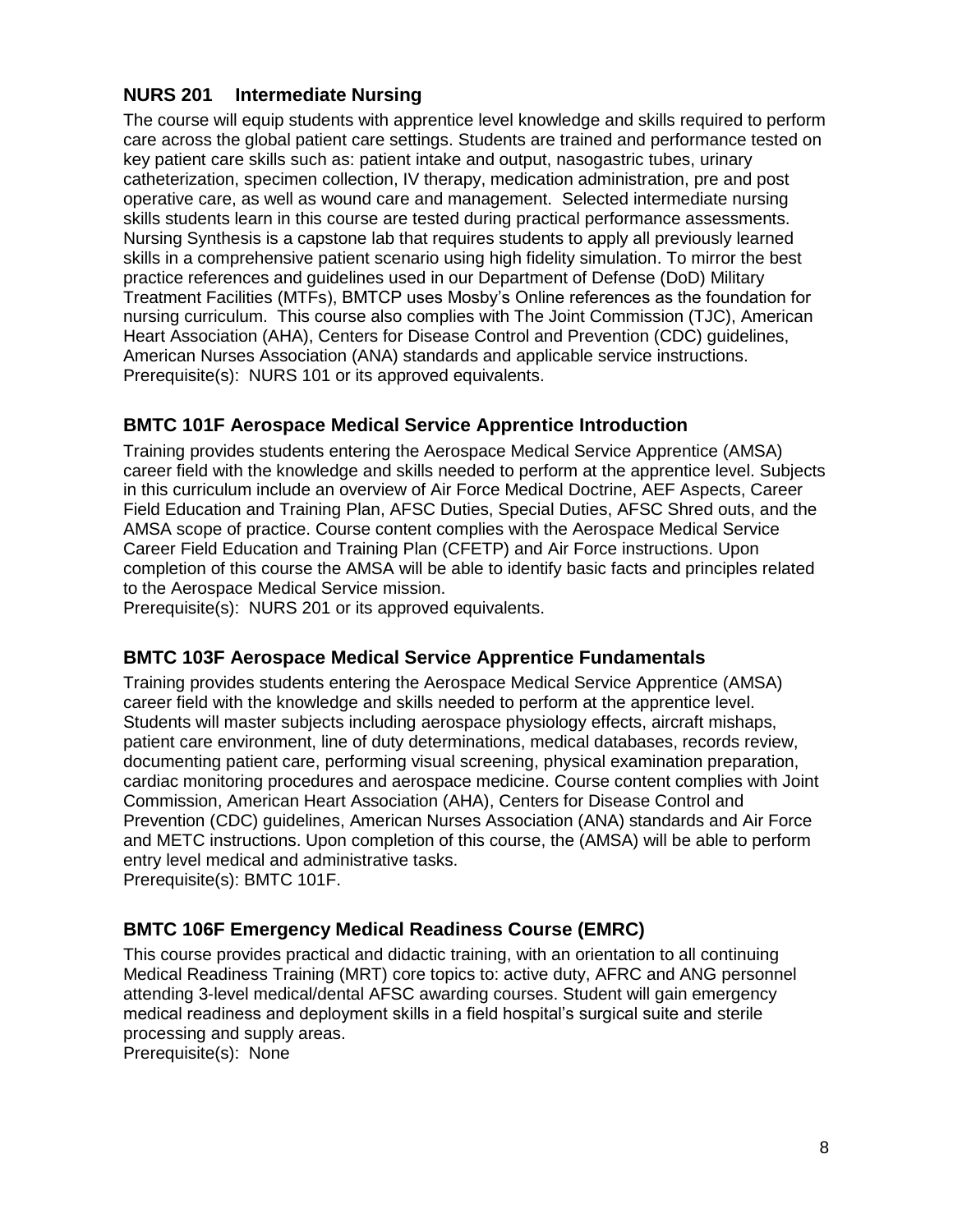#### **Program Length Consolidated Courses**

| <b>Course</b>   | <b>Course Title</b>                                                    | <b>Did</b> | Int<br><b>Did</b> | Lab/<br><b>Prac</b> | <b>Clin</b> | <b>WTest</b> | <b>PTest</b> | <b>Other</b> | Reg'd<br>Act. | Total |
|-----------------|------------------------------------------------------------------------|------------|-------------------|---------------------|-------------|--------------|--------------|--------------|---------------|-------|
| <b>BMTC 101</b> | Introduction to Basic<br><b>Medical Technician</b><br>Corpsman Program | 2          | 0                 | 6                   | 0           |              |              |              | 0             | 10    |
| <b>BMTC 103</b> | <b>EMT</b>                                                             | 135        | 0                 | 57                  | 0           | 21           |              |              | 0             | 213   |
| <b>NURS 101</b> | <b>Basic Nursing</b><br><b>Fundamentals</b>                            | 34         | $\mathbf 2$       | 23                  | 0           | 12           |              |              | 0             | 71    |
| <b>NURS 201</b> | <b>Intermediate Nursing</b>                                            | 40         | 8                 | 68                  | 0           | 12           |              |              | 0             | 128   |
|                 | <b>TOTAL</b>                                                           | 211        | 10                | 154                 | 0           | 46           |              |              | 0             | 422   |

### **Program Length Navy Specific Courses**

| <b>Course</b>    | <b>Course Title</b>    | <b>Did</b> | Int<br><b>Did</b> | Lab/<br><b>Prac</b> | Clin | <b>WTest</b> | <b>PTest</b> | <b>Other</b> | Rea'd<br>Act. | Total |
|------------------|------------------------|------------|-------------------|---------------------|------|--------------|--------------|--------------|---------------|-------|
| <b>BMTC 101N</b> | <b>HM Fundamentals</b> | 43         |                   | 24                  | 40   | 4            | 22           |              |               | 138   |
|                  | <b>TOTAL</b>           | 43         |                   | 24                  | 40   |              | າາ<br>ZZ     |              |               | 138   |

### **Program Length Air Force Specific Courses**

| <b>Course</b>    | <b>Course Title</b>                                             | <b>Did</b> | Int<br><b>Did</b> | Lab/<br>Prac | <b>Clin</b> | <b>WTest</b> | <b>PTest</b> | <b>Other</b> | Reg'd<br>Act. | <b>Total</b> |
|------------------|-----------------------------------------------------------------|------------|-------------------|--------------|-------------|--------------|--------------|--------------|---------------|--------------|
| <b>BMTC 101F</b> | <b>AMSA Introduction</b>                                        | 5          | 0                 |              | 0           | 2            | 0            |              | 0             |              |
| <b>BMTC 103F</b> | <b>AMSA Fundamentals</b>                                        | 37         | 10                | 14           | 0           | 12           |              |              | 0             | 73           |
| <b>BMTC 105F</b> | <b>NREMT</b>                                                    | 8          | 0                 |              | 0           | 8            | 16           |              | 0             | 40           |
| <b>BMTC 106F</b> | <b>EMRC</b> - Emergency<br><b>Medical Readiness</b><br>Training | 7.5        | 0                 | 8            | 0           | 0            |              | 0.5          | 0             | 16           |
|                  | TOTAL                                                           | 57.5       | 10                | 30           |             | 22           | 16           | 0.5          | 0             | 136          |

|                                     | Kev                   |                                                                                                        |  |  |  |  |  |
|-------------------------------------|-----------------------|--------------------------------------------------------------------------------------------------------|--|--|--|--|--|
| <b>Didactic</b>                     | Did                   | Instructor/self-paced formats for dissemination of information                                         |  |  |  |  |  |
| Interactive<br><b>Didactic</b>      | Int Did               | Student centered activities done in the classroom that require more<br>instructors                     |  |  |  |  |  |
| Lab/Practical                       | Lab/ Prac             | Demonstration/hands-on practice                                                                        |  |  |  |  |  |
| Clinical                            | Clin                  | Patient care or other supervised work experience                                                       |  |  |  |  |  |
| Written or<br><b>Practical Test</b> | <b>WTest</b><br>PTest | Formal written/hands-on student assessments, includes time for pre-test<br>review & post-test critique |  |  |  |  |  |
| Other                               | Other                 | All other formats for instruction                                                                      |  |  |  |  |  |
| Required<br>Activities              | Reg'd                 | All other non-instruction activities                                                                   |  |  |  |  |  |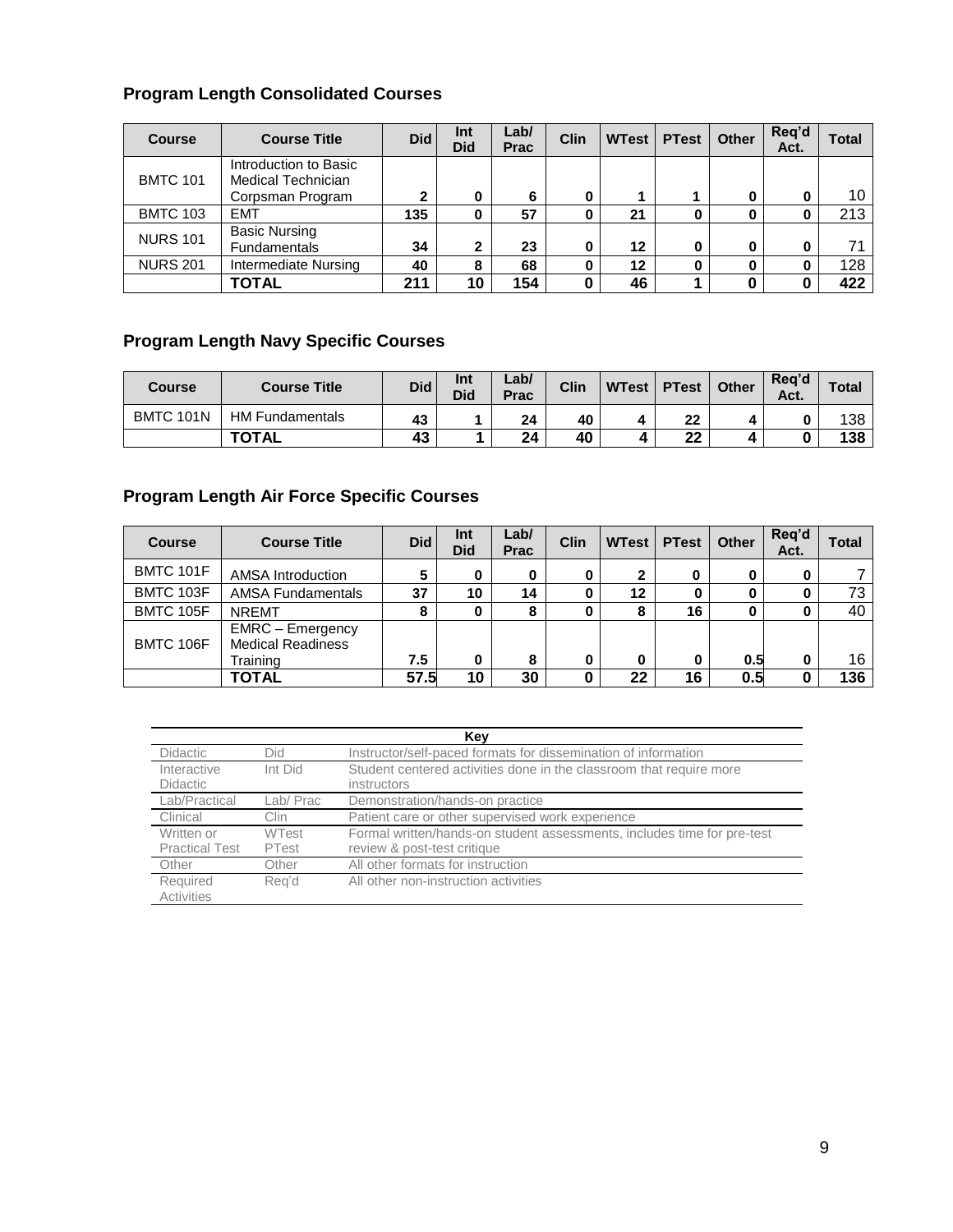# **Program Instructor – Student Ratios**

| <b>Course</b>    | <b>Did</b> | Int<br><b>Did</b> | Lab/<br><b>Prac</b> | Lab/<br><b>Prac</b> | Lab/<br><b>Prac</b> | Lab/<br><b>Prac</b> | Clin | <b>Wtest</b> | <b>PTest</b> | <b>Other</b><br>/ Reg |
|------------------|------------|-------------------|---------------------|---------------------|---------------------|---------------------|------|--------------|--------------|-----------------------|
| <b>BMTC 101</b>  | 1:25       |                   | 1:06                |                     |                     |                     |      | 1:25         | 1:06         |                       |
| <b>BMTC 103</b>  | 1:25       |                   | 1:10                |                     |                     |                     |      | 1:25         |              |                       |
| <b>NURS 101</b>  | 1:25       | 1:12              | 1:06                | 1:12                |                     |                     |      |              |              |                       |
| <b>NURS 201</b>  | 1:25       | 1:12              | 1:01                | 1:04                | 1:06                | 1:12                |      | 1:25         |              |                       |
| <b>BMTC 101N</b> | 1:25       |                   | 1:10                | 1:25                |                     |                     | 1:10 | 1:25         | 1:10         |                       |
| <b>BMTC 101F</b> | 1:25       |                   |                     |                     |                     |                     |      | 1:25         |              |                       |
| BMTC 103F        | 1:25       | 1:12              | 1:06                |                     |                     |                     |      | 1:25         |              |                       |
| <b>BMTC 105F</b> | 1:25       |                   |                     |                     |                     |                     |      | 1:25         | 1:06         |                       |
| BMTC 106F        | 1:25       |                   | 1:06                |                     |                     |                     |      |              |              |                       |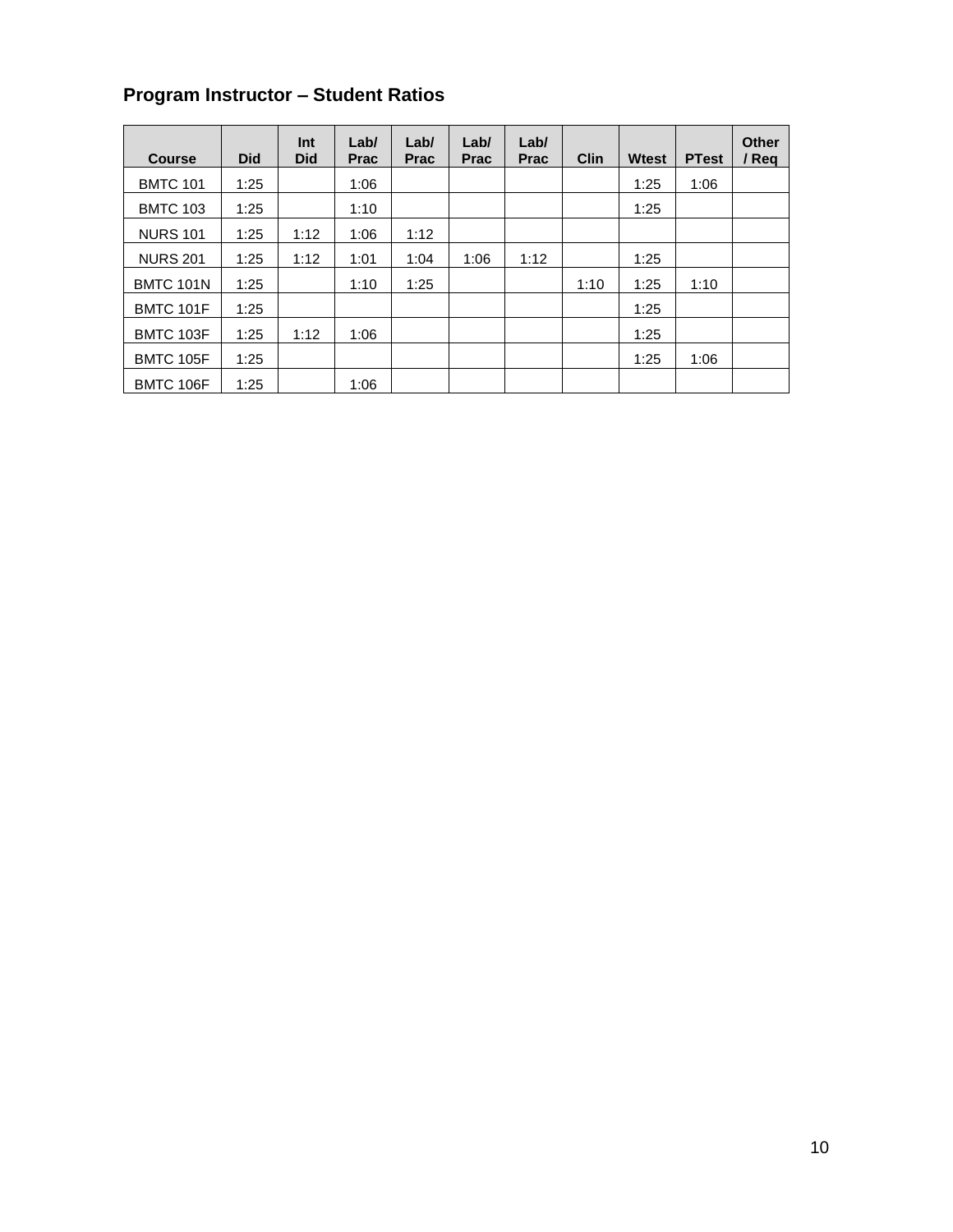#### **Program Length Peacetime:**

|                    |                             | <b>METC</b> | <b>Navy</b> | <b>Air Force</b> |
|--------------------|-----------------------------|-------------|-------------|------------------|
|                    | <b>Didactic</b>             | 311.5       | 259         | 268.5            |
|                    | <b>Interactive Didactic</b> | 21          | 19          | 31               |
|                    | Lab/Practical               | 208         | 171         | 173              |
| <b>Phase I</b>     | Clinical                    | 40          | 40          | 0                |
| Hours <sup>1</sup> | Written Test <sup>2</sup>   | 72          | 50          | 68               |
|                    | <b>Practical Test</b>       | 39          | 17          | 17               |
|                    | Other (FTX/SP)              | 4.5         | 4           | 0.5              |
|                    | <b>Required Activities</b>  | 0           | $\Omega$    | $\Omega$         |
|                    |                             | 696         | 560         | 558              |
|                    | <b>Didactic</b>             |             |             |                  |
|                    | Lab/Practical               |             |             |                  |
| <b>Clinical/</b>   | Clinical                    |             |             |                  |
| <b>Phase II</b>    | Written Test                |             |             |                  |
| <b>Hours</b>       | <b>Practical Test</b>       |             |             |                  |
|                    | Other (admin)               |             |             |                  |
|                    | <b>Required Activities</b>  |             |             |                  |
|                    |                             |             |             |                  |
| <b>Total Hours</b> |                             | 696         | 560         | 558              |

#### <span id="page-10-0"></span>**Program Length Mobilization/Wartime:**

Wartime course charts are not being used. We are awaiting guidance from the services.

#### <span id="page-10-1"></span>**Faculty Qualifications:**

 $\overline{a}$ 

The Program Director and Clinical Nursing Instructors are required to be a Physician Assistants (PA) or Registered Nurses (RN) and commissioned officers. The Program Director and Clinical Nursing Instructors must meet all instructor qualifications.

Instructors must have completed the METC instructor training course or an equivalent Service instructor course. Instructors must have also completed a teaching internship and have all appropriate subject-matter qualifications. They must possess the following instructor credentials for their respective services: NEC 9502 and 0000, or 8400/8500/8700 series qualifications, the AFSC T-46N3, T-4N051 or T-4N071. Instructors must possess at least an Associates degree or be within twelve months of completion of all degree requirements upon arrival to METC. See the METC Faculty Development Policy for additional information regarding faculty qualifications.

An 8 hour training day is the standard; exceptions are noted

Time for end of course critique included in hours for last written exam in each course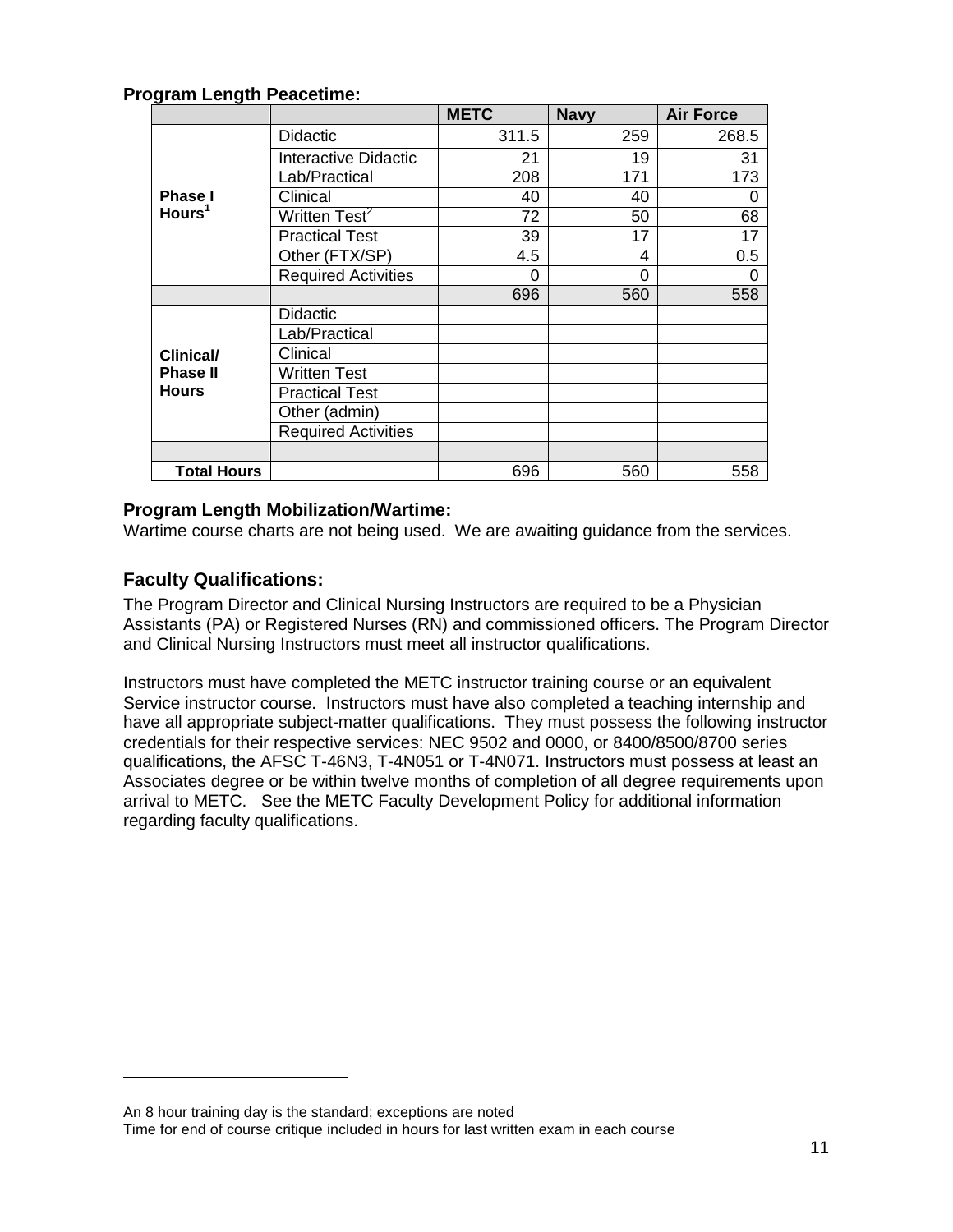# <span id="page-11-0"></span>**Section 2: Course Descriptions and Objectives**

## <span id="page-11-1"></span>**BMTC 101 Introduction to Basic Medical Technician Corpsman Program**

#### <span id="page-11-2"></span>**Course Description:**

This course provides an introduction to the Basic Medical Technician/Corpsman Program (BMTCP). An overview of Academic Policies and Procedures, Course and Group Policies, Student Evaluation and Administration Plan (SEAP), Instructional Resources and Materials, College Credit, Student Feedback, Textbooks and Supplies will be conducted. This culminates with the American Heart Association Basic Life Support (BLS) for Healthcare Providers certification.

Prerequisite(s): None

### <span id="page-11-3"></span>**Course Goal(s):**

Students will acquire a comprehensive understanding of the Basic Medical Technician/Corpsman Program and Basic Life Support (BLS).

#### <span id="page-11-4"></span>**Distribution of Contact Hours:**

| Unit #         | <b>Unit Title</b>                       | <b>Did</b><br>1:25 | Lab/<br><b>Prac</b><br>1:06 | <b>Clin</b> | <b>Wtest</b><br>1:25 | <b>Ptest</b><br>1:06 | <b>Other</b> | Reg'd<br>Act. | <b>Total</b> |
|----------------|-----------------------------------------|--------------------|-----------------------------|-------------|----------------------|----------------------|--------------|---------------|--------------|
|                | <b>Program Overview</b>                 | 2.0                |                             |             |                      |                      |              |               | 2.0          |
| $\overline{2}$ | <b>BLS for Health Care</b><br>Providers |                    | 6.0                         |             | 1.0                  | 1.0                  |              |               | 8.0          |
| <b>Total</b>   |                                         | 2.0                | 6.0                         |             | 1.0                  | 1.0                  |              |               | 10.0         |

<span id="page-11-5"></span>

| Learning<br>Objective # | Lesson<br><b>Name</b>                     | <b>Lesson Objective</b>                                                                                                                                                                         |                | <b>Level of Learning</b> |                  |  |
|-------------------------|-------------------------------------------|-------------------------------------------------------------------------------------------------------------------------------------------------------------------------------------------------|----------------|--------------------------|------------------|--|
|                         |                                           |                                                                                                                                                                                                 | Cognitive      | <b>Psycho</b><br>-motor  | <b>Affective</b> |  |
|                         |                                           | Unit 1 Program Overview                                                                                                                                                                         |                |                          |                  |  |
| 1.1.1                   | Program<br>Overview                       | Act IAW Basic Medical Technician<br>Corpsman Program (BMTCP)<br>standard operating procedures and<br>the Student Evaluation and<br>Administration Plan (SEAP).<br>Students acknowledge and sign |                |                          | A2               |  |
| 1.1.2                   |                                           | stating they have received, read,<br>and understand the SEAP.                                                                                                                                   |                |                          | A1               |  |
|                         |                                           | Unit 2 Basic Life Support for Healthcare Providers                                                                                                                                              |                |                          |                  |  |
| 1.3.1                   | <b>BLS</b> for<br>Healthcare<br>Providers | Perform Healthcare provider Basic<br>Life Support (BLS).                                                                                                                                        |                | P <sub>2</sub>           |                  |  |
| 1.3.2                   |                                           | Explain Healthcare Provider Basic Life<br>Support (BLS) procedures.                                                                                                                             | C <sub>2</sub> |                          |                  |  |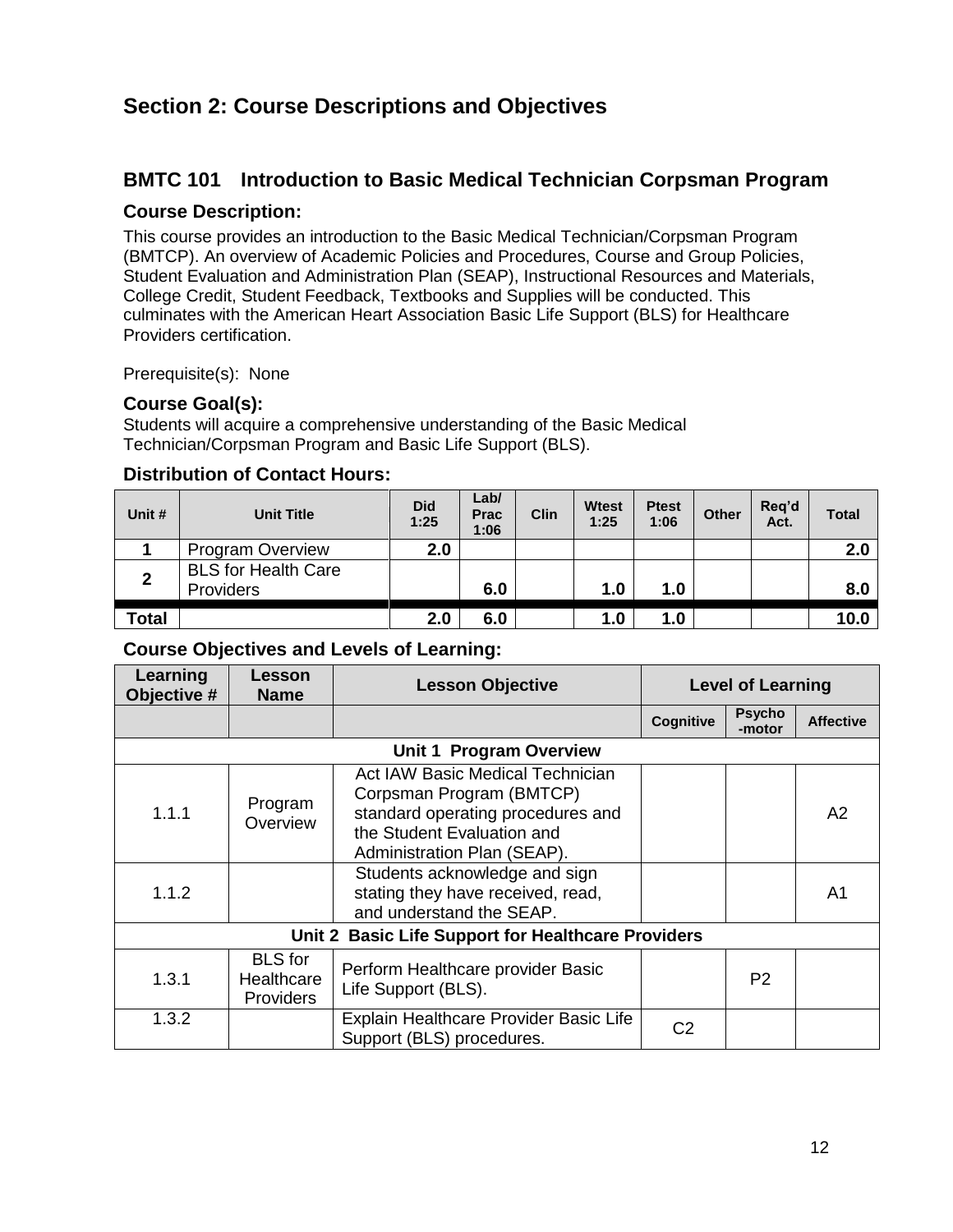# <span id="page-12-0"></span>**BMTC 103 Emergency Medical Technician (EMT)**

### <span id="page-12-1"></span>**Course Description:**

The EMT course provides basic understanding of the knowledge and skills necessary to function as a first responder Basic Medical Technician/Corpsman. The course begins with providing students with the foundational medical terminology, anatomy and physiology, as well as pathophysiology. The successful student will also master theories in pre-hospital care, and transporting patients with a focus on patient assessment and appropriate interventions in various rescue scenarios, including trauma, extrication, medical emergencies, behavioral and environmental emergencies and special populations such as children and the elderly. The course will also equip students with the knowledge and skill required to successfully complete the National Registry of Emergency Medical Technicians (NREMT) written exam and practical skills lab.

Prerequisite(s): BMTC 101

### <span id="page-12-2"></span>**Course Goal(s):**

The course will equip students with the knowledge and skills required to successfully complete the National Registry of Emergency Medical Technicians (NREMT) written exam and practical skills lab.

| Unit #                  | <b>Unit Title</b>                                                      | <b>Did</b><br>1:25 | Int<br><b>Did</b><br>1:12 | Lab/<br><b>Prac</b><br>1:10 | <b>Clin</b>  | <b>Wtest</b><br>1:25 | <b>PTest</b> | <b>Other</b> | Req'd<br>Act. | Total |
|-------------------------|------------------------------------------------------------------------|--------------------|---------------------------|-----------------------------|--------------|----------------------|--------------|--------------|---------------|-------|
| 1                       | Anatomy, Physiology<br>& Medical<br>Terminology                        | 16                 | 0                         | ŋ                           | 0            | 3                    | $\Omega$     | ი            |               | 19    |
| $\mathbf{2}$            | Foundation & EMS<br>Operations                                         | 16                 | 0                         | 0                           | $\mathbf{0}$ | 3                    | $\Omega$     | በ            | 0             | 19    |
| 3                       | Airway Management/<br>Respiration and<br><b>Artificial Ventilation</b> | 11                 | 0                         | 10                          | 0            | 3                    | 0            | 0            | 0             | 24    |
| $\overline{\mathbf{4}}$ | <b>Patient Assessment</b>                                              | 18                 | 0                         | 11                          | 0            | 3                    | 0            | 0            | 0             | 32    |
| $5\phantom{a}$          | <b>Medical Emergencies</b>                                             | 28                 | 0                         | 15                          | 0            | 3                    | 0            | 0            | 0             | 46    |
| $6\phantom{1}6$         | <b>Trauma Emergencies</b>                                              | 27                 | 0                         | 20                          | 0            | 3                    | 0            | 0            | 0             | 50    |
| 7                       | <b>Special Populations</b>                                             | 19                 | 0                         |                             | 0            | 3                    | 0            | 0            | 0             | 23    |
| <b>Total</b>            |                                                                        | 135                | 0                         | 57                          | 0            | 21                   | $\bf{0}$     | Ω            | 0             | 213   |

#### <span id="page-12-3"></span>**Distribution of Contact Hours:**

### <span id="page-12-4"></span>**Course Objectives and Levels of Learning:**

**Note:** The chapters of the C.O.T.S reference textbook added for clarification

| Learning<br>Objective # | <b>Lesson Name</b>                                                     | <b>Lesson Objective</b>                            |           | <b>Level of Learning</b> |                  |  |  |
|-------------------------|------------------------------------------------------------------------|----------------------------------------------------|-----------|--------------------------|------------------|--|--|
|                         |                                                                        |                                                    | Cognitive | <b>Psycho</b><br>-motor  | <b>Affective</b> |  |  |
|                         |                                                                        | Unit 1 - Anatomy, Physiology & Medical Terminology |           |                          |                  |  |  |
| 1.1.1                   | Medical<br>Terminology<br>and Anatomy<br>and Physiology<br>(Chapter 5) | Identify basic medical terminology.                | C1        |                          |                  |  |  |
| 1.1.2                   |                                                                        | Identify basic human anatomy and<br>physiology.    | C1        |                          |                  |  |  |
| 1.1.3                   |                                                                        | Identify normal systemic function.                 | C1        |                          |                  |  |  |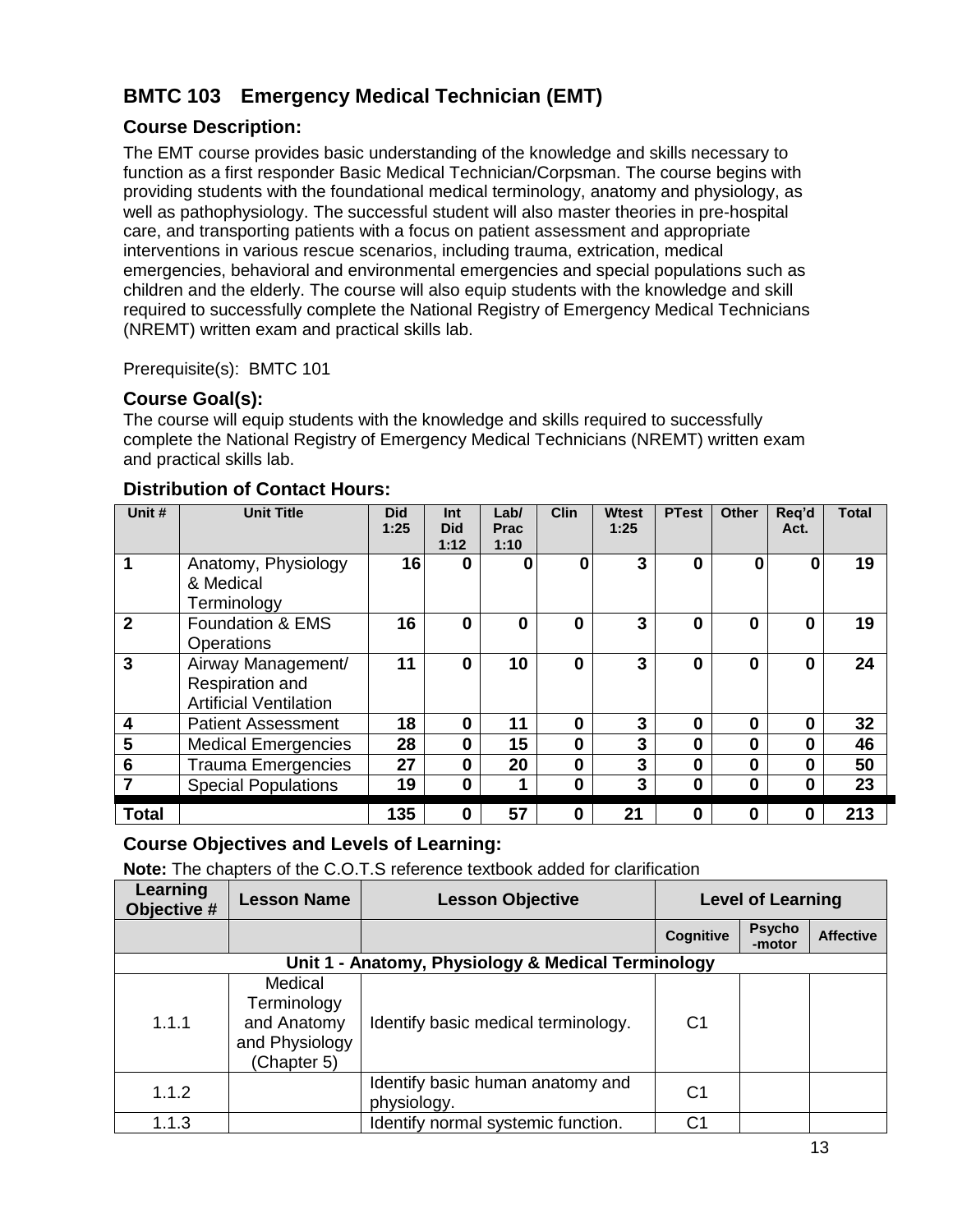| Learning<br>Objective # | <b>Lesson Name</b>                                                 | <b>Lesson Objective</b>                                                                   |                | <b>Level of Learning</b> |                  |
|-------------------------|--------------------------------------------------------------------|-------------------------------------------------------------------------------------------|----------------|--------------------------|------------------|
|                         |                                                                    |                                                                                           | Cognitive      | <b>Psycho</b><br>-motor  | <b>Affective</b> |
| 1.2.1                   | Principles of<br>Pathophy-<br>siology<br>(Chapter 6)               | Explain commonly encountered<br>pathophysiology of major body<br>systems.                 | C <sub>2</sub> |                          |                  |
|                         |                                                                    | Unit 2 - Foundation & EMS Operations                                                      |                |                          |                  |
| 2.1.1                   | Introduction to<br>Emergency<br><b>Medical Care</b><br>(Chapter 1) | Explain the components of the<br><b>Emergency Medical Services</b><br>System.             | C <sub>2</sub> |                          |                  |
| 2.2.1                   | <b>EMS</b><br>Operations<br>(Chapter 38)                           | Identify the roles and responsibilities<br>of the EMT before the dispatch.                | C <sub>1</sub> |                          |                  |
| 2.2.2                   |                                                                    | Identify the roles and responsibilities<br>of the EMT during transport.                   | C <sub>1</sub> |                          |                  |
| 2.2.3                   |                                                                    | Identify the roles and responsibilities<br>of the EMT during patient turnover.            | C <sub>1</sub> |                          |                  |
| 2.3.1                   | The Well-<br>Being of the<br><b>EMT</b><br>(Chapter 2)             | Explain the tenets for maintaining<br>physical well-being.                                | C <sub>2</sub> |                          |                  |
| 2.3.2                   |                                                                    | Explain the tenets for maintaining<br>psychosocial well-being.                            | C <sub>2</sub> |                          |                  |
| 2.4.1                   | Highway<br>Safety and<br>Vehicle<br>Extrication<br>(Chapter 40)    | Explain highway safety<br>considerations.                                                 | C <sub>2</sub> |                          |                  |
| 2.4.2                   |                                                                    | Identify the roles and responsibilities<br>of the EMT during vehicle<br>extrication.      | C <sub>1</sub> |                          |                  |
| 2.5.1                   | <b>EMS</b><br>Response to<br>Terrorism<br>Chapter 41)              | Identify the situational awareness<br>aspects of EMS response to<br>terrorism.            | C <sub>1</sub> |                          |                  |
| 2.5.2                   |                                                                    | Identify the safety aspects of<br>treating a patient during EMS<br>response to terrorism. | C <sub>1</sub> |                          |                  |
| 2.6.1                   | Lifting and<br>Moving<br><b>Patients</b><br>(Chapter 3)            | Explain the decision making process<br>of safe patient movement.                          | C <sub>2</sub> |                          |                  |
| $*2.6.2$                |                                                                    | Perform patient movement.                                                                 |                | $*P2$                    |                  |
| 2.7.1                   | Life Span<br>Development<br>(Chapter 7)                            | Explain the physiologic changes that<br>occur in human beings from birth to<br>death.     | C <sub>2</sub> |                          |                  |
| 2.7.2                   |                                                                    | Explain the psychosocial changes<br>that occur in human beings from<br>birth to death.    | C <sub>2</sub> |                          |                  |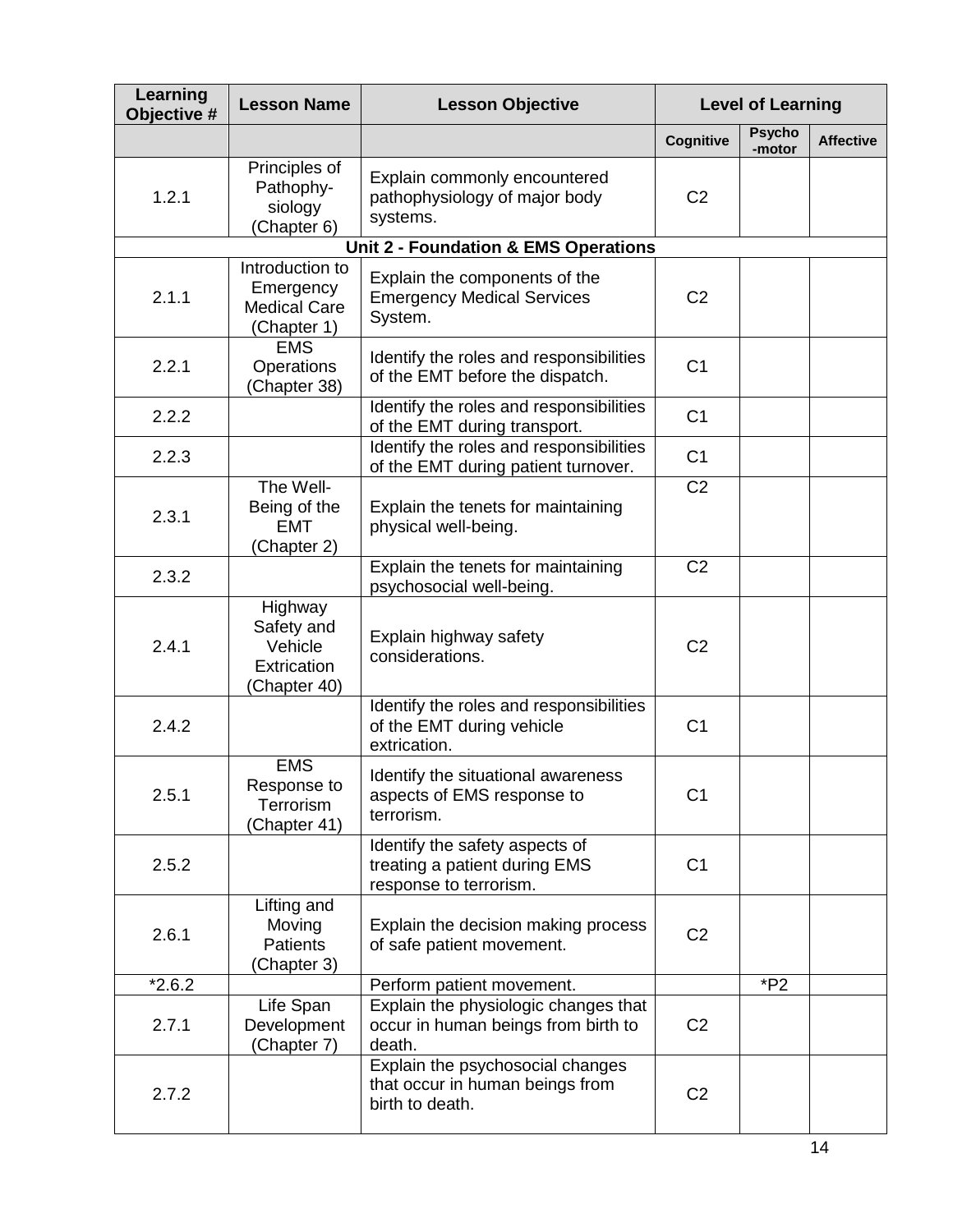| Learning<br>Objective # | <b>Lesson Name</b>                                              | <b>Lesson Objective</b>                                                                                                     |                | <b>Level of Learning</b> |                  |
|-------------------------|-----------------------------------------------------------------|-----------------------------------------------------------------------------------------------------------------------------|----------------|--------------------------|------------------|
|                         |                                                                 |                                                                                                                             | Cognitive      | <b>Psycho</b><br>-motor  | <b>Affective</b> |
|                         |                                                                 |                                                                                                                             |                |                          |                  |
|                         |                                                                 | Unit 3 - Airway Management, Respiration, and Artificial Ventilation                                                         |                |                          |                  |
| 3.1.1                   | Airway<br>Management<br>(Chapter 8)                             | Identify Airway Anatomy and<br>Physiology.                                                                                  | C <sub>1</sub> |                          |                  |
| 3.1.2                   |                                                                 | Assess airway pathophysiology                                                                                               |                | P <sub>2</sub>           |                  |
| 3.1.3                   |                                                                 | Perform airway interventions                                                                                                |                | P <sub>2</sub>           |                  |
| 3.2.1                   | Respiration<br>and Artificial<br>Ventilation<br>(Chapter 9)     | Explain the anatomy and physiology<br>of respirations                                                                       | C <sub>2</sub> |                          |                  |
| 3.2.2                   |                                                                 | Explain the assessment of<br>pathology of respiration.                                                                      | C <sub>2</sub> |                          |                  |
| 3.2.3                   |                                                                 | Perform interventions for inadequate<br>respiration.                                                                        |                | P <sub>2</sub>           |                  |
|                         |                                                                 | <b>Unit 4 - Patient Assessment</b>                                                                                          |                |                          |                  |
| 4.1.1                   | Scene Size-Up<br>(Chapter 10)                                   | Explain the elements and<br>considerations of a Scene Size-Up.                                                              | C <sub>2</sub> |                          |                  |
| 4.2.1                   | The Primary<br>Assessment<br>(Chapter 11)                       | Identify the components of the<br>Primary Assessment.                                                                       | C <sub>1</sub> |                          |                  |
| 4.2.2                   |                                                                 | Explain how patient condition can<br>alter the Primary Assessment.                                                          | C <sub>2</sub> |                          |                  |
| 4.3.1                   | Vital Signs and<br>Monitoring<br><b>Devices</b><br>(Chapter 12) | Identify the components of vital<br>signs.                                                                                  | C <sub>1</sub> |                          |                  |
| 4.3.2                   |                                                                 | Obtain Vital Signs.                                                                                                         |                | P <sub>2</sub>           |                  |
| 4.3.3                   |                                                                 | Compare and Contrast patient Vital<br>Signs according to patient condition<br>and situation.                                | C <sub>2</sub> |                          |                  |
| 4.4.1                   | Assessment of<br>the Trauma<br>Patient<br>(Chapter 13)          | Explain the relationship between a<br>detailed physical examination and<br>the secondary assessment of a<br>trauma patient. | C <sub>2</sub> |                          |                  |
| 4.4.2                   |                                                                 | Perform appropriate assessment of<br>a trauma patient based on<br>mechanism of injury.                                      |                | P <sub>2</sub>           |                  |
| 4.4.3                   |                                                                 | Perform a secondary assessment of<br>a trauma patient.                                                                      |                | P <sub>2</sub>           |                  |
| 4.5.1                   | Assessment of<br>the Medical<br>Patient<br>(Chapter 14)         | Explain appropriate assessment of a<br>medical patient based on patient<br>responsiveness.                                  | C <sub>2</sub> |                          |                  |
| 4.5.2                   |                                                                 | Explain the relationship between a<br>rapid physical examination and the<br>secondary assessment of a medical<br>patient.   | C <sub>2</sub> |                          |                  |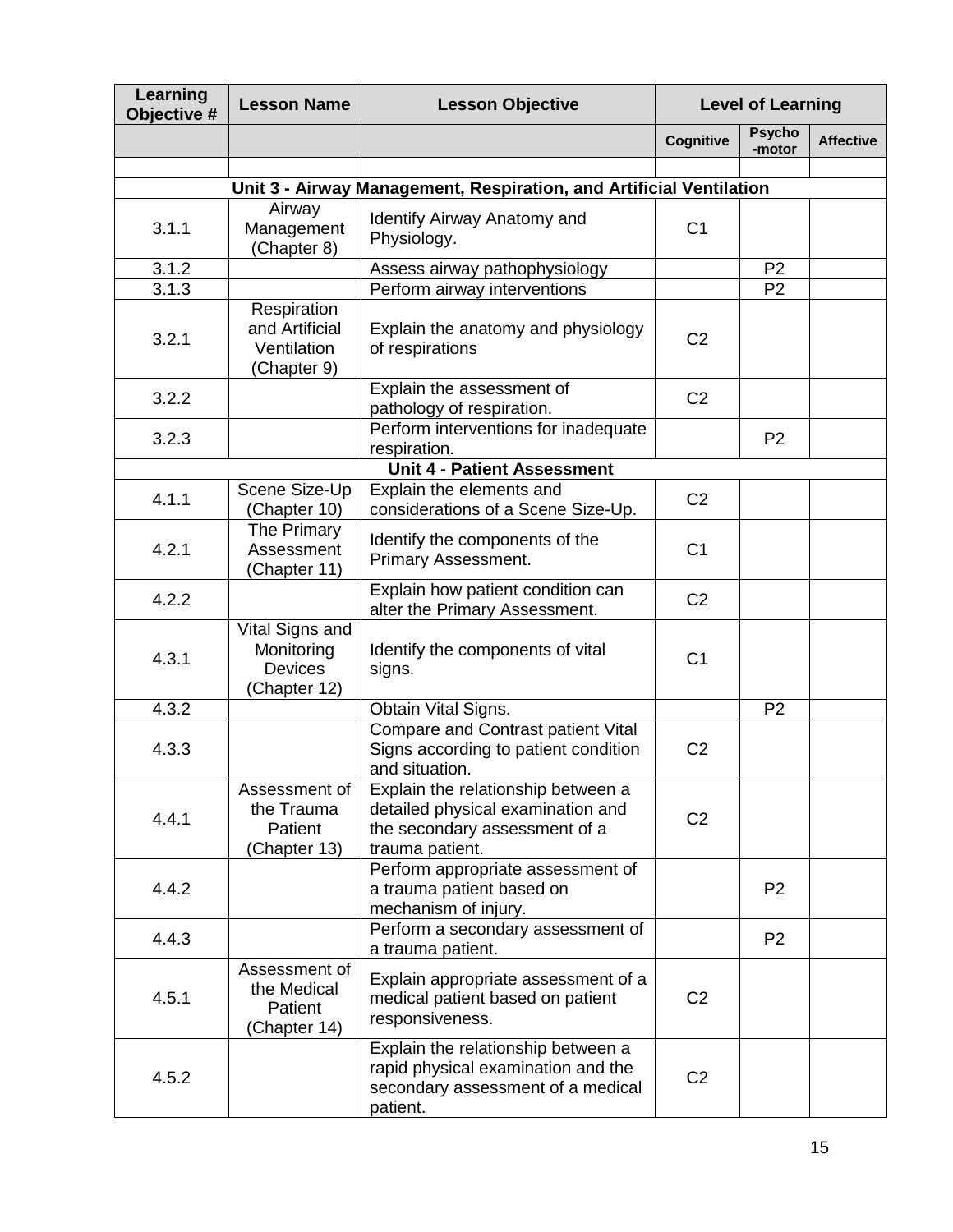| Learning<br>Objective # | <b>Lesson Name</b>                                             | <b>Lesson Objective</b>                                                                    |                | <b>Level of Learning</b> |                  |
|-------------------------|----------------------------------------------------------------|--------------------------------------------------------------------------------------------|----------------|--------------------------|------------------|
|                         |                                                                |                                                                                            | Cognitive      | <b>Psycho</b><br>-motor  | <b>Affective</b> |
| 4.5.3                   |                                                                | Perform a secondary assessment of<br>a medical patient.                                    |                | P <sub>2</sub>           |                  |
| 4.6.1                   | Reassessment<br>(Chapter 15)                                   | Explain the components of the<br>reassessment based on patient<br>condition.               | C <sub>2</sub> |                          |                  |
| 4.7.1                   | Critical<br>Thinking and<br>Decision<br>Making<br>(Chapter 16) | Identify the role critical thinking<br>plays in the diagnostic process.                    | C <sub>1</sub> |                          |                  |
| 4.7.2                   |                                                                | Explain the differences between a<br>physician's clinical approach and<br>that of an EMT.  | C <sub>2</sub> |                          |                  |
| 4.8.1                   | Communica-<br>tions and<br>Documentation<br>(Chapter 17)       | <b>Identify EMS-related communication</b><br>systems.                                      | C <sub>1</sub> |                          |                  |
| 4.8.2                   |                                                                | Explain effective reporting<br>techniques.                                                 | C <sub>2</sub> |                          |                  |
|                         |                                                                | <b>Unit 5 - Medical Emergencies</b>                                                        |                |                          |                  |
| 5.1.1                   | Pharmacology<br>(Chapter 18)                                   | Explain the EMT scope of practice<br>in medication administration.                         | C <sub>2</sub> |                          |                  |
| 5.1.2                   |                                                                | Explain basic principles of<br>medication administration safety<br>practices.              | C <sub>2</sub> |                          |                  |
| 5.1.3                   |                                                                | Identify categories of medications<br>commonly prescribed to patients for<br>everyday use. | C <sub>1</sub> |                          |                  |
| 5.1.4                   |                                                                | Perform medication administration                                                          |                | P <sub>2</sub>           |                  |
| 5.2.1                   | <b>Difficulty</b><br><b>Breathing</b><br>(Chapter 19)          | Identify the basic anatomy and<br>physiology of the respiratory<br>system.                 | C <sub>1</sub> |                          |                  |
| 5.2.2                   |                                                                | Describe the assessment of<br>pathology of respiratory<br>emergencies.                     | C <sub>1</sub> |                          |                  |
| 5.2.3                   |                                                                | Explain interventions used in<br>respiratory emergencies.                                  | C <sub>2</sub> |                          |                  |
| 5.2.4                   |                                                                | Perform respiratory interventions                                                          |                | P <sub>2</sub>           |                  |
| 5.3.1                   | Cardiac<br>Emergencies<br>(Chapter 20)                         | Identify the basic anatomy and<br>physiology of the cardiac system.                        | C <sub>1</sub> |                          |                  |
| 5.3.2                   |                                                                | Describe the assessment of<br>pathology of cardiac emergencies.                            | C <sub>1</sub> |                          |                  |
| 5.3.3                   |                                                                | Explain interventions used in<br>cardiac emergencies.                                      | C <sub>2</sub> |                          |                  |
| 5.3.4                   |                                                                | Perform cardiac interventions                                                              |                | P <sub>2</sub>           |                  |
| 5.4.1                   | <b>Diabetic</b><br>Emergencies/                                | Identify the basic anatomy and<br>physiology of normal mentation.                          | C <sub>1</sub> |                          |                  |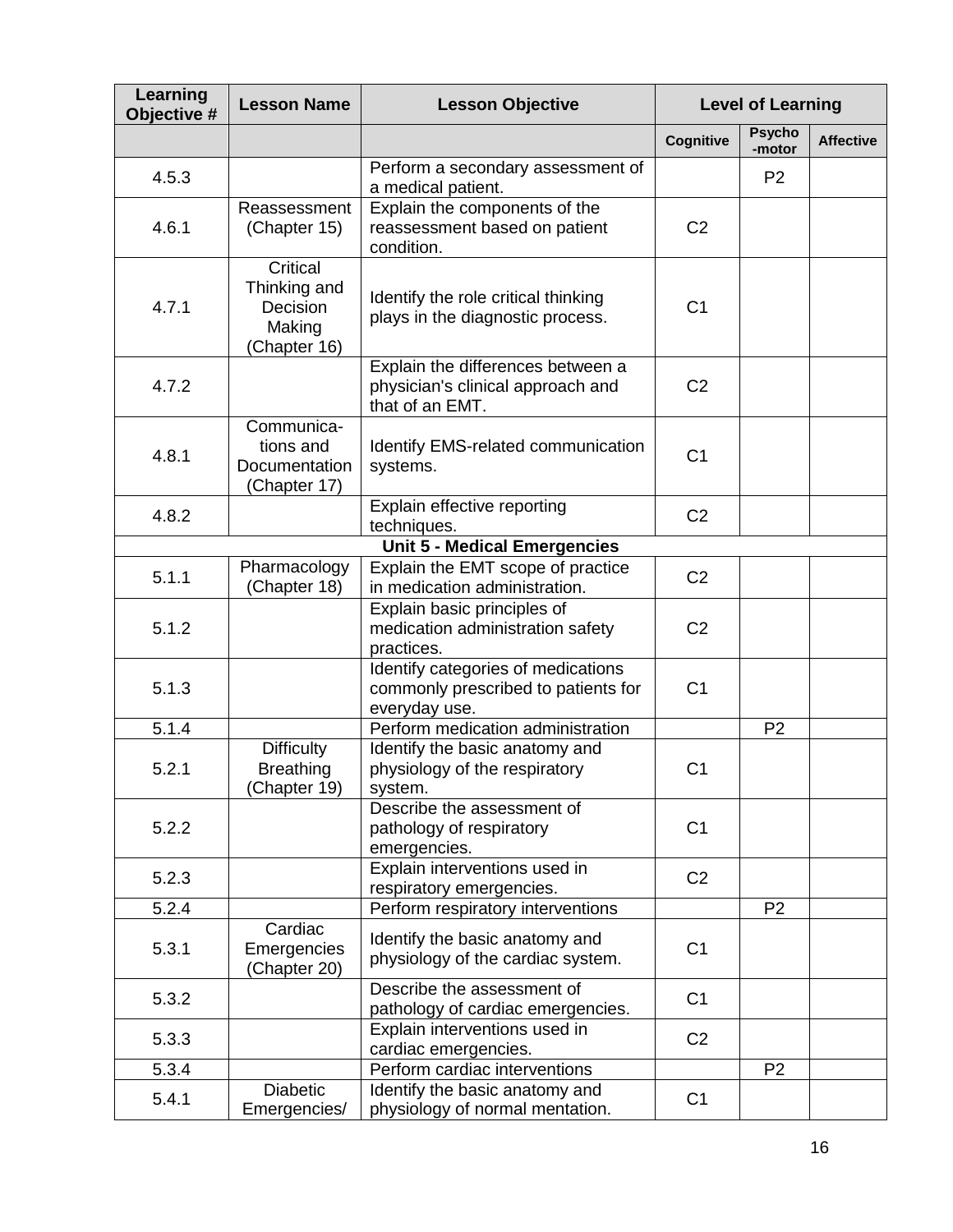| Learning<br>Objective # | <b>Lesson Name</b>                                        | <b>Lesson Objective</b>                                                                 |                | <b>Level of Learning</b> |                  |
|-------------------------|-----------------------------------------------------------|-----------------------------------------------------------------------------------------|----------------|--------------------------|------------------|
|                         |                                                           |                                                                                         | Cognitive      | <b>Psycho</b><br>-motor  | <b>Affective</b> |
|                         | <b>Altered Mental</b><br><b>Status</b><br>(Chapter 21)    |                                                                                         |                |                          |                  |
| 5.4.2                   |                                                           | Explain the assessment of<br>pathology of altered mental status.                        | C <sub>2</sub> |                          |                  |
| 5.4.3                   |                                                           | Explain interventions used in altered<br>mental status.                                 | C <sub>2</sub> |                          |                  |
| 5.4.4                   |                                                           | Perform primary and secondary<br>assessments on patients with<br>altered mental status. |                | P <sub>2</sub>           |                  |
| 5.5.1                   | Allergic<br><b>Reactions</b><br>Chapter 22)               | Explain the basic anatomy and<br>physiology of an allergic reaction.                    | C <sub>2</sub> |                          |                  |
| 5.5.2                   |                                                           | Explain the assessment of<br>pathology of allergic reaction.                            | C <sub>2</sub> |                          |                  |
| 5.5.3                   |                                                           | Explain interventions used in altered<br>mental status.                                 | C <sub>2</sub> |                          |                  |
| 5.5.4                   |                                                           | Perform allergic reaction treatments                                                    |                | P <sub>2</sub>           |                  |
| 5.6.1                   | Poisoning and<br>Overdose<br>(Chapter 23)                 | Identify the physiology of poison<br>exposure and EMT safety.                           | C <sub>1</sub> |                          |                  |
| 5.6.2                   |                                                           | Describe the assessment of<br>pathology of poison exposure.                             | C <sub>1</sub> |                          |                  |
| 5.6.3                   |                                                           | Explain interventions used in poison<br>exposure.                                       | C <sub>2</sub> |                          |                  |
| 5.6.4                   |                                                           | Assess patients for intoxications and<br>poisonings.                                    |                | P <sub>2</sub>           |                  |
| 5.7.1                   | Abdominal<br>Pain and<br><b>Discomfort</b><br>Chapter 24) | Identify the basic anatomy and<br>physiology of the abdomen.                            | C <sub>1</sub> |                          |                  |
| 5.7.2                   |                                                           | Explain the assessment of<br>pathology of abdominal<br>emergencies.                     | C <sub>2</sub> |                          |                  |
| 5.7.3                   |                                                           | Explain interventions used with<br>abdominal emergencies.                               | C <sub>2</sub> |                          |                  |
| 5.7.4                   |                                                           | Perform abdominal emergency<br>interventions                                            |                | P <sub>2</sub>           |                  |
| 5.8.1                   | Behavioral<br>Emergencies<br>(Chapter 25)                 | Identify the causes of behavioral<br>and psychiatric emergencies.                       | C <sub>1</sub> |                          |                  |
| 5.8.1                   |                                                           | Describe the assessment of<br>pathology of behavioral and<br>psychiatric emergencies.   | C <sub>1</sub> |                          |                  |
| 5.8.1                   |                                                           | Describe interventions in behavioral<br>and psychiatric emergencies.                    | C <sub>1</sub> |                          |                  |
| 5.9.1                   | Hematology<br>and                                         | Identify the basic anatomy and<br>physiology of the hematologic and                     | C <sub>1</sub> |                          |                  |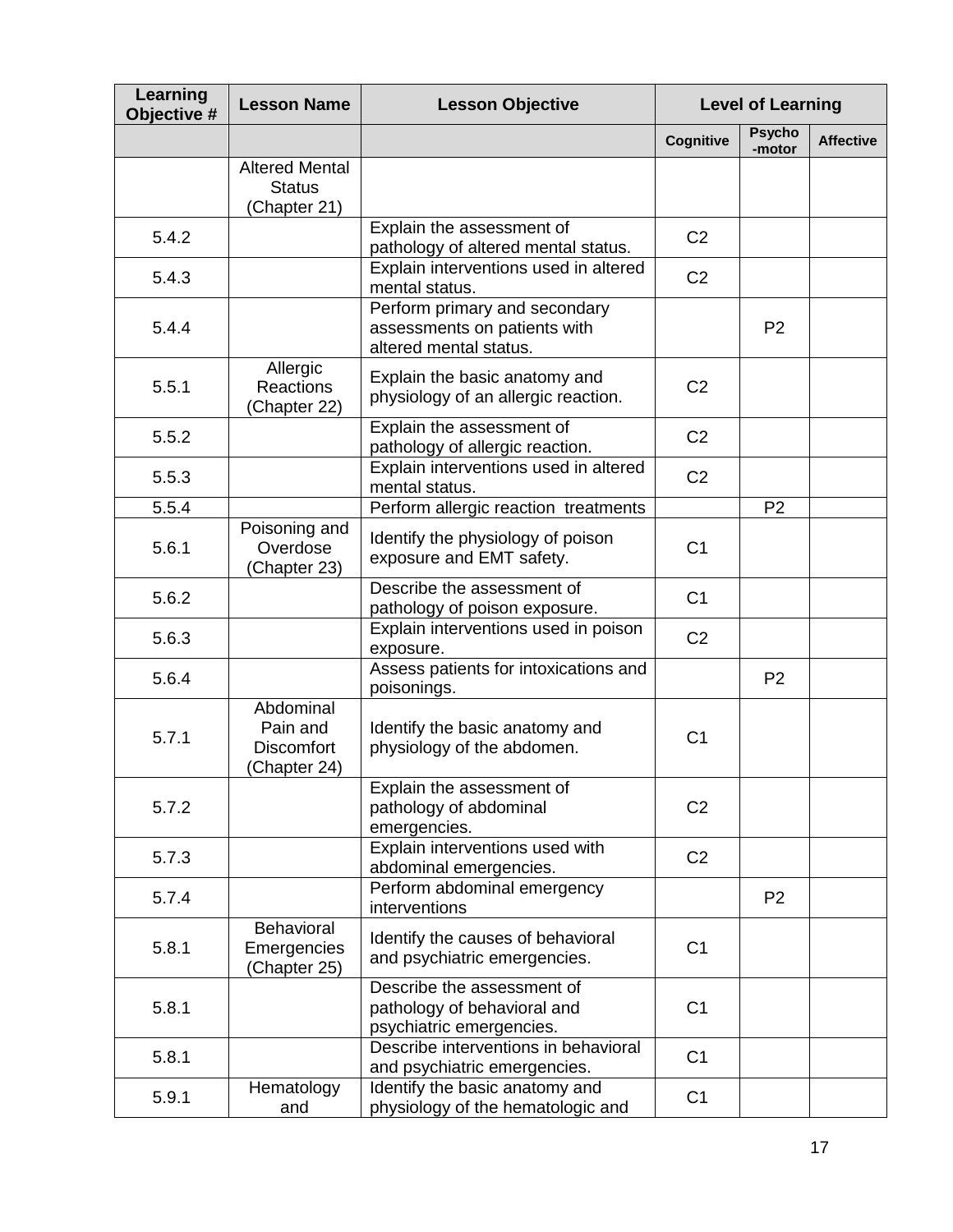| Learning<br>Objective # | <b>Lesson Name</b>                                        | <b>Lesson Objective</b>                                                          |                | <b>Level of Learning</b> |                  |  |
|-------------------------|-----------------------------------------------------------|----------------------------------------------------------------------------------|----------------|--------------------------|------------------|--|
|                         |                                                           |                                                                                  | Cognitive      | <b>Psycho</b><br>-motor  | <b>Affective</b> |  |
|                         | Nephrology<br>(Chapter 26)                                | renal systems.                                                                   |                |                          |                  |  |
| 5.9.1                   |                                                           | Describe the assessment of<br>pathology of the hematologic and<br>renal systems. | C <sub>1</sub> |                          |                  |  |
| 5.9.1                   |                                                           | Describe interventions used with the<br>hematologic and renal systems.           | C <sub>1</sub> |                          |                  |  |
|                         |                                                           | <b>Unit 6 - Trauma Emergencies</b>                                               |                |                          |                  |  |
| 6.1.1                   | Bleeding and<br><b>Shock</b><br>(Chapter 27)              | Identify the basic anatomy and<br>physiology of perfusion.                       | C <sub>1</sub> |                          |                  |  |
| 6.1.2                   |                                                           | Explain the assessment and<br>pathology of inadequate perfusion.                 | C <sub>2</sub> |                          |                  |  |
| 6.1.3                   |                                                           | Explain interventions for inadequate<br>perfusion.                               | C <sub>2</sub> |                          |                  |  |
| 6.1.4                   |                                                           | Perform trauma patient interventions                                             |                | P <sub>2</sub>           |                  |  |
| 6.2.1                   | <b>Soft Tissue</b><br>Trauma<br>Chapter 28)               | Identify the basic anatomy and<br>physiology of skin and soft tissue.            | C <sub>1</sub> |                          |                  |  |
| 6.2.2                   |                                                           | Explain the assessment of<br>pathology of soft tissue trauma.                    | C <sub>2</sub> |                          |                  |  |
| 6.2.3                   |                                                           | Explain interventions for soft tissue<br>trauma.                                 | C <sub>2</sub> |                          |                  |  |
| 6.2.4                   |                                                           | Treat soft tissue injuries                                                       |                | P <sub>2</sub>           |                  |  |
| 6.3.1                   | Chest and<br>Abdominal<br>Trauma<br>(Chapter 29)          | Explain the assessment of chest<br>and abdominal trauma.                         | C <sub>2</sub> |                          |                  |  |
| 6.3.2                   |                                                           | Explain interventions for chest and<br>abdominal trauma.                         | C <sub>2</sub> |                          |                  |  |
| 6.3.3                   |                                                           | Treat thoracic and abdominal<br>injuries.                                        |                | P <sub>2</sub>           |                  |  |
| 6.4.1                   | Musculoskelet<br>al Trauma<br>Chapter 30)                 | Identify the basic anatomy and<br>physiology of the musculoskeletal<br>system.   | C <sub>1</sub> |                          |                  |  |
| 6.4.2                   |                                                           | Explain the assessment of<br>pathology of musculoskeletal<br>trauma.             | C <sub>2</sub> |                          |                  |  |
| 6.4.3                   |                                                           | Explain interventions for<br>musculoskeletal trauma.                             | C <sub>2</sub> |                          |                  |  |
| 6.4.4                   |                                                           | Treat musculoskeletal trauma                                                     |                | P <sub>2</sub>           |                  |  |
| 6.5.1                   | Trauma to the<br>Head, Neck,<br>and Spine<br>(Chapter 31) | Identify the basic anatomy and<br>physiology of the central nervous<br>system.   | C <sub>1</sub> |                          |                  |  |
| 6.5.2                   |                                                           | Explain the assessment of<br>pathology of central nervous system<br>trauma.      | C <sub>2</sub> |                          |                  |  |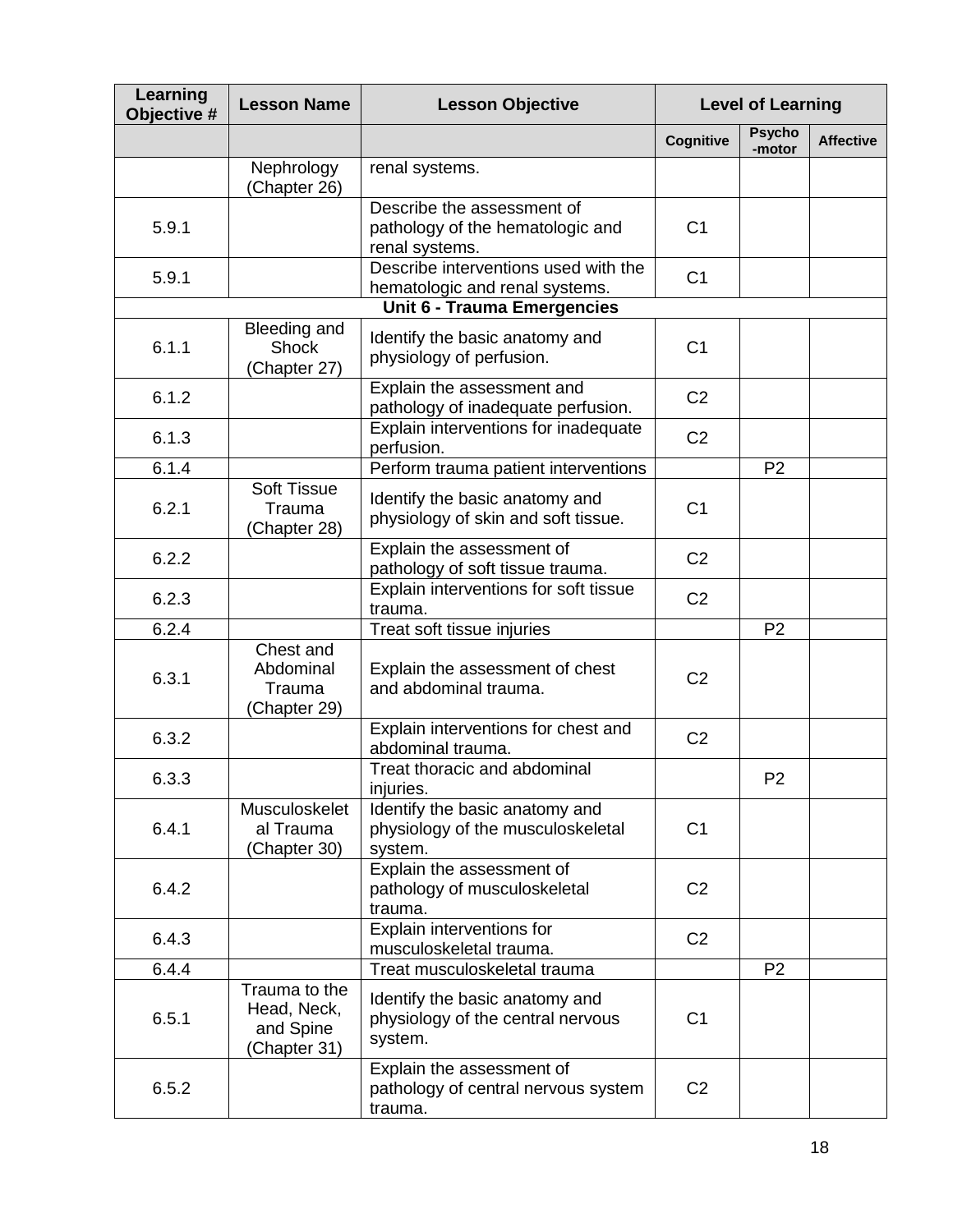| Learning<br>Objective # | <b>Lesson Name</b>                                                                                           | <b>Lesson Objective</b>                                                                 |                | <b>Level of Learning</b> |                  |
|-------------------------|--------------------------------------------------------------------------------------------------------------|-----------------------------------------------------------------------------------------|----------------|--------------------------|------------------|
|                         |                                                                                                              |                                                                                         | Cognitive      | <b>Psycho</b><br>-motor  | <b>Affective</b> |
| 6.5.3                   |                                                                                                              | Explain interventions for central<br>nervous system trauma.                             | C <sub>2</sub> |                          |                  |
| 6.5.4                   |                                                                                                              | Treat head, neck and spinal injuries                                                    |                | P <sub>2</sub>           |                  |
| 6.6.1                   | Multisystem<br>Trauma<br>(Chapter 32)                                                                        | Explain the assessment of<br>pathology of multisystem trauma.                           | C <sub>2</sub> |                          |                  |
| 6.6.2                   |                                                                                                              | Explain interventions for<br>multisystem trauma.                                        | C <sub>2</sub> |                          |                  |
| 6.7.1                   | Environmental<br>Emergencies<br>(Chapter 33)                                                                 | Explain the assessment and<br>treatment of cold injuries.                               | C <sub>2</sub> |                          |                  |
| 6.7.2                   |                                                                                                              | Explain the assessment and<br>treatment of heat injuries.                               | C <sub>2</sub> |                          |                  |
| 6.7.3                   |                                                                                                              | Explain the assessment and<br>treatment of water-related injuries.                      | C <sub>2</sub> |                          |                  |
| 6.7.4                   |                                                                                                              | Explain the assessment and<br>treatment of bite and sting.                              | C <sub>2</sub> |                          |                  |
| 6.7.5                   |                                                                                                              | Treat bites and stings                                                                  |                | P <sub>2</sub>           |                  |
| 6.8.1                   | Hazardous<br>Materials,<br>Multiple-<br>Casualty<br>Incidents, and<br>Incident<br>Management<br>(Chapter 39) | Explain the responsibilities of the<br>EMT during a hazardous material<br>response.     | C <sub>2</sub> |                          |                  |
| 6.8.2                   |                                                                                                              | Explain the responsibilities of the<br>EMT during a multiple-casualty<br>incident.      | C <sub>2</sub> |                          |                  |
|                         | Unit 7 - Special Populations                                                                                 |                                                                                         |                |                          |                  |
| 7.1.1                   | Obstetrics and<br>Gynecology<br>(Chapter 34)                                                                 | Identify the basic anatomy and<br>physiology of obstetrics.                             | C <sub>1</sub> |                          |                  |
| 7.1.2                   |                                                                                                              | Explain the assessment of<br>pathology of obstetric emergencies.                        | C <sub>2</sub> |                          |                  |
| 7.1.3                   |                                                                                                              | Explain interventions for obstetric<br>emergencies.                                     | C <sub>2</sub> |                          |                  |
| 7.1.4                   |                                                                                                              | Perform complicated delivery<br>interventions.                                          |                | P <sub>2</sub>           |                  |
| 7.2.1                   | Pediatric<br>Emergencies<br>(Chapter 35)                                                                     | Identify the basic anatomy and<br>physiologic characteristics of<br>pediatric patients. | C <sub>1</sub> |                          |                  |
| 7.2.2                   |                                                                                                              | Explain the assessment of<br>pathology of pediatric emergencies.                        | C <sub>2</sub> |                          |                  |
| 7.2.3                   |                                                                                                              | Explain interventions for pediatric<br>emergencies.                                     | C <sub>2</sub> |                          |                  |
| 7.3.1                   | Geriatric<br>Patients                                                                                        | Identify the basic anatomy and<br>physiologic characteristics of                        | C <sub>1</sub> |                          |                  |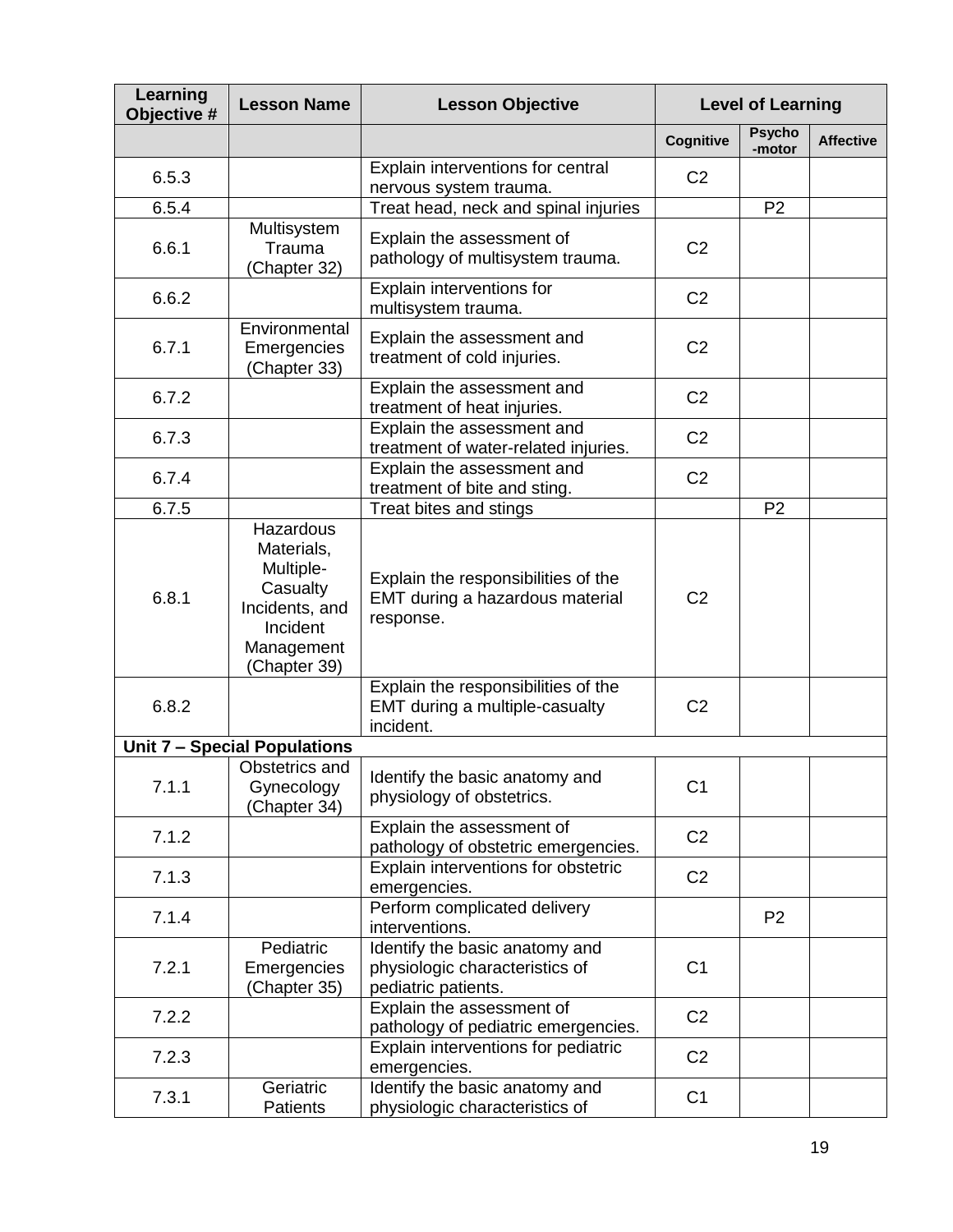| Learning<br>Objective # | <b>Lesson Name</b>                                                               | <b>Lesson Objective</b>                                            |                |                         | <b>Level of Learning</b> |  |  |
|-------------------------|----------------------------------------------------------------------------------|--------------------------------------------------------------------|----------------|-------------------------|--------------------------|--|--|
|                         |                                                                                  |                                                                    | Cognitive      | <b>Psycho</b><br>-motor | <b>Affective</b>         |  |  |
|                         | Chapter 36)                                                                      | geriatric patients.                                                |                |                         |                          |  |  |
| 7.3.2                   |                                                                                  | Explain the assessment of<br>pathology of geriatric emergencies.   | C <sub>2</sub> |                         |                          |  |  |
| 7.3.3                   |                                                                                  | Explain interventions for geriatric<br>emergencies.                | C <sub>2</sub> |                         |                          |  |  |
| 7.4.1                   | Emergencies<br><b>For Patients</b><br>with Special<br>Challenges<br>(Chapter 37) | Identify the assessment of<br>pathology of special needs patients. | C <sub>1</sub> |                         |                          |  |  |
| 7.4.2                   |                                                                                  | Explain interventions for special<br>needs patients.               | C <sub>2</sub> |                         |                          |  |  |
| 7.5.1                   | Medical, Legal,<br>and Ethical<br><b>Issues</b><br>(Chapter 4)                   | Explain EMT Scope of Practice.                                     | C <sub>2</sub> |                         |                          |  |  |
| 7.5.2                   |                                                                                  | Explain patient consent and refusal.                               | C <sub>2</sub> |                         |                          |  |  |
| 7.5.3                   |                                                                                  | Explain special legal considerations<br>of an EMT.                 | C <sub>2</sub> |                         |                          |  |  |

**\* Note:** Objective 2.6.2 is assessed during the Trauma Lab in Unit 6.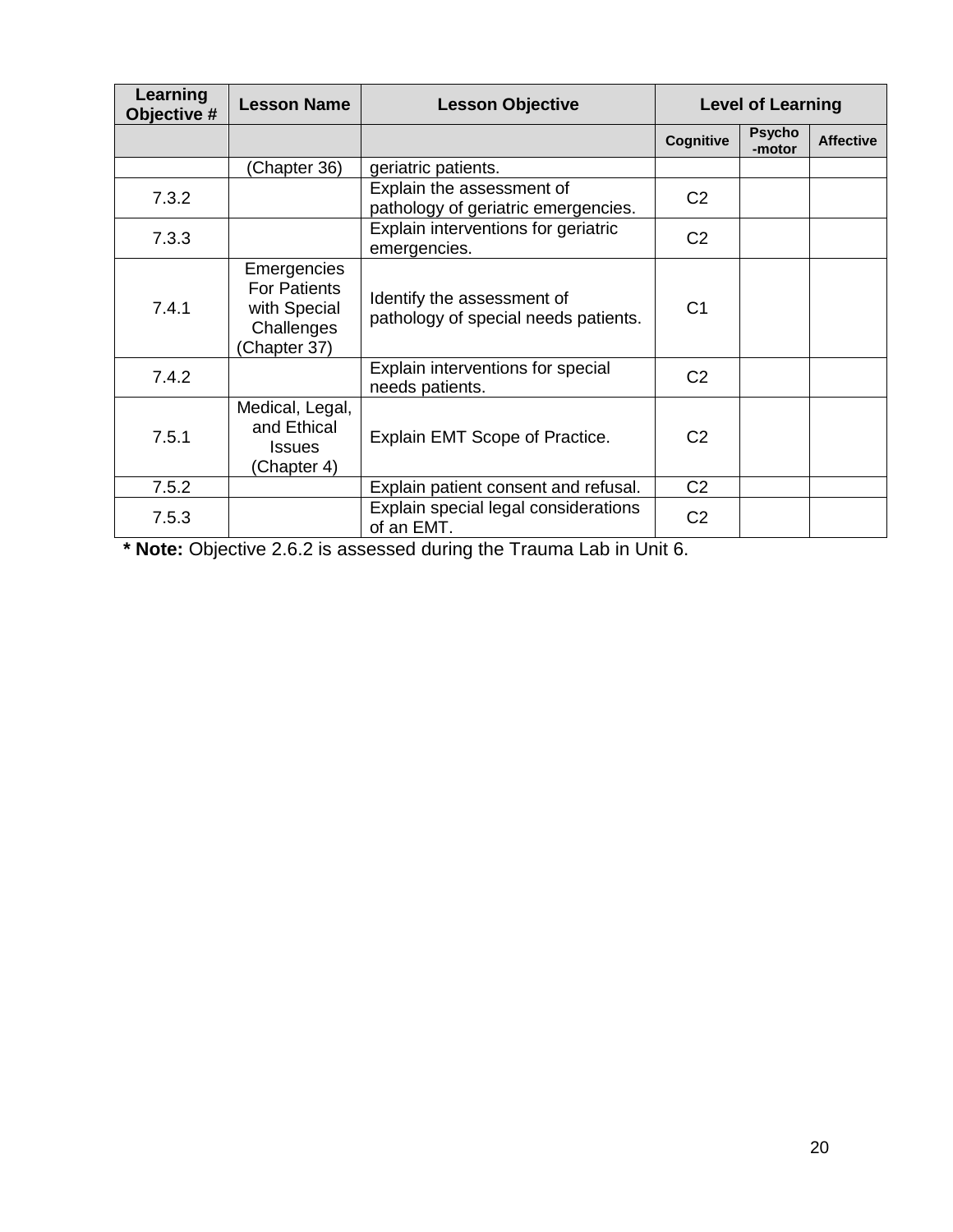# <span id="page-20-0"></span>**BMTC 105F National Registry Emergency Medical Technician (NREMT)**

#### <span id="page-20-1"></span>**Course Description:**

This course assesses the student's ability to apply Emergency Medical Technician (EMT) principles in didactic and practical environments IAW DOT NHTSA standards. Air Force students must successfully complete the National Registry of Emergency Medical Technician (NREMT) practical skills lab and cognitive exam.

Prerequisite(s): BMTC 103

#### <span id="page-20-2"></span>**Course Goal(s):**

Successfully complete the National Registry of Emergency Medical Technician (NREMT) written exam and practical skills lab.

#### <span id="page-20-3"></span>**Distribution of Contact Hours:**

| Unit #       | <b>Unit Title</b>          | <b>Did</b><br>1:25 | Int<br><b>Did</b><br>1:12 | ∟ab/<br><b>Prac</b> | Clin | <b>WTest</b> | <b>Ptest</b><br>1:06 | Other | Reg'd<br>Act. | <b>Total</b> |
|--------------|----------------------------|--------------------|---------------------------|---------------------|------|--------------|----------------------|-------|---------------|--------------|
|              | <b>NREMT</b> Preparation   |                    | 16                        | 0                   |      |              |                      | 0     |               | 24           |
| ◠            | <b>NREMT Certification</b> |                    |                           |                     |      |              | 12                   | 0     |               | 16           |
| <b>Total</b> |                            | 0                  | 16                        |                     | 0    | 12           | 12                   |       |               | 40           |

<span id="page-20-4"></span>

| Learning<br>Objective # | <b>Lesson Name</b>                    | <b>Lesson Objective</b>                                                            | <b>Level of Learning</b> |                         |                  |
|-------------------------|---------------------------------------|------------------------------------------------------------------------------------|--------------------------|-------------------------|------------------|
|                         |                                       |                                                                                    | Cognitive                | <b>Psycho</b><br>-motor | <b>Affective</b> |
|                         | Unit 1 - NREMT Preparation            |                                                                                    |                          |                         |                  |
| 1.1.1                   | <b>NREMT</b><br><b>Practice Exam</b>  | Assess student's ability to apply<br>knowledge of EMT principles                   | C <sub>2</sub>           |                         |                  |
| 1.1.2                   | <b>NREMT</b><br>Situational<br>Review | Assess student's ability to apply<br><b>EMT</b> principles                         |                          | P <sub>2</sub>          |                  |
|                         | <b>Unit 2 - NREMT Certification</b>   |                                                                                    |                          |                         |                  |
| 2.1.1                   | <b>NREMT</b><br><b>Practical Exam</b> | Assess student's ability to apply<br>EMT principles in a practical<br>environment. |                          | P <sub>2</sub>          |                  |
| 2.1.2                   | <b>NREMT</b><br>Cognitive<br>Exam     | Assess student's ability to apply<br>EMT principles.                               | C2                       |                         |                  |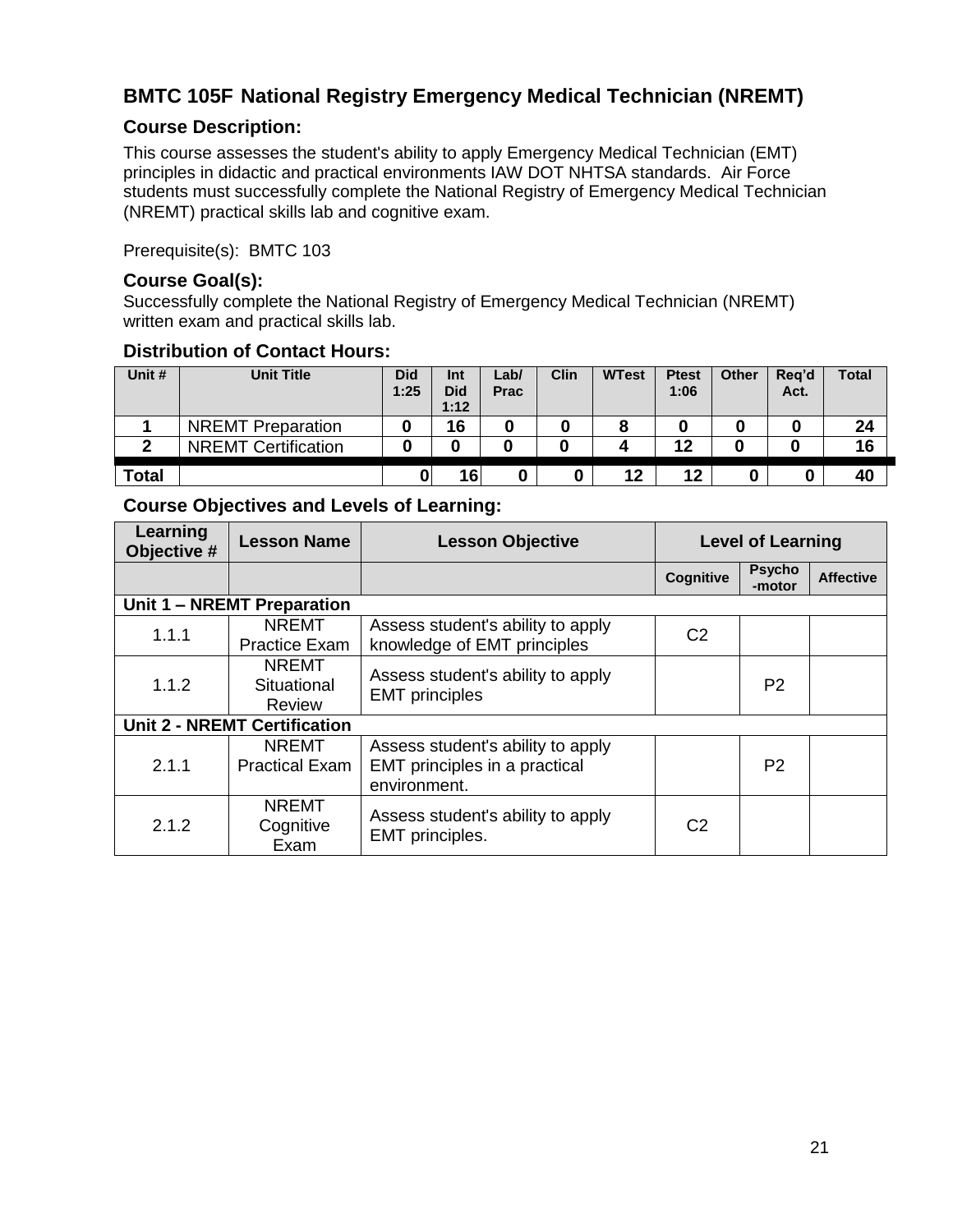# <span id="page-21-0"></span>**BMTC 101N HM Fundamentals**

### <span id="page-21-1"></span>**Course Description:**

This course is divided into three units of instruction covering the multifaceted skill sets needed for the global theatre of operation Navy Hospital Corpsman operate in. Unit one prepares the student for National Registry certification in Emergency Medical Technology via standardized state code skills testing methodology. Students receive instruction on Navy Medicine foundation programs, the role of the Hospital Corpsman, apprentice level instruction on Chemical Biological Radiological Nuclear and High-Yield Explosives (CBRNE) and Tactical Combat Casualty Care (TCCC); all which are required in the assessment and management of a combat casualty from point of injury to a higher level of care. Unit two provides the student with instruction on Hospital Corpsman duties, responsibilities, and scope of practice in typical environments; Hospitals, Expeditionary, and shipboard medicine. Students are exposed to clinical management, principles of patient assessment and treatments. Emphasis is placed on the assessment and treatment of: Preventive Medicine, Basic Laboratory, Emergency Dental Treatments, Head/Eyes/Ears/Nose and Throat, Neurological, Respiratory, Cardiovascular, Gastrointestinal, Musculoskeletal, Lower Back, and Integumentary systems. In unit three, students will participate in a facilitated clinical rotation within one of five local Department of Defense, Veterans Association or civilian training program hospitals. This synthesis phase challenges students to apply assessment and patient care skills in the inpatient, outpatient, and emergency medicine environment.

Prerequisite(s): BMTC 103

### <span id="page-21-2"></span>**Course Goal(s):**

Students will master the roles, responsibilities and scope of practice of the Navy Corpsman apprentice, and acquire a sense of heritage and esprit de corps unique to the HM Rating.

| Unit #       | <b>Unit Title</b>      | <b>Did</b> | Int        | Lab/        | Lab/        | <b>Clin</b> | <b>Wtest</b> | <b>Ptest</b> | <b>Other</b> | Req'd | <b>Total</b> |
|--------------|------------------------|------------|------------|-------------|-------------|-------------|--------------|--------------|--------------|-------|--------------|
|              |                        | 1:25       | <b>Did</b> | <b>Prac</b> | <b>Prac</b> | 1:10        | 1:25         | 1:10         |              | Act.  |              |
|              |                        |            | 1:12       | 1:10        | 1:25        |             |              |              |              |       |              |
|              | <b>HM Fundamentals</b> | 18         | 0          | U           | 4           |             | ◠            | 16           | 0            | 0     | 40           |
| $\mathbf{2}$ | Enhanced               | 25         |            | 20          | 0           | ŋ           | 2            | 6            | $\mathbf{2}$ |       | 56           |
|              | Assessment             |            |            |             |             |             |              |              |              |       |              |
|              | Program                |            |            |             |             |             |              |              |              |       |              |
| 3            | Clinical               |            |            | 0           |             | 40          |              | 0            | 2            |       | 42           |
|              |                        |            |            |             |             |             |              |              |              |       |              |
| <b>Total</b> |                        | 43         |            | 20          | Д           | 40          | 4            | 22           | 4            |       | 138          |

#### <span id="page-21-3"></span>**Distribution of Contact Hours:**

<span id="page-21-4"></span>

| Learning<br>Objective # | <b>Lesson Name</b>                   | <b>Lesson Objective</b>                                                                               |                | <b>Level of Learning</b> |                  |  |
|-------------------------|--------------------------------------|-------------------------------------------------------------------------------------------------------|----------------|--------------------------|------------------|--|
|                         |                                      |                                                                                                       | Cognitive      | <b>Psycho</b><br>-motor  | <b>Affective</b> |  |
|                         |                                      | Unit 1 - HM Fundamentals                                                                              |                |                          |                  |  |
| 1.1.1                   | <b>NREMT Skills</b>                  | Perform NREMT skills in<br>preparation for certification<br>examination.                              |                | P <sub>2</sub>           |                  |  |
| 1.2.1                   | Role of the<br><b>Hospital Corps</b> | Describe the past and present role<br>of the Corpsman within the scope of<br>Navy Medicine's Mission. | C <sub>1</sub> |                          |                  |  |
| 1.3.1                   | Force Health<br>Protection           | Explain the policies and supporting<br>programs used by Corpsman in                                   | C <sub>2</sub> |                          |                  |  |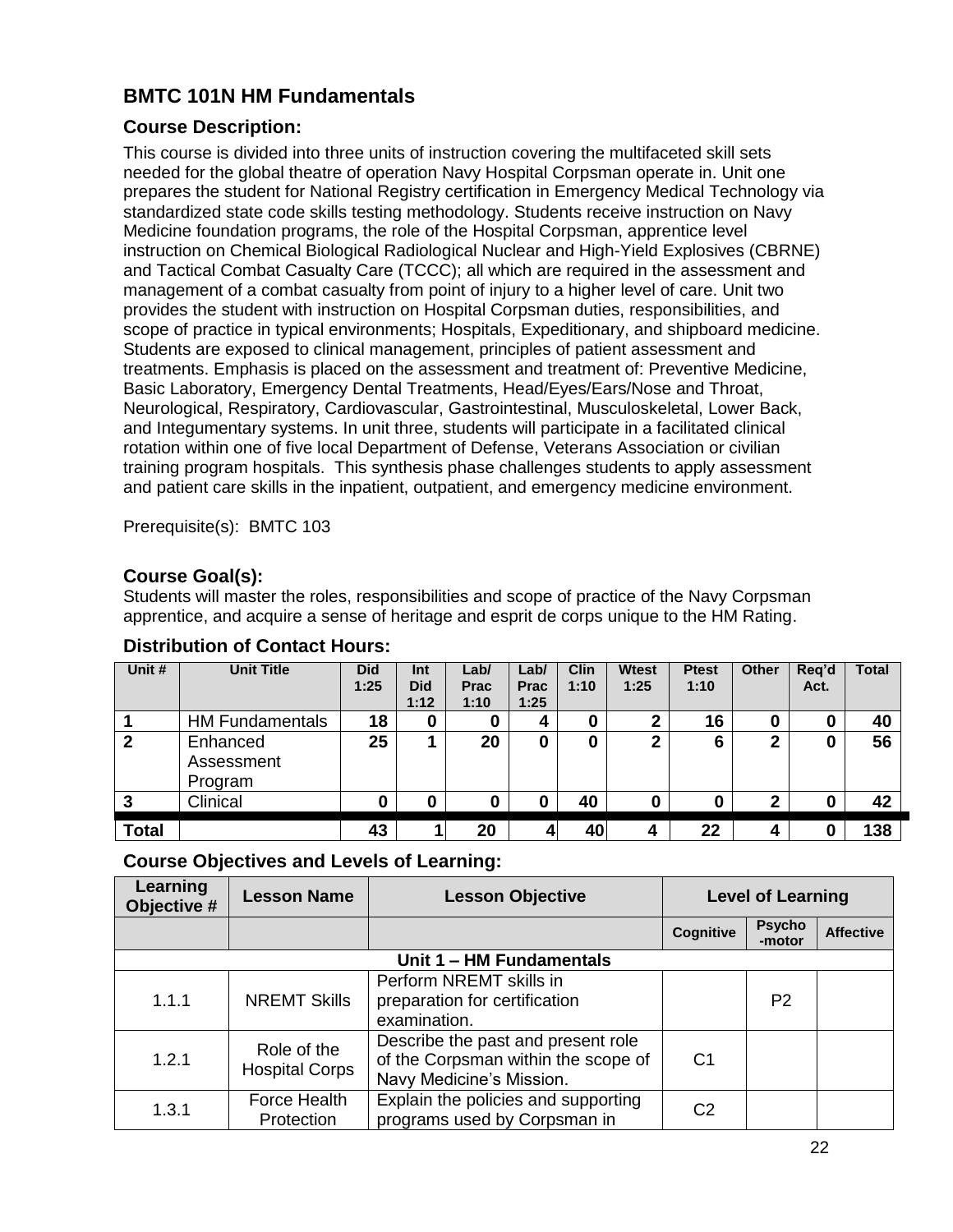| Learning<br>Objective # | <b>Lesson Name</b>                                                             | <b>Lesson Objective</b>                                                                                                                 |                  | <b>Level of Learning</b> |                  |
|-------------------------|--------------------------------------------------------------------------------|-----------------------------------------------------------------------------------------------------------------------------------------|------------------|--------------------------|------------------|
|                         |                                                                                |                                                                                                                                         | <b>Cognitive</b> | <b>Psycho</b><br>-motor  | <b>Affective</b> |
|                         |                                                                                | Force Health Protection.                                                                                                                |                  |                          |                  |
| 1.4.1                   | <b>BUMED</b>                                                                   | Describe Navy Medicine's basic<br>organizational structure, function<br>and mission                                                     | C <sub>1</sub>   |                          |                  |
| 1.5.1                   | <b>CBRNE</b>                                                                   | Explain medical procedures for<br>Chemical, Biological, Radiological,<br>Nuclear, Explosive and Hazardous<br><b>Material situations</b> | C <sub>2</sub>   |                          |                  |
| 1.6.1                   | <b>LOAC</b>                                                                    | Identify the concepts and principles<br>of the Law of Armed Conflict in<br>wartime scenarios                                            | C <sub>2</sub>   |                          |                  |
| 1.7.1                   | Introduction to<br><b>Tactical</b><br>Combat<br><b>Casualty Care</b><br>(TCCC) | Perform the process of triage                                                                                                           |                  | P <sub>2</sub>           |                  |
|                         |                                                                                | Unit 2 - Enhanced Assessment Program                                                                                                    |                  |                          |                  |
| 2.1.1                   | Introduction to<br><b>Clinical Skills</b>                                      | Describe the scope of practice of<br>the Hospital Corpsman                                                                              | C <sub>1</sub>   |                          |                  |
| 2.2.1                   | Preventive<br>Medicine                                                         | Describe the concepts and methods<br>of preventive medicine                                                                             | C <sub>1</sub>   |                          |                  |
| 2.3.1                   | Dental<br>Emergencies                                                          | Describe the concepts and<br>procedures of emergency dental<br>care                                                                     | C <sub>1</sub>   |                          |                  |
| 2.4.1                   | <b>Basic Lab</b>                                                               | Identify basic laboratory equipment<br>and uses                                                                                         | C <sub>1</sub>   |                          |                  |
| 2.4.2                   |                                                                                | Identify different laboratory values<br>and their significance                                                                          | C <sub>1</sub>   |                          |                  |
| 2.5.1                   | Outpatient<br>Interview                                                        | Demonstrate S.O.A.P. note<br>procedures                                                                                                 |                  | P <sub>1</sub>           |                  |
| 2.6.1                   | <b>EAP Practicum</b>                                                           | Perform patient assessment skills of<br>the Apprentice level Hospital<br>Corpsman                                                       |                  | P <sub>2</sub>           |                  |
|                         |                                                                                | <b>Unit 3 - Clinical</b>                                                                                                                |                  |                          |                  |
| 3.1.1                   | <b>Health Care</b><br>Team<br>Communication                                    | Effectively communicate as a<br>member of the health care team                                                                          |                  | P <sub>2</sub>           |                  |
| 3.1.2                   | Providing<br><b>Patient Care</b>                                               | Provide primary patient care as a<br>member of the health care team                                                                     |                  | P <sub>2</sub>           |                  |
| 3.1.3                   | Multi-<br>Disciplinary<br>Team Approach                                        | Demonstrate the multidisciplinary<br>team approach through interaction<br>with ancillary care areas                                     |                  | P <sub>1</sub>           |                  |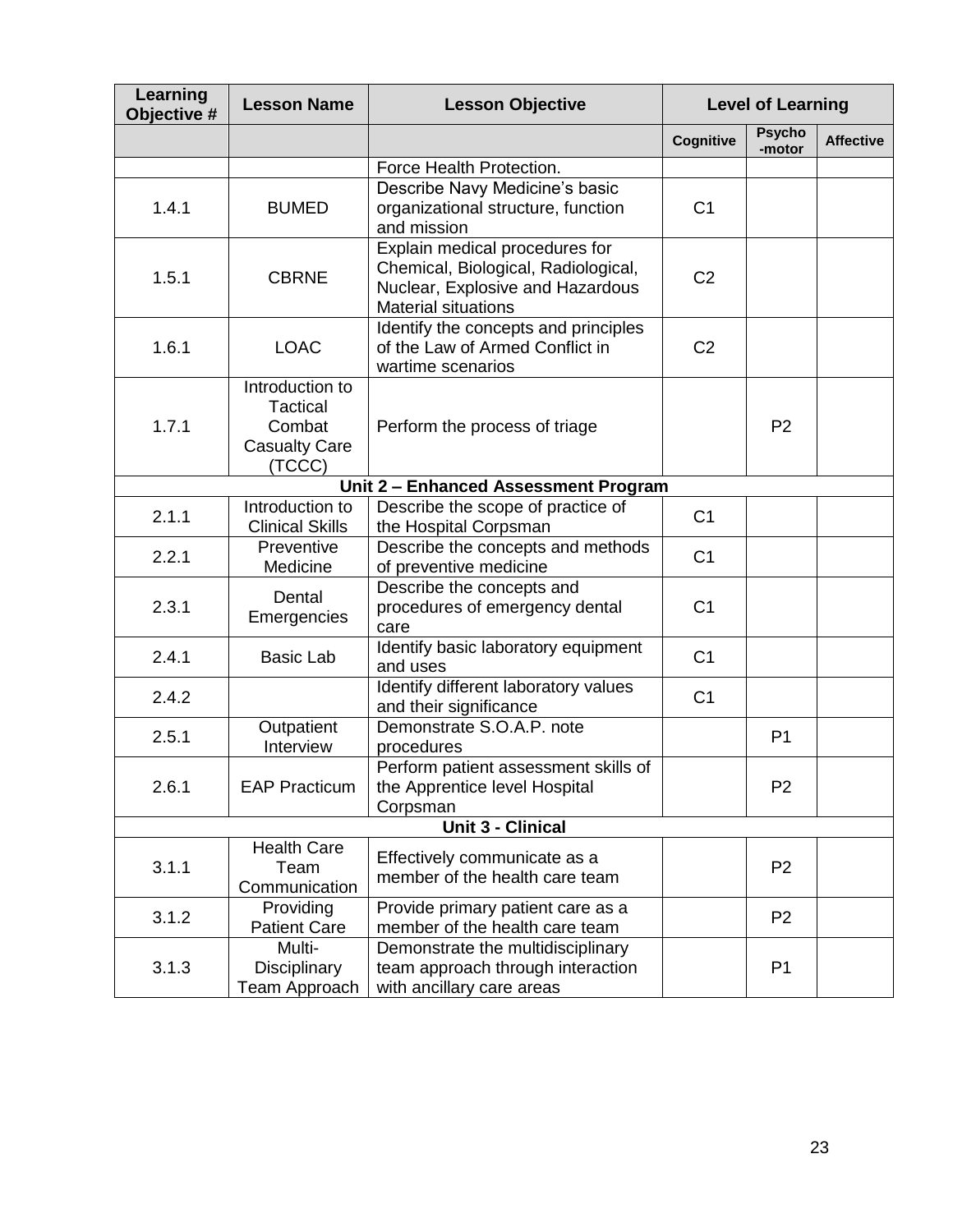# <span id="page-23-0"></span>**NURS 101 Basic Nursing Fundamentals**

## <span id="page-23-1"></span>**Course Description:**

This course provides the student with basic knowledge and skills needed to perform patient care within the parameters of the nursing specialty. Subjects presented in the curriculum include infection control, nursing technologies, interpersonal relationships and customer service, primary care optimization, focused basic inpatient and outpatient care. Course content complies with The Joint Commission (TJC), American Heart Association (AHA), Centers for Disease Control and Prevention (CDC) guidelines, American Nurses Association (ANA) standards and applicable service instructions. This course is a prerequisite for the Intermediate Nursing Fundamentals course.

Prerequisite(s): BMTC 105F or its approved equivalents, or BMTC 101N, Unit 1.

### <span id="page-23-2"></span>**Course Goal(s):**

The student will be able to perform entry level nursing skills in clinical, inpatient, and contingency environments.

| Unit #                  | <b>Unit Title</b>                                     | <b>Did</b><br>1:25 | Int<br><b>Did</b><br>1:12 | Lab/<br><b>Prac</b><br>1:06 | Lab/<br>Prac<br>1:12 | Clin | <b>Wtest</b><br>1:25 | <b>PTest</b>     | <b>Other</b> | Req'd<br>Act. | Total |
|-------------------------|-------------------------------------------------------|--------------------|---------------------------|-----------------------------|----------------------|------|----------------------|------------------|--------------|---------------|-------|
|                         | <b>Basic Nursing</b><br><b>Fundamentals</b><br>Theory |                    | 0                         |                             | $\bf{0}$             | 0    | 3                    | 0                | 0            | 0             | 10    |
| $\overline{2}$          | Introduction to<br><b>Infection Control</b>           | 6                  | 0                         | 6                           | 0                    | 0    | 3                    | 0                | 0            | 0             | 15    |
| 3                       | Documentation                                         | 6                  | $\mathbf{2}$              | 0                           | 0                    | 0    | 3                    | $\boldsymbol{0}$ | $\bf{0}$     | 0             | 11    |
| $\overline{\mathbf{4}}$ | <b>Basic Nursing</b><br>Fundamental<br><b>Skills</b>  | 15                 | 0                         | 0                           | 17                   | 0    | 3                    | $\boldsymbol{0}$ | $\bf{0}$     | 0             | 35    |
| <b>Total</b>            |                                                       | 34                 | $\mathbf{2}$              | 6                           | 17                   | 0    | 12                   | 0                | 0            | O             | 71    |

### <span id="page-23-3"></span>**Distribution of Contact Hours:**

<span id="page-23-4"></span>

| Learning<br>Objective # | <b>Lesson Name</b>                                                | <b>Lesson Objective</b>                                                         |                  | <b>Level of Learning</b> |                  |
|-------------------------|-------------------------------------------------------------------|---------------------------------------------------------------------------------|------------------|--------------------------|------------------|
|                         |                                                                   |                                                                                 | <b>Cognitive</b> | <b>Psycho</b><br>-motor  | <b>Affective</b> |
|                         | Unit 1                                                            | - Basic Nursing Fundamentals Theory                                             |                  |                          |                  |
| 1.1.1                   | Human Growth<br>and<br>Development<br>and Aging<br><b>Process</b> | Identify the concepts of human<br>growth, development and the aging<br>process. | C <sub>1</sub>   |                          |                  |
| 1.1.2                   |                                                                   | Identify the concepts of cultural<br>diversity related to patient care.         | C1               |                          |                  |
| 1.2.1                   | <b>Basic</b><br>Medical/Ethical<br><b>Issues</b>                  | Identify the medical, ethical and<br>legal issues related to patient care.      | C <sub>1</sub>   |                          |                  |
| 1.3.1                   | <b>Patient Provider</b><br>Communication                          | Describe the concepts of effective<br>patient and provider communication.       | C <sub>1</sub>   |                          |                  |
| 1.4.1                   | Managed Care<br>and TRICARE                                       | Identify the basic concepts of<br>managed care.                                 | C1               |                          |                  |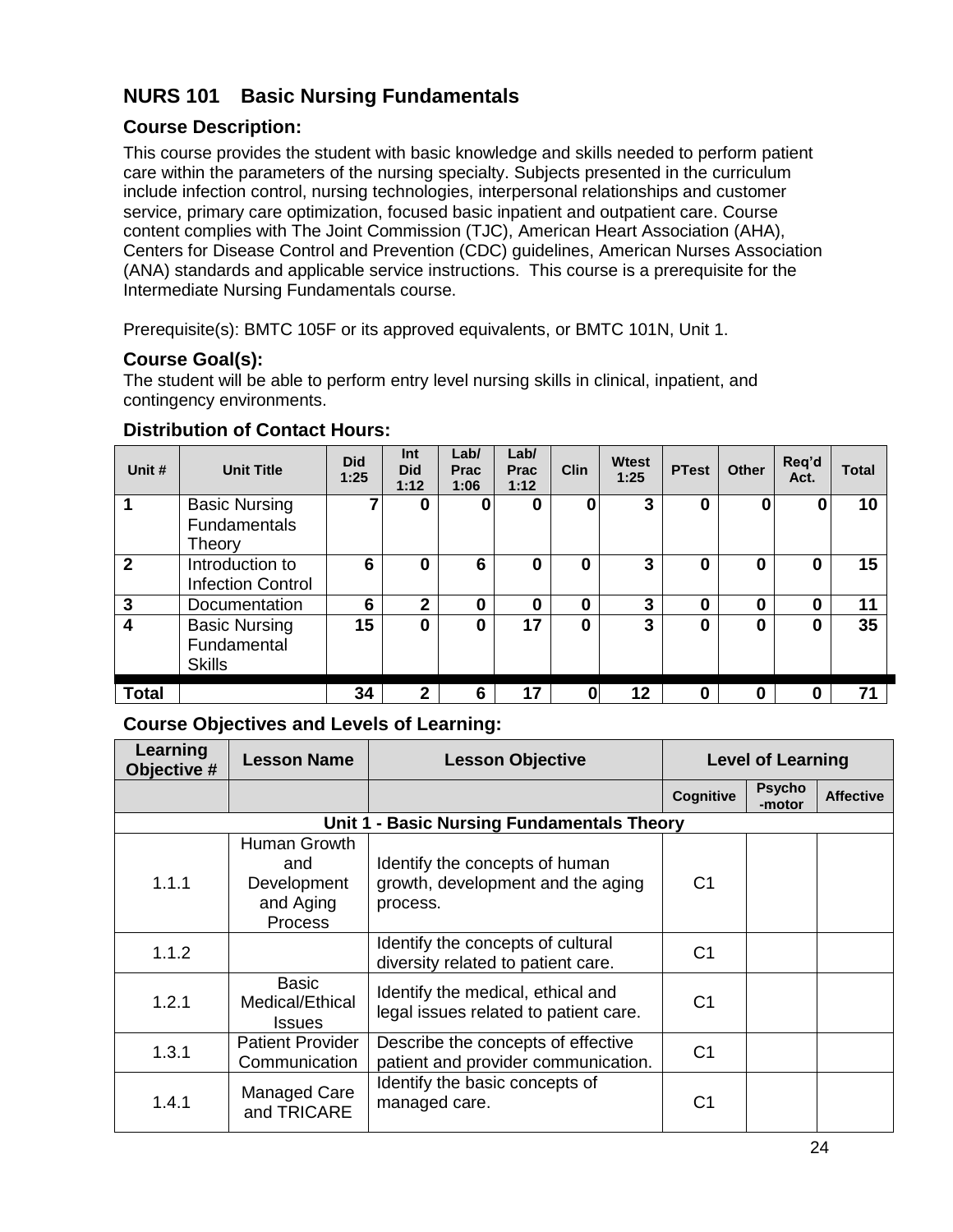| Learning<br>Objective # | <b>Lesson Name</b>                                                         | <b>Lesson Objective</b>                                                              |                | <b>Level of Learning</b> |                  |
|-------------------------|----------------------------------------------------------------------------|--------------------------------------------------------------------------------------|----------------|--------------------------|------------------|
|                         |                                                                            |                                                                                      | Cognitive      | <b>Psycho</b><br>-motor  | <b>Affective</b> |
|                         |                                                                            | <b>Unit 2 - Infection Control</b>                                                    |                |                          |                  |
| 2.1.1                   | Introduction to<br>Infection<br>Control/Blood<br><b>Borne</b><br>Pathogens | Identify the concepts of infection<br>control and blood borne pathogens.             | C <sub>1</sub> |                          |                  |
| 2.1.2                   |                                                                            | Demonstrate standard procedures<br>for infection control.                            |                | P <sub>1</sub>           |                  |
| 2.1.3                   |                                                                            | Perform standard procedures for<br>hygiene precautions.                              |                | P <sub>2</sub>           |                  |
| 2.2.1                   | Standard<br>Precautions                                                    | Identify the concepts of standard<br>precautions.                                    | C <sub>1</sub> |                          |                  |
| 2.2.2                   |                                                                            | Perform donning and doffing of<br>sterile gown & gloves                              |                | P <sub>2</sub>           |                  |
| 2.3.1                   | <b>Patient Isolation</b>                                                   | Identify the concepts of patient<br>isolation.                                       | C <sub>1</sub> |                          |                  |
| 2.3.2                   |                                                                            | Perform isolation procedures.                                                        |                | P <sub>2</sub>           |                  |
| 2.3.3                   |                                                                            | Demonstrate the disposal of<br>hazardous medical substances                          |                | P1                       |                  |
|                         |                                                                            | <b>Unit 3 - Documentation</b>                                                        |                |                          |                  |
| 3.1.1                   | <b>Basic Medical</b><br>Documentation                                      | Identify terms and abbreviations<br>related to basic medical<br>documentation.       | C <sub>1</sub> |                          |                  |
| 3.2.1                   | <b>General Patient</b><br>Records                                          | Explain the basic components of<br>inpatient and outpatient health<br>records.       | C <sub>2</sub> |                          |                  |
| 3.3.1                   | Introduction to<br><b>DoD</b><br>Immunizations                             | Identify the principles of the DOD<br>Immunization Program.                          | C <sub>1</sub> |                          |                  |
| 3.4.1                   | Inpatient/<br>Outpatient<br>Documentation                                  | Identify the basic documentation<br>procedures of inpatient and<br>outpatient forms. | C <sub>1</sub> |                          |                  |
| 3.4.2                   |                                                                            | Demonstrate documentation on<br>selected inpatient and outpatient<br>forms.          |                | P <sub>1</sub>           |                  |
|                         |                                                                            | Unit 4 - Basic Nursing Fundamentals Skills                                           |                |                          |                  |
| 4.1.1                   | <b>Vital Signs</b>                                                         | Explain the concepts and<br>procedures for vital signs.                              | C <sub>2</sub> |                          |                  |
| 4.1.2                   |                                                                            | Perform a vital sign assessment.                                                     |                | P <sub>2</sub>           |                  |
| 4.2.1                   | <b>Inpatient Care</b><br>Assessment                                        | Identify the concepts and principles<br>of an inpatient physical assessment.         | C <sub>1</sub> |                          |                  |
| 4.3.1                   | Patients with<br><b>Special Needs</b>                                      | Identify the patient care<br>considerations for patients with<br>special needs.      | C <sub>1</sub> |                          |                  |
| 4.4.1                   | Admissions/<br><b>Discharges</b>                                           | Identify admission and discharge<br>responsibilities and procedures.                 | C <sub>1</sub> |                          |                  |
| 4.5.1                   | Pain<br>Management                                                         | Identify the concepts of pain<br>management.                                         | C <sub>1</sub> |                          |                  |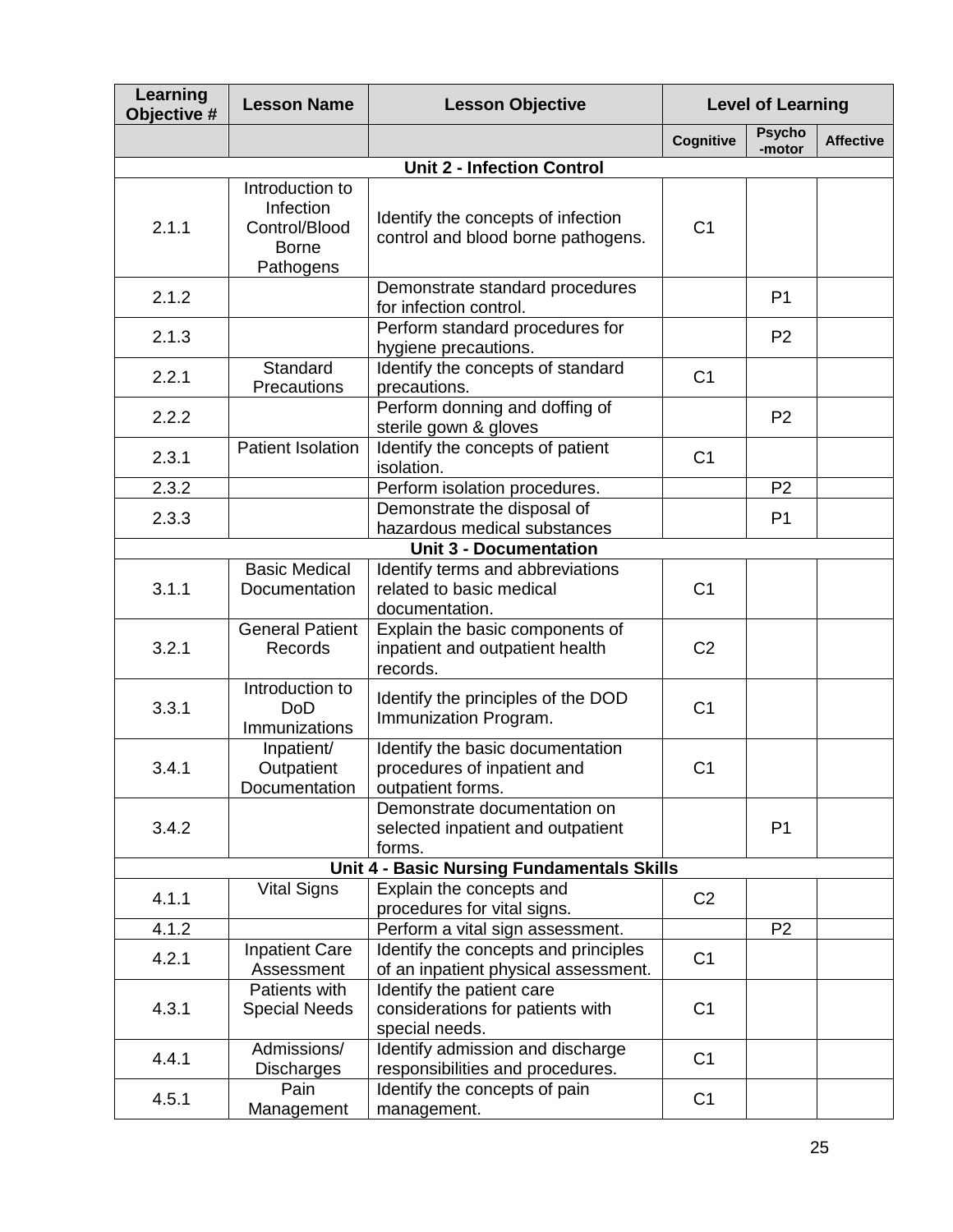| Learning<br>Objective # | <b>Lesson Name</b>                   | <b>Lesson Objective</b>                                      |                | <b>Level of Learning</b> |                  |  |
|-------------------------|--------------------------------------|--------------------------------------------------------------|----------------|--------------------------|------------------|--|
|                         |                                      |                                                              | Cognitive      | <b>Psycho</b><br>-motor  | <b>Affective</b> |  |
| 4.6.1                   | Patient<br>Movement and<br>Safety    | Identify the concepts and<br>procedures of patient movement. | C1             |                          |                  |  |
| 4.6.2                   |                                      | Perform patient movement.                                    |                | P <sub>2</sub>           |                  |  |
| 4.6.3                   |                                      | Identify the concepts of cast care.                          | C <sub>1</sub> |                          |                  |  |
| 4.7.1                   | <b>Restraints</b>                    | Explain the concepts for patient<br>restraint.               | C <sub>2</sub> |                          |                  |  |
| 4.8.1                   | Hygiene and<br><b>Skin Integrity</b> | Explain the concepts for patient<br>hygiene and bed making.  | C <sub>2</sub> |                          |                  |  |
| 4.8.2                   |                                      | Perform patient hygiene and bed<br>making procedures.        |                | P <sub>2</sub>           |                  |  |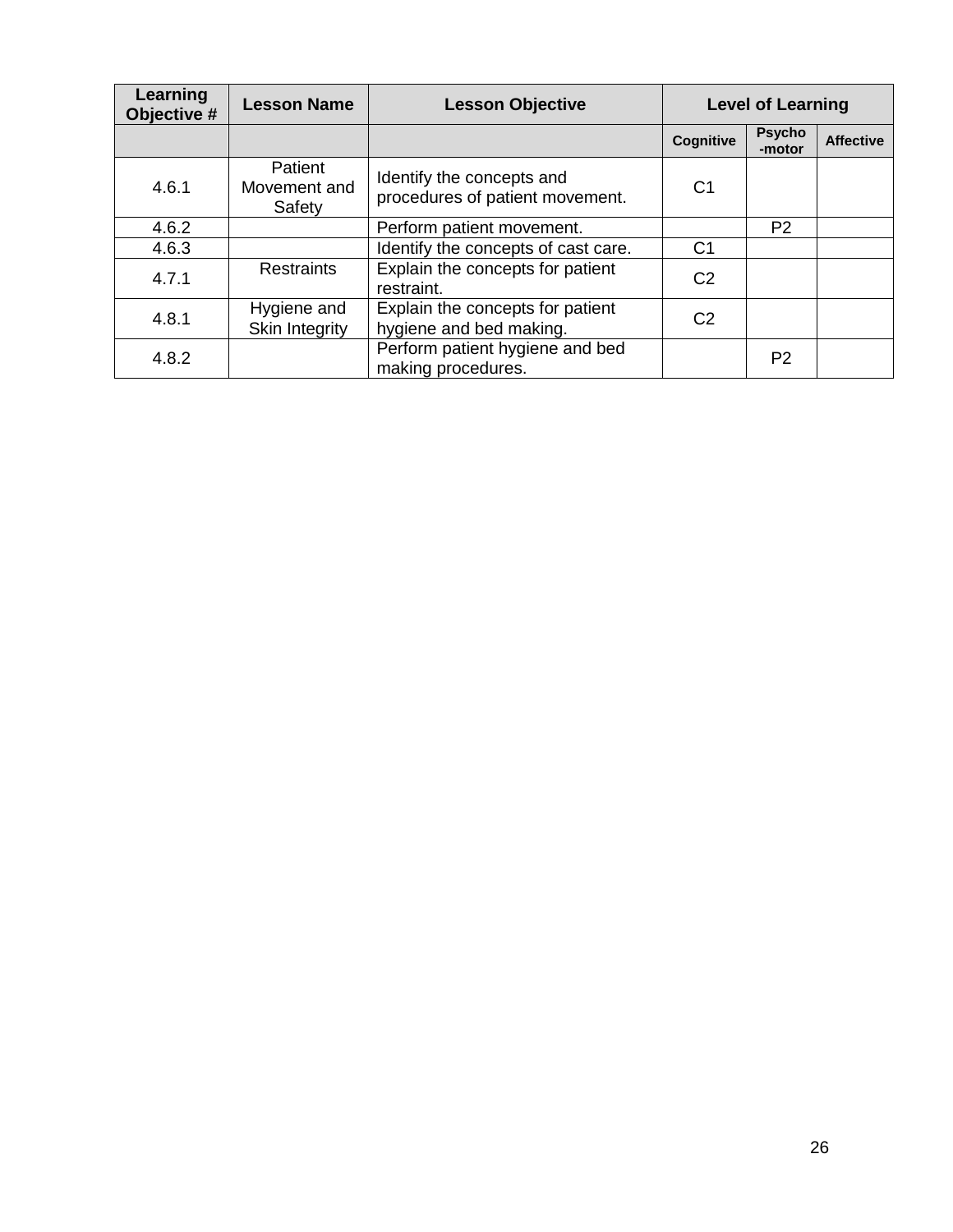# <span id="page-26-0"></span>**NURS 201 Intermediate Nursing Fundamentals**

### <span id="page-26-1"></span>**Course Description:**

Training provides enlisted personnel entering the Basic Medical Technician Corpsman (BMTC) career field with the apprentice level knowledge and skills needed to perform at this level. Subjects in this curriculum include nutrition/elimination, specimen collection, medication administration, and intravenous therapy. Course content complies with Joint Commission, American Heart Association (AHA), Centers for Disease Control and Prevention (CDC) guidelines, American Nurses Association (ANA) standards, and Air Force, Navy and METC instructions. The course will equip graduates with the skill and knowledge required to perform intermediate nursing skills during normal duty and contingency operations.

Prerequisite(s): NURS 101 or its approved equivalents

### <span id="page-26-2"></span>**Course Goal(s):**

The student will be able to perform intermediate nursing skills in clinical, inpatient, and contingency environments.

#### <span id="page-26-3"></span>**Distribution of Contact Hours:**

| <b>Unit</b><br>#        | <b>Unit Title</b>                        | <b>Did</b><br>1:25 | Int<br><b>Did</b><br>1:12 | Lab/<br><b>Prac</b><br>1:01 | Lab/<br><b>Prac</b><br>1:04 | Lab/<br>Prac<br>1:06 | Lab/<br>Prac<br>1:12 | <b>Clin</b> | W<br><b>Test</b><br>1:25 | P<br><b>Test</b> | Oth<br>er | Reg'd<br>Act. | <b>Total</b> |
|-------------------------|------------------------------------------|--------------------|---------------------------|-----------------------------|-----------------------------|----------------------|----------------------|-------------|--------------------------|------------------|-----------|---------------|--------------|
| 1                       | Intake &<br>Output                       | 5                  | $\bf{0}$                  | 0                           | $\bf{0}$                    | 11                   | $\bf{0}$             | 0           | 3                        | $\bf{0}$         | $\bf{0}$  | 0             | 19           |
| $\overline{2}$          | Intermediate<br><b>Nursing Skills</b>    | 8                  | 3                         | 25                          | $\mathbf 0$                 | $\bf{0}$             | $\bf{0}$             | 0           | 3                        | 0                | $\bf{0}$  | 0             | 39           |
| $\overline{3}$          | <b>Medication</b><br>Administration      | 13                 | 4                         | 8                           | 0                           | 5                    | 0                    | 0           | 3                        | 0                | 0         | 0             | 33           |
| $\overline{\mathbf{4}}$ | Intermediate<br>Nursing<br>Fundamentals  | 14                 | $\bf{0}$                  | 0                           | 0                           | $\mathbf 0$          | 11                   | $\bf{0}$    | 3                        | $\bf{0}$         | 0         | 0             | 28           |
| 5                       | <b>Nursing</b><br>Synthesis<br>Practicum | 0                  | 4                         | 0                           | 8                           | $\Omega$             | $\bf{0}$             | 0           | 0                        | $\bf{0}$         | 0         | 0             | 9            |
| <b>Total</b>            |                                          | 40                 | 8                         | 33                          | 8                           | 16                   | 11                   | 0           | 12                       | $\bf{0}$         | 0         | Ω             | 128          |

<span id="page-26-4"></span>

| Learning<br>Objective # | <b>Lesson Name</b>          | <b>Lesson Objective</b>                                                                                       |                | <b>Level of Learning</b> |                  |  |
|-------------------------|-----------------------------|---------------------------------------------------------------------------------------------------------------|----------------|--------------------------|------------------|--|
|                         |                             |                                                                                                               | Cognitive      | <b>Psycho</b><br>-motor  | <b>Affective</b> |  |
|                         |                             | Unit 1 - Intake and Output                                                                                    |                |                          |                  |  |
| 1.1.1                   | <b>Nutrition</b>            | Explain the concepts of nutrition.                                                                            | C <sub>2</sub> |                          |                  |  |
| 1.2.1                   | Intake and<br>Output        | Identify the principles of monitoring<br>patient intake and output.                                           | C <sub>1</sub> |                          |                  |  |
| 1.3.1                   | Nasogastric<br><b>Tubes</b> | Explain the concepts and<br>procedures of nasogastric tube<br>insertion, maintenance, feeding and<br>removal. | C <sub>2</sub> |                          |                  |  |
| 1.3.2                   |                             | Perform nasogastric tube insertion,<br>maintenance and removal.                                               |                | P <sub>2</sub>           |                  |  |
| 1.4.1                   | Urinary<br>Catheters        | Explain the concepts and<br>procedures for urinary                                                            | C <sub>2</sub> |                          |                  |  |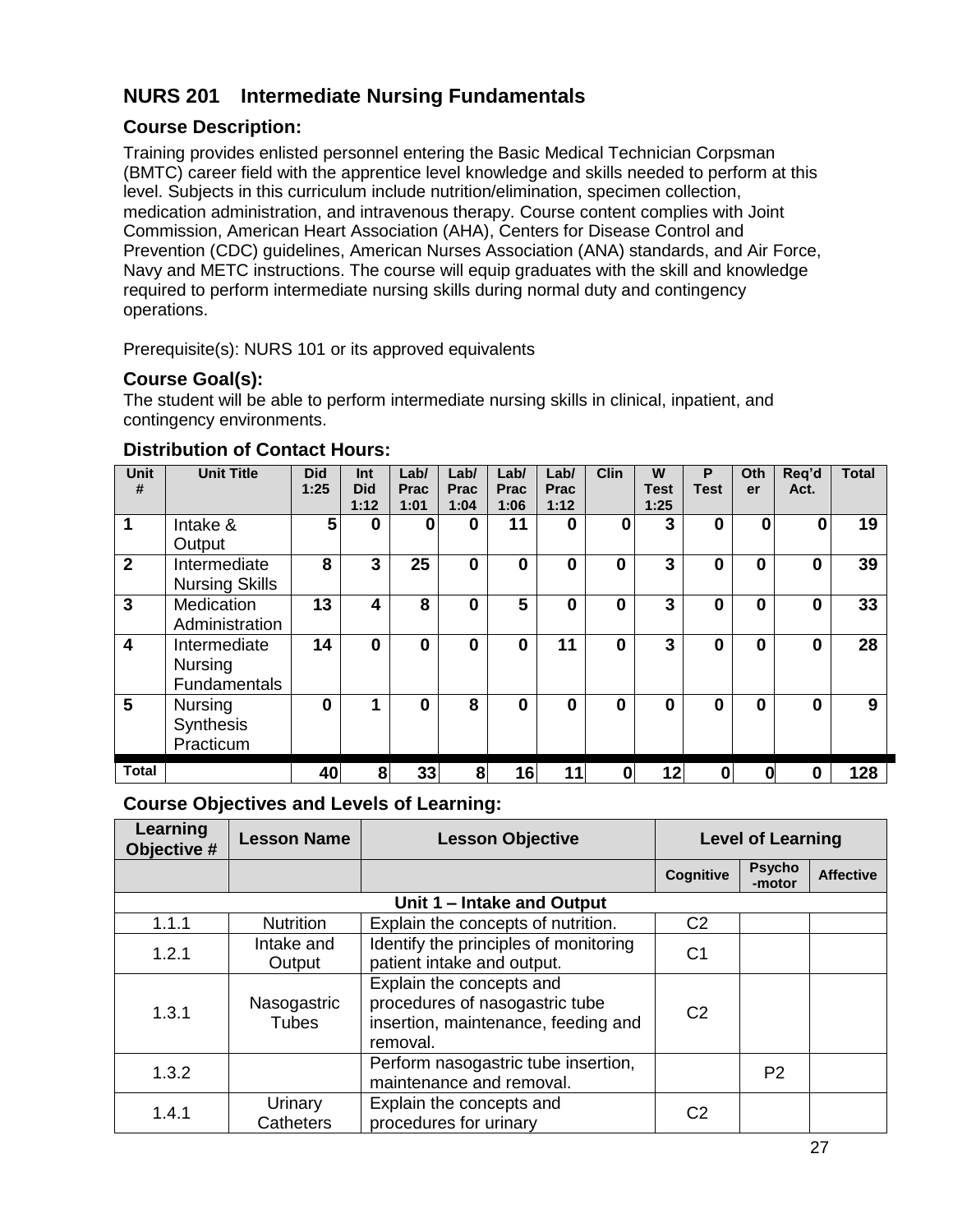| Learning<br>Objective # | <b>Lesson Name</b>                              | <b>Lesson Objective</b>                                                               |                  | <b>Level of Learning</b> |                  |
|-------------------------|-------------------------------------------------|---------------------------------------------------------------------------------------|------------------|--------------------------|------------------|
|                         |                                                 |                                                                                       | <b>Cognitive</b> | <b>Psycho</b><br>-motor  | <b>Affective</b> |
|                         |                                                 | catheterization including sterility.                                                  |                  |                          |                  |
| 1.4.2                   |                                                 | Perform a urinary catheter insertion<br>and removal.                                  |                  | P <sub>2</sub>           |                  |
|                         |                                                 | Unit 2 - Intermediate Nursing Skills                                                  |                  |                          |                  |
|                         | Urine, Stool,                                   |                                                                                       |                  |                          |                  |
| 2.1.1                   | Sputum,<br>and Throat<br>Specimen<br>Collection | Explain the basic concepts and<br>principles for collecting and testing<br>specimens. | C <sub>2</sub>   |                          |                  |
| 2.1.2                   |                                                 | Perform a throat culture.                                                             |                  | P <sub>2</sub>           |                  |
| 2.2.1                   | Venipuncture                                    | Explain the concepts and<br>procedures of venipuncture.                               | C <sub>2</sub>   |                          |                  |
| 2.2.2                   |                                                 | Explain the concepts and<br>procedures for capillary testing for<br>glucose.          | C <sub>2</sub>   |                          |                  |
| 2.2.3                   |                                                 | Demonstrate venipuncture to collect<br>a laboratory specimen                          |                  | P <sub>1</sub>           |                  |
| 2.2.4                   |                                                 | Perform capillary testing to collect a<br>laboratory specimen                         |                  | P <sub>2</sub>           |                  |
| 2.3.1                   | Intravenous<br>Therapy                          | Identify the concepts of intravenous<br>therapy.                                      | C <sub>1</sub>   |                          |                  |
| 2.3.2                   |                                                 | Identify the concepts of selected<br>intravenous therapy procedures.                  | C <sub>1</sub>   |                          |                  |
| 2.3.3                   |                                                 | Perform selected intravenous<br>therapy procedures.                                   |                  | P <sub>2</sub>           |                  |
|                         |                                                 | Unit 3 - Medication Administration                                                    |                  |                          |                  |
| 3.1.1                   | Introduction to<br>Medication<br>Administration | Identify the concepts of medication<br>administration.                                | C <sub>1</sub>   |                          |                  |
| 3.2.1                   | Pharmacology<br>and Toxicology                  | Identify the concepts of<br>pharmacology and toxicology.                              | C <sub>1</sub>   |                          |                  |
| 3.3.1                   | Medical<br>Calculations                         | Identify the concepts of basic<br>medical calculations.                               | C <sub>1</sub>   |                          |                  |
| 3.3.2                   |                                                 | Perform medical calculations.                                                         |                  | P <sub>1</sub>           |                  |
| 3.4.1                   | Oral<br><b>Medications</b>                      | Explain the concepts of oral<br>medication administration.                            | C <sub>2</sub>   |                          |                  |
| 3.5.1                   | <b>Mucous</b><br>Membrane<br>Medications        | Explain the concepts of mucous<br>membrane medication<br>administration.              | C <sub>2</sub>   |                          |                  |
| 3.5.2                   |                                                 | Perform mucous membrane<br>medication administration                                  |                  | P <sub>2</sub>           |                  |
| 3.5.3                   |                                                 | Document medication administration                                                    |                  | P <sub>1</sub>           |                  |
| 3.6.1                   | Parenteral<br><b>Medications</b>                | Identify the concepts of parenteral<br>medication administration.                     | C <sub>1</sub>   |                          |                  |
| 3.6.2                   |                                                 | Perform parenteral medication<br>administration.                                      |                  | P <sub>2</sub>           |                  |
|                         |                                                 | Unit 4 - Intermediate Nursing Fundamentals                                            |                  |                          |                  |
| 4.1.1                   | Pre/Post                                        | Explain the concepts and principles                                                   | C <sub>2</sub>   |                          |                  |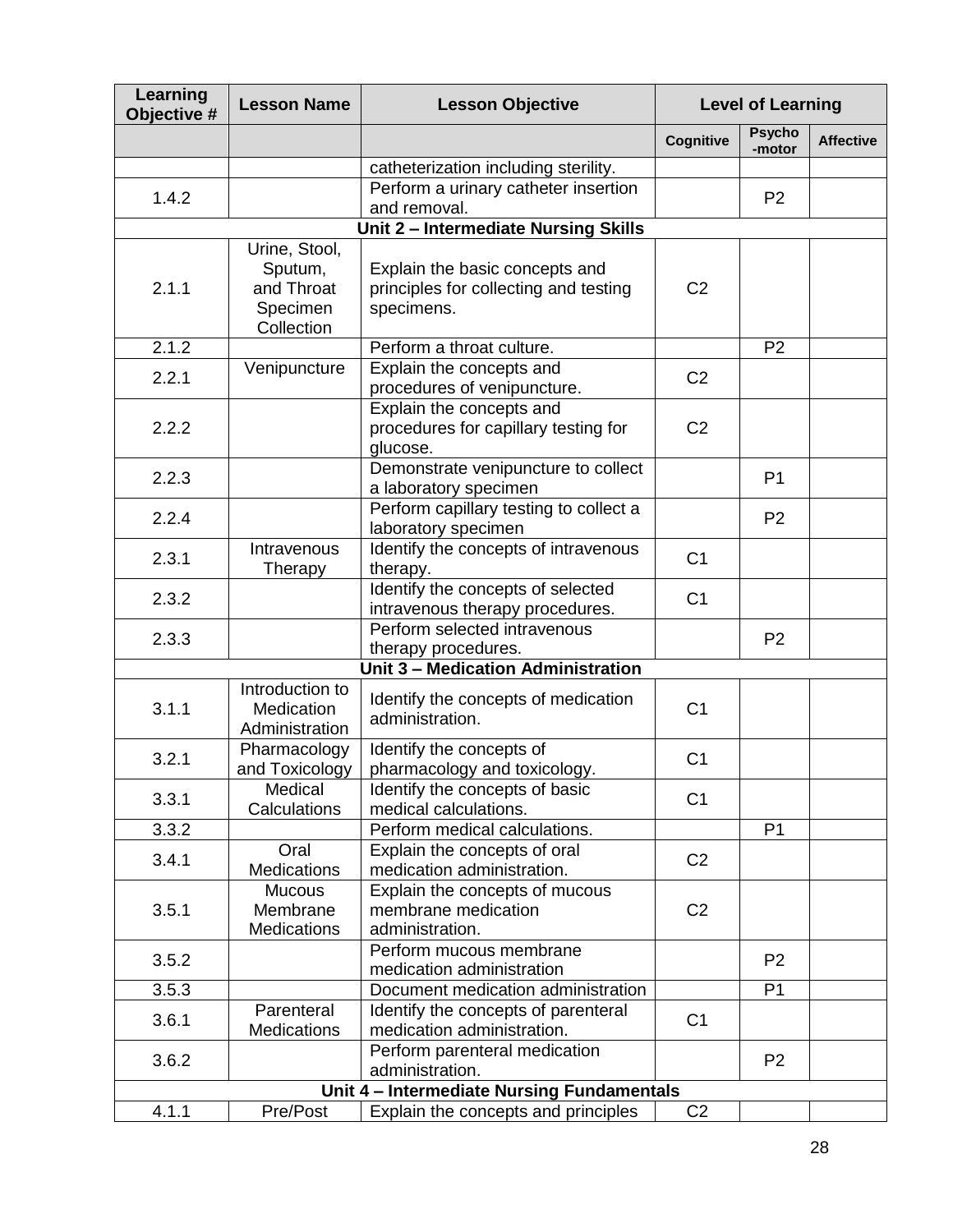| Learning<br>Objective # | <b>Lesson Name</b>                     | <b>Lesson Objective</b>                                                          |                | <b>Level of Learning</b> |                  |
|-------------------------|----------------------------------------|----------------------------------------------------------------------------------|----------------|--------------------------|------------------|
|                         |                                        |                                                                                  | Cognitive      | <b>Psycho</b><br>-motor  | <b>Affective</b> |
|                         | <b>Operative Care</b>                  | of preoperative and postoperative<br>nursing care.                               |                |                          |                  |
| 4.2.1                   | Respiratory<br>Care                    | Explain the concepts and principles<br>of respiratory care.                      | C <sub>2</sub> |                          |                  |
| 4.3.1                   | <b>Wound Care</b><br>and<br>Management | Explain the concepts of wound care.                                              | C <sub>2</sub> |                          |                  |
| 4.3.2                   |                                        | Perform wound care.                                                              |                | P <sub>1</sub>           |                  |
| 4.3.3                   |                                        | Perform heat and cold treatments.                                                |                | P <sub>2</sub>           |                  |
| 4.4.1                   | Death and<br>Dying                     | Explain the concepts of care for<br>death and dying.                             | C <sub>1</sub> |                          |                  |
| 4.5.1                   | <b>Inpatient Care</b><br>Environment   | Explain the guidelines and<br>procedures for inpatient medical<br>equipment use. | C <sub>2</sub> |                          |                  |
| 4.5.2                   |                                        | Perform an inpatient inventory and<br>equipment check.                           |                | P <sub>1</sub>           |                  |
| 4.5.3                   |                                        | Perform patient transfers with<br>selected medical equipment.                    |                | P <sub>2</sub>           |                  |
|                         |                                        | <b>Unit 5 - Nursing Synthesis Practicum</b>                                      |                |                          |                  |
| 5.1.1                   | <b>Nursing</b><br>Synthesis            | Perform patient care in an inpatient<br>clinical setting.                        |                | P <sub>2</sub>           |                  |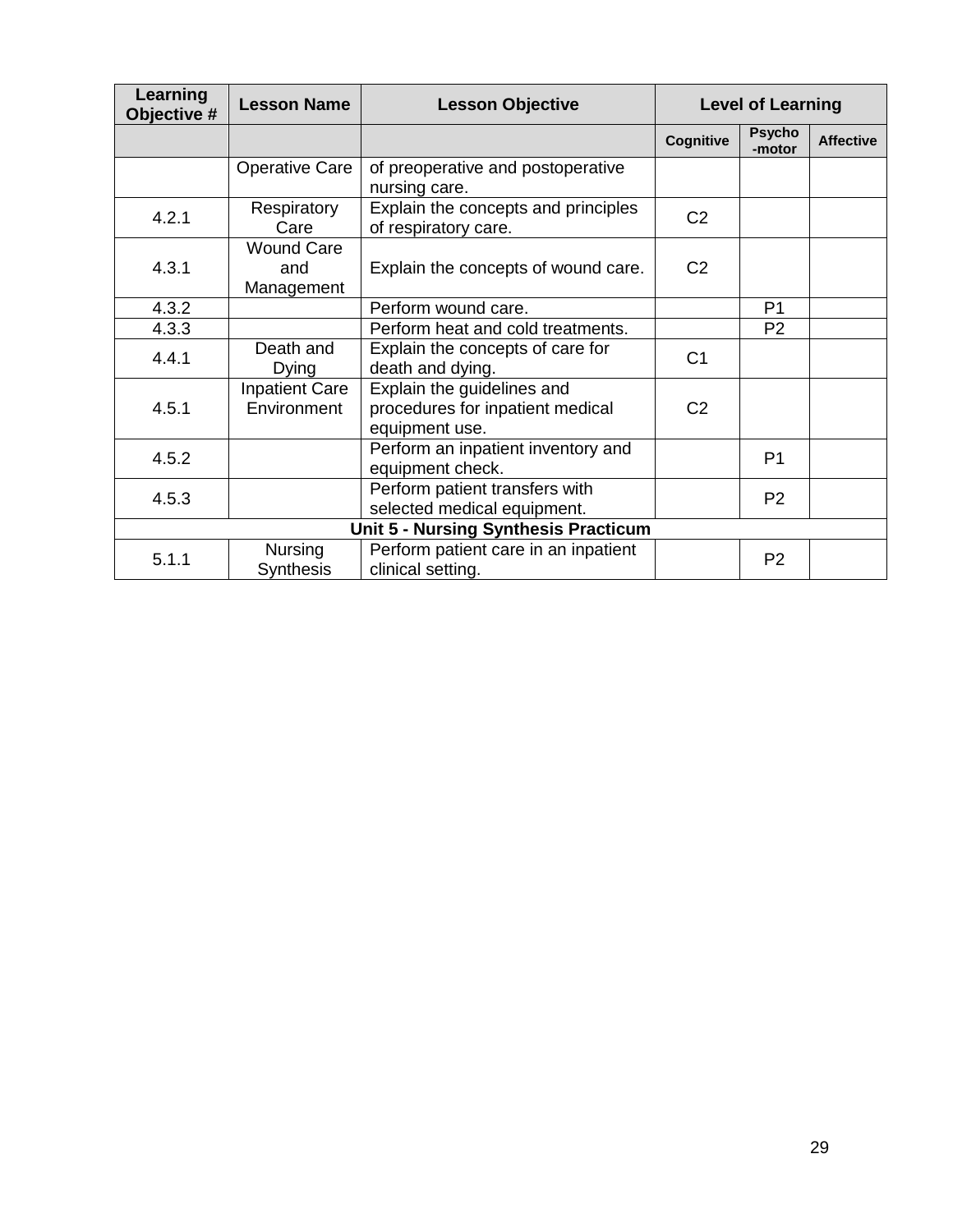# <span id="page-29-0"></span>**BMTC 101F Aerospace Medical Service Apprentice (AMSA) Introduction**

### <span id="page-29-1"></span>**Course Description:**

Training provides students entering the Aerospace Medical Service Apprentice (AMSA) career field with the knowledge and skills needed to perform at the apprentice level. Subjects in this curriculum include an overview of Air Force Medical Doctrine, AEF Aspects, Career Field Education and Training Plan, AFSC Duties, Special Duties, AFSC Shred outs, and the AMSA scope of practice. Course content complies with the Aerospace Medical Service Career Field Education and Training Plan (CFETP) and Air Force instructions. Upon completion of this course the AMSA will be able to identify basic facts and principles related to the Aerospace Medical Service mission.

Prerequisite(s): NURS 201 or its approved equivalents.

#### <span id="page-29-2"></span>**Course Goal(s):**

Upon completion of this course the AMSA will be able to identify basic facts and principles related to the Aerospace Medical Service mission.

#### <span id="page-29-3"></span>**Distribution of Contact Hours:**

| Unit #       | <b>Unit Title</b>                            | <b>Did</b><br>1:25 | Int<br><b>Did</b> | ∟ab/<br><b>Prac</b> | Clin | <b>Wtest</b><br>1:25 | <b>PTest</b> | <b>Other</b> | Reg'd<br>Act. | <b>Total</b> |
|--------------|----------------------------------------------|--------------------|-------------------|---------------------|------|----------------------|--------------|--------------|---------------|--------------|
|              | Aerospace Medical<br><b>Services Mission</b> |                    |                   | 0                   |      | e                    |              |              |               |              |
| <b>Total</b> |                                              | 5                  |                   |                     |      | ◠                    |              |              |               |              |

<span id="page-29-4"></span>

| Learning<br>Objective # | <b>Lesson Name</b>                                             | <b>Lesson Objective</b>                                                            |                | <b>Level of Learning</b> |                  |  |
|-------------------------|----------------------------------------------------------------|------------------------------------------------------------------------------------|----------------|--------------------------|------------------|--|
|                         |                                                                |                                                                                    | Cognitive      | <b>Psycho</b><br>-motor  | <b>Affective</b> |  |
|                         |                                                                | Unit 1 - Aerospace Medical Services Mission                                        |                |                          |                  |  |
| 1.1.1                   | Components of<br><b>Military</b><br>Healthcare<br>System (MHS) | Identify basic facts and terms about<br>the components of military health<br>care. | C1             |                          |                  |  |
| 1.2.1                   | 4N0X1 Career<br>Field                                          | Identify basic facts and terms about<br>the 4N0X1 career field progression.        | C <sub>1</sub> |                          |                  |  |
| 1.3.1                   | Air<br>Expeditionary<br>Force (AEF)<br>Concept                 | Identify basic facts and terms about<br>Air Expeditionary Force (AEF)<br>concept.  | C1             |                          |                  |  |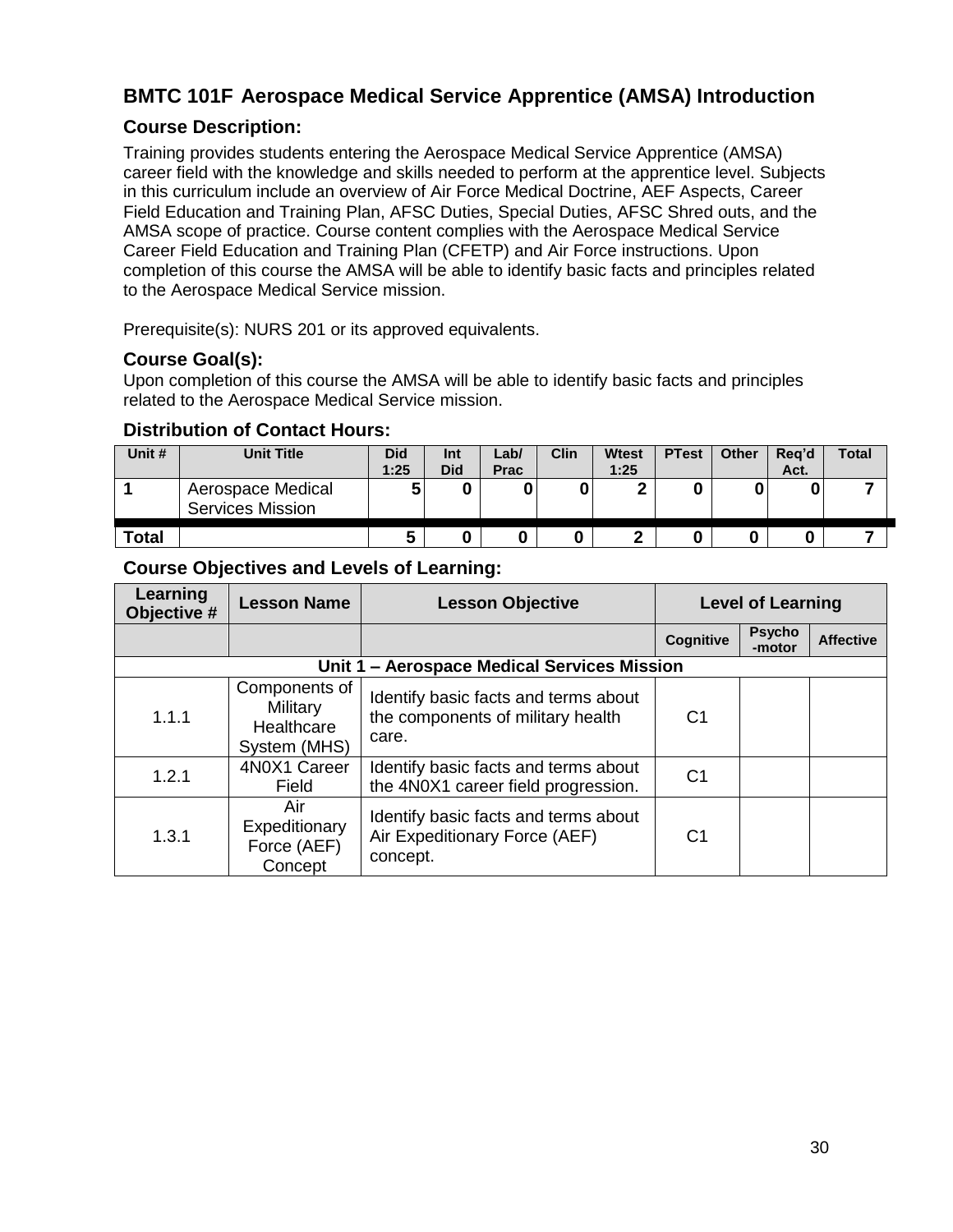# <span id="page-30-0"></span>**BMTC 103F Aerospace Medical service Apprentice Fundamentals**

### <span id="page-30-1"></span>**Course Description:**

Training provides students entering the Aerospace Medical Service Apprentice (AMSA) career field with the knowledge and skills needed to perform at the apprentice level. Students will master subjects including aerospace physiology effects, aircraft mishaps, patient care environment, line of duty determinations, medical databases, records review, documenting patient care, performing visual screening, physical examination preparation, cardiac monitoring procedures and aerospace medicine. Course content complies with Joint Commission, American Heart Association (AHA), Centers for Disease Control and Prevention (CDC) guidelines, American Nurses Association (ANA) standards and Air Force and METC instructions. Upon completion of this course, the (AMSA) will be able to perform entry level medical and administrative tasks.

Prerequisite(s): BMTC 101F

### <span id="page-30-2"></span>**Course Goal(s):**

Upon completion of this course, the (AMSA) will be able to perform specified entry level medical and administrative tasks.

| Unit #                  | <b>Unit Title</b>       | <b>Did</b><br>1:25 | Int<br><b>Did</b><br>1:12 | Lab/<br><b>Prac</b><br>1:06 | <b>Clin</b> | Wtest<br>1:25  | <b>PTest</b> | <b>Other</b> | Req'd<br>Act. | <b>Total</b> |
|-------------------------|-------------------------|--------------------|---------------------------|-----------------------------|-------------|----------------|--------------|--------------|---------------|--------------|
| 1                       | Safety/Resource         | 4                  | 0                         | 0                           | 0           | $\overline{2}$ | $\bf{0}$     | 0            | 0             | 6            |
|                         | Protection              |                    |                           |                             |             |                |              |              |               |              |
| $\overline{2}$          | The Medical             | 9                  | 1                         | 0                           | $\bf{0}$    | $\overline{2}$ | $\bf{0}$     | 0            | 0             | 12           |
|                         | Technician's Role in    |                    |                           |                             |             |                |              |              |               |              |
|                         | the Aerospace           |                    |                           |                             |             |                |              |              |               |              |
|                         | Medicine Program        |                    |                           |                             |             |                |              |              |               |              |
| 3                       | Air Force Specific      | 11                 | 8                         | 0                           | $\bf{0}$    | $\overline{2}$ | $\bf{0}$     | 0            | 0             | 21           |
|                         | Medical                 |                    |                           |                             |             |                |              |              |               |              |
|                         | Documentation           |                    |                           |                             |             |                |              |              |               |              |
| $\boldsymbol{4}$        | <b>Visual Screening</b> | 3                  | $\mathbf 0$               | 6                           | $\bf{0}$    | $\overline{2}$ | $\mathbf 0$  | 0            | $\bf{0}$      | 11           |
| $\overline{\mathbf{5}}$ | <b>Outpatient Exam</b>  | 4                  | $\bf{0}$                  | 0                           | 0           | $\overline{2}$ | $\bf{0}$     | $\Omega$     | $\bf{0}$      | 6            |
|                         | Preparation Lab         |                    |                           |                             |             |                |              |              |               |              |
| 6                       | Special Topics in       | 6                  | 1                         | 8                           | 0           | $\mathbf{2}$   | $\bf{0}$     | O            | $\Omega$      | 17           |
|                         | Nursing                 |                    |                           |                             |             |                |              |              |               |              |
| <b>Total</b>            |                         | 37                 | 10                        | 14                          | 0           | 12             | $\bf{0}$     | 0            | 0             | 73           |

#### <span id="page-30-3"></span>**Distribution of Contact Hours:**

<span id="page-30-4"></span>

| Learning<br>Objective #             | <b>Lesson Name</b>                                  | <b>Lesson Objective</b>                                                                |                |                         | <b>Level of Learning</b> |  |  |  |
|-------------------------------------|-----------------------------------------------------|----------------------------------------------------------------------------------------|----------------|-------------------------|--------------------------|--|--|--|
|                                     |                                                     |                                                                                        | Cognitive      | <b>Psycho</b><br>-motor | <b>Affective</b>         |  |  |  |
| Unit 1 - Safety/Resource Protection |                                                     |                                                                                        |                |                         |                          |  |  |  |
| 1.1.1                               | <b>Basic Safety</b><br><b>Principles</b>            | <b>Explain Basic Safety Principles</b><br>regarding military resources.                | C <sub>2</sub> |                         |                          |  |  |  |
| 1.2.1                               | Specific<br>Resources and<br><b>Vulnerabilities</b> | Identify basic facts about specific<br>resources and vulnerabilities for the<br>4N0X1. | C1             |                         |                          |  |  |  |
| 1.3.1                               | Hazard<br>Resource<br><b>Protection Plan</b>        | Identify simple facts related to<br>hazard resource protection programs                | C1             |                         |                          |  |  |  |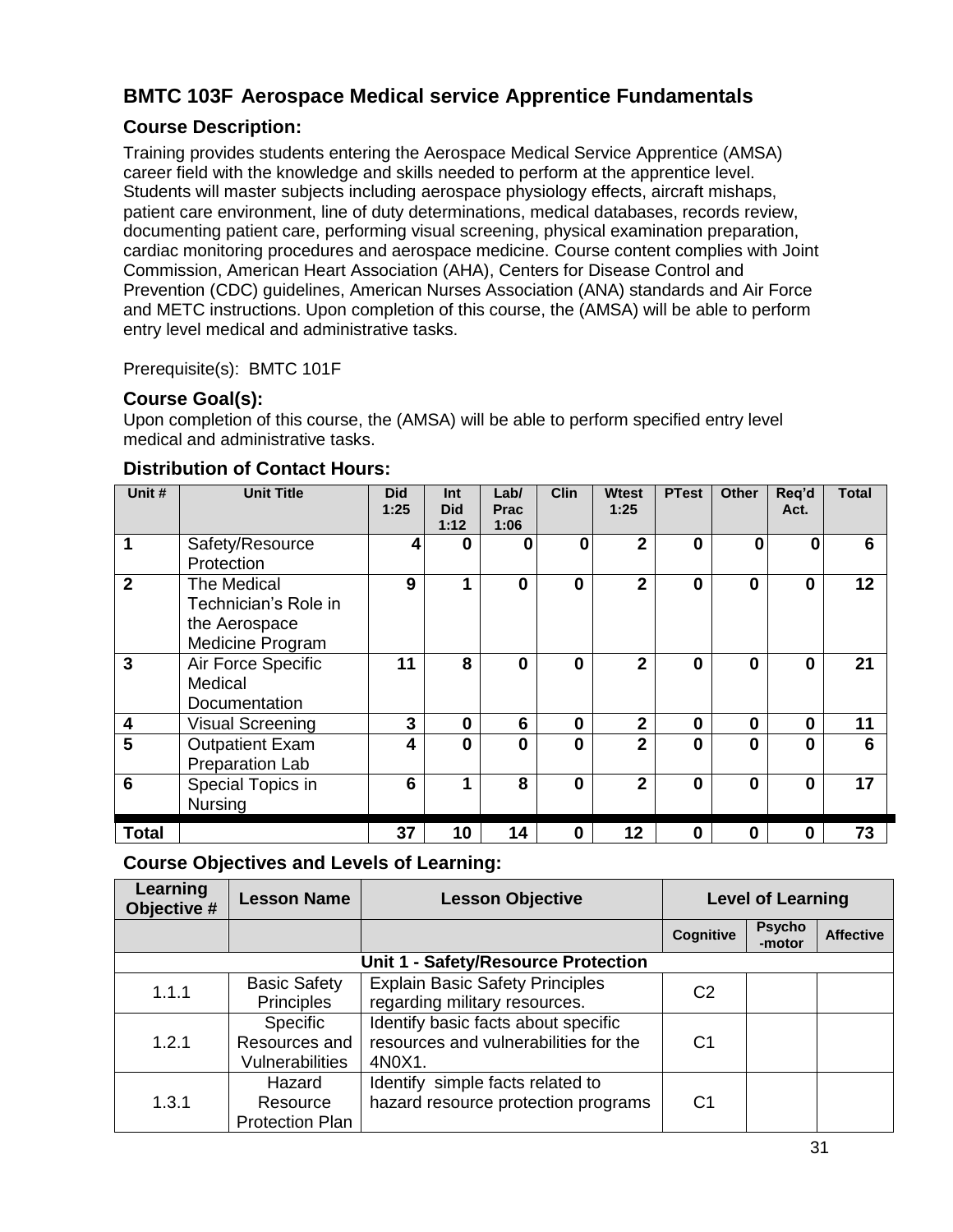| Learning<br>Objective # | <b>Lesson Name</b>                                          | <b>Lesson Objective</b>                                                                                                                                                                                                                                                                                                                                                                                                                                                                                        | <b>Level of Learning</b> |                         |                  |
|-------------------------|-------------------------------------------------------------|----------------------------------------------------------------------------------------------------------------------------------------------------------------------------------------------------------------------------------------------------------------------------------------------------------------------------------------------------------------------------------------------------------------------------------------------------------------------------------------------------------------|--------------------------|-------------------------|------------------|
|                         |                                                             |                                                                                                                                                                                                                                                                                                                                                                                                                                                                                                                | Cognitive                | <b>Psycho</b><br>-motor | <b>Affective</b> |
| 1.4.1                   | Environmental<br>and Material<br>Resource<br>Protection     | Identify basic facts and terms related<br>to environmental and material<br>resource protection.                                                                                                                                                                                                                                                                                                                                                                                                                | C <sub>1</sub>           |                         |                  |
|                         |                                                             | Unit 2 - The Medical Technician's Role in the Aerospace Medicine Program                                                                                                                                                                                                                                                                                                                                                                                                                                       |                          |                         |                  |
| 2.1.1                   | Aerospace<br>Medicine<br>Mission and<br>Flight<br>Personnel | Identify basic facts and terms related<br>to the aerospace medicine mission<br>and flight personnel assigned to the<br>program.                                                                                                                                                                                                                                                                                                                                                                                | C <sub>1</sub>           |                         |                  |
| 2.2.1                   | Aerospace<br>Medical<br><b>Dispositions</b>                 | Identify basic facts and terms for<br>maintaining Aerospace Medical<br>Dispositions.                                                                                                                                                                                                                                                                                                                                                                                                                           | C <sub>1</sub>           |                         |                  |
| 2.3.1                   | Aerospace<br>Physiology and<br>the effects on<br>the body   | Identify basic facts and terms related<br>to Aerospace Physiology and its<br>effects on the body.                                                                                                                                                                                                                                                                                                                                                                                                              | C <sub>1</sub>           |                         |                  |
| 2.4.1                   | Aircraft<br><b>Mishaps</b>                                  | Identify basic roles and procedures<br>for performing aircraft and mishaps<br>investigations and patient<br>processing.                                                                                                                                                                                                                                                                                                                                                                                        | C <sub>1</sub>           |                         |                  |
|                         |                                                             | Unit 3 - Air Force Specific Medical Documentation                                                                                                                                                                                                                                                                                                                                                                                                                                                              |                          |                         |                  |
| 3.1.1                   | <b>Primary Care</b><br>Team<br>Responsibilitie<br>s         | Identify basic facts and terms related<br>to the AF's Primary care<br>Management and Optimization<br>concepts.                                                                                                                                                                                                                                                                                                                                                                                                 | C <sub>1</sub>           |                         |                  |
| 3.2.1                   | Line of Duty<br>Determinations<br>(LOD)                     | Identify basic facts and terms<br>regarding the requirements for<br>completing LODs.                                                                                                                                                                                                                                                                                                                                                                                                                           | C <sub>1</sub>           |                         |                  |
| 3.3.1                   | Outpatient<br>Medical<br>Records                            | Explain basic facts and terms<br>regarding the requirements for<br>maintaining outpatient medical<br>records.                                                                                                                                                                                                                                                                                                                                                                                                  | C <sub>2</sub>           |                         |                  |
| 3.4.1                   | <b>Databases</b>                                            | Identify the purpose of the following<br>military preventative health database:<br>Preventive Health Assessment and<br><b>Individual Medical Readiness</b><br>(PIMR), Composite Health Care<br>System (CHCS) /Armed Forces<br><b>Health Longitudinal Technology</b><br>Application (AHLTA), Aeromedical<br>Information Management Waiver<br>Tracking System (AIMWTS),<br><b>Physical Examination Processing</b><br>Program (PEPP), Air Force<br><b>Complete Immunization Tracking</b><br>Application (AFCITA). | C <sub>1</sub>           |                         |                  |
| 3.4.2                   |                                                             | Explain how to update the PIMR<br>database.                                                                                                                                                                                                                                                                                                                                                                                                                                                                    | C <sub>2</sub>           |                         |                  |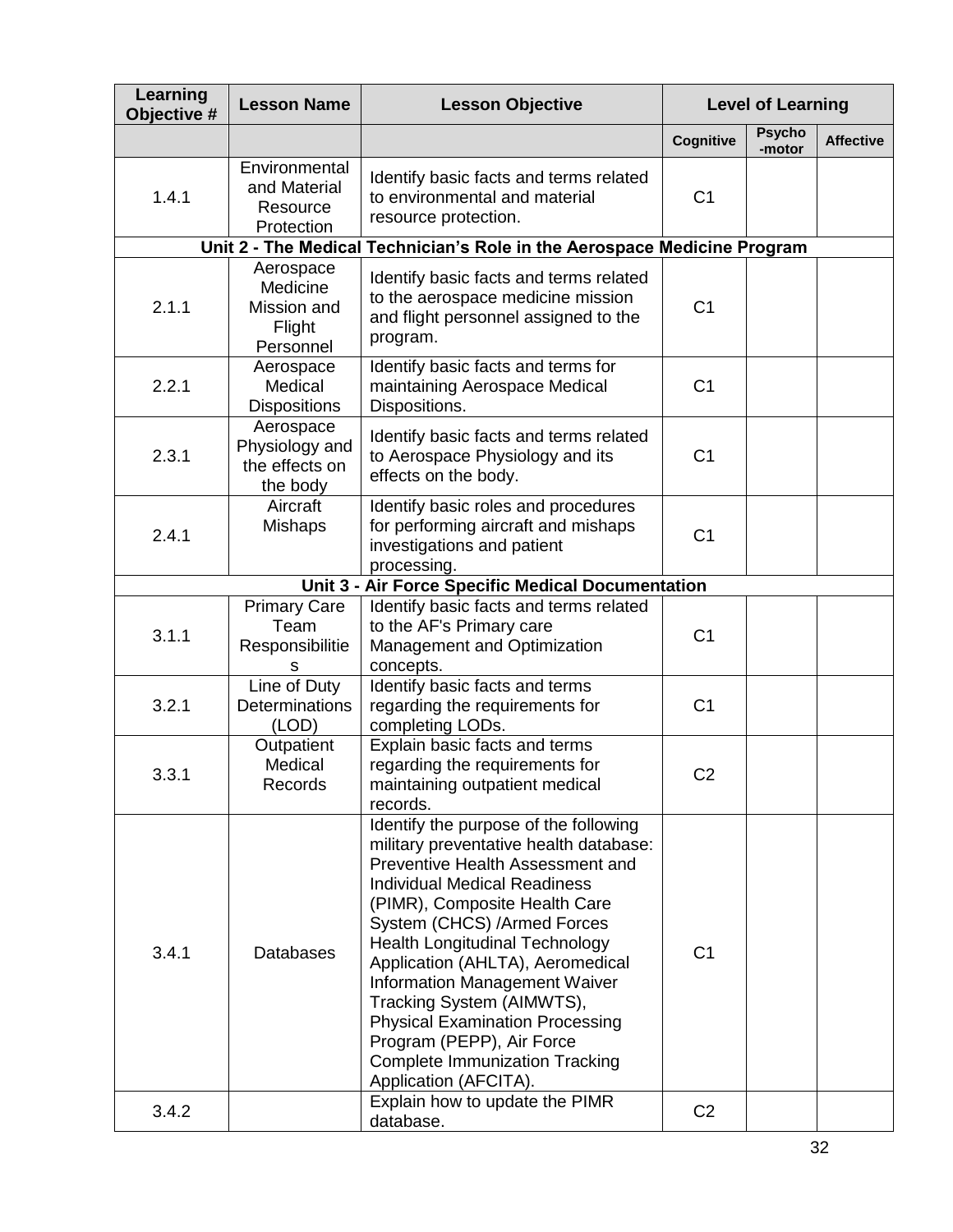| Learning<br>Objective # | <b>Lesson Name</b>                                                             | <b>Lesson Objective</b>                                                                                                | <b>Level of Learning</b> |                         |                  |
|-------------------------|--------------------------------------------------------------------------------|------------------------------------------------------------------------------------------------------------------------|--------------------------|-------------------------|------------------|
|                         |                                                                                |                                                                                                                        | Cognitive                | <b>Psycho</b><br>-motor | <b>Affective</b> |
| 3.5.1                   | Outpatient<br>Documentation                                                    | Identify basic facts and terms about<br>preparing and documenting patient<br>information on specific medical<br>forms. | C <sub>1</sub>           |                         |                  |
| 3.5.2                   |                                                                                | Document patient care.                                                                                                 |                          | P <sub>1</sub>          |                  |
| 3.6.1                   | Physical<br>Exams                                                              | Identify basic facts and terms for<br>completing physical examinations.                                                | C <sub>1</sub>           |                         |                  |
|                         |                                                                                | Dental types and classifications                                                                                       | C <sub>1</sub>           |                         |                  |
| 3.6.2                   |                                                                                | Document patient examination and<br>care.                                                                              |                          | P <sub>1</sub>          |                  |
|                         |                                                                                | <b>Unit 4 - Visual Screening</b>                                                                                       |                          |                         |                  |
| 4.1.1                   | <b>Visual</b><br>Screening                                                     | Define basic terms related to visual<br>screening tests.                                                               | C <sub>1</sub>           |                         |                  |
| 4.1.1                   |                                                                                | Perform visual screening IAW<br>service requirements.                                                                  |                          | P <sub>2</sub>          |                  |
|                         |                                                                                | Unit 5 - Outpatient Exam Preparation Lab                                                                               |                          |                         |                  |
| 5.1.1                   | Outpatient<br>Procedures                                                       | Explain the purpose and set-up of<br>selected outpatient procedures.                                                   | C <sub>2</sub>           |                         |                  |
|                         |                                                                                | Unit 6 - Special Topics in Nursing                                                                                     |                          |                         |                  |
| 6.1.1                   | Aeromedical<br>Evacuation<br>Litter                                            | Perform Patient Transfer using an<br>Aeromedical Evacuation Litter.                                                    |                          | P <sub>2</sub>          |                  |
| 6.2.1                   | Electro-<br>sensitive<br><b>Patients</b>                                       | Identify special requirements for the<br>dialysis patients                                                             | C <sub>1</sub>           |                         |                  |
| 6.3.1                   | <b>Dialysis</b><br><b>Patients</b>                                             | Identify special requirements for the<br>electrosensitive patient.                                                     | C <sub>1</sub>           |                         |                  |
| 6.4.1                   | Cardiac<br>Conduction<br>and Life-<br>Threatening<br>Arrhythmias               | Identify simple facts and terms<br>related to the cardiac conduction<br>system and life-threatening<br>arrhythmias.    | C <sub>1</sub>           |                         |                  |
| 6.5.1                   | Cardiac<br>Monitor/<br>Defibrillator/<br>External<br>Pacemaker<br>Preparations | Recall steps for setting-up a cardiac<br>monitor/defibrillator and external<br>pacemaker.                              | C <sub>1</sub>           |                         |                  |
| 6.5.2                   |                                                                                | Demonstrate cardiac monitor,<br>defibrillator, and external pacemaker<br>set-up procedures.                            |                          | P <sub>1</sub>          |                  |
| 6.6.1                   | 12-Lead EKG                                                                    | Demonstrate steps for performing a<br>12-lead EKG.                                                                     |                          | P <sub>1</sub>          |                  |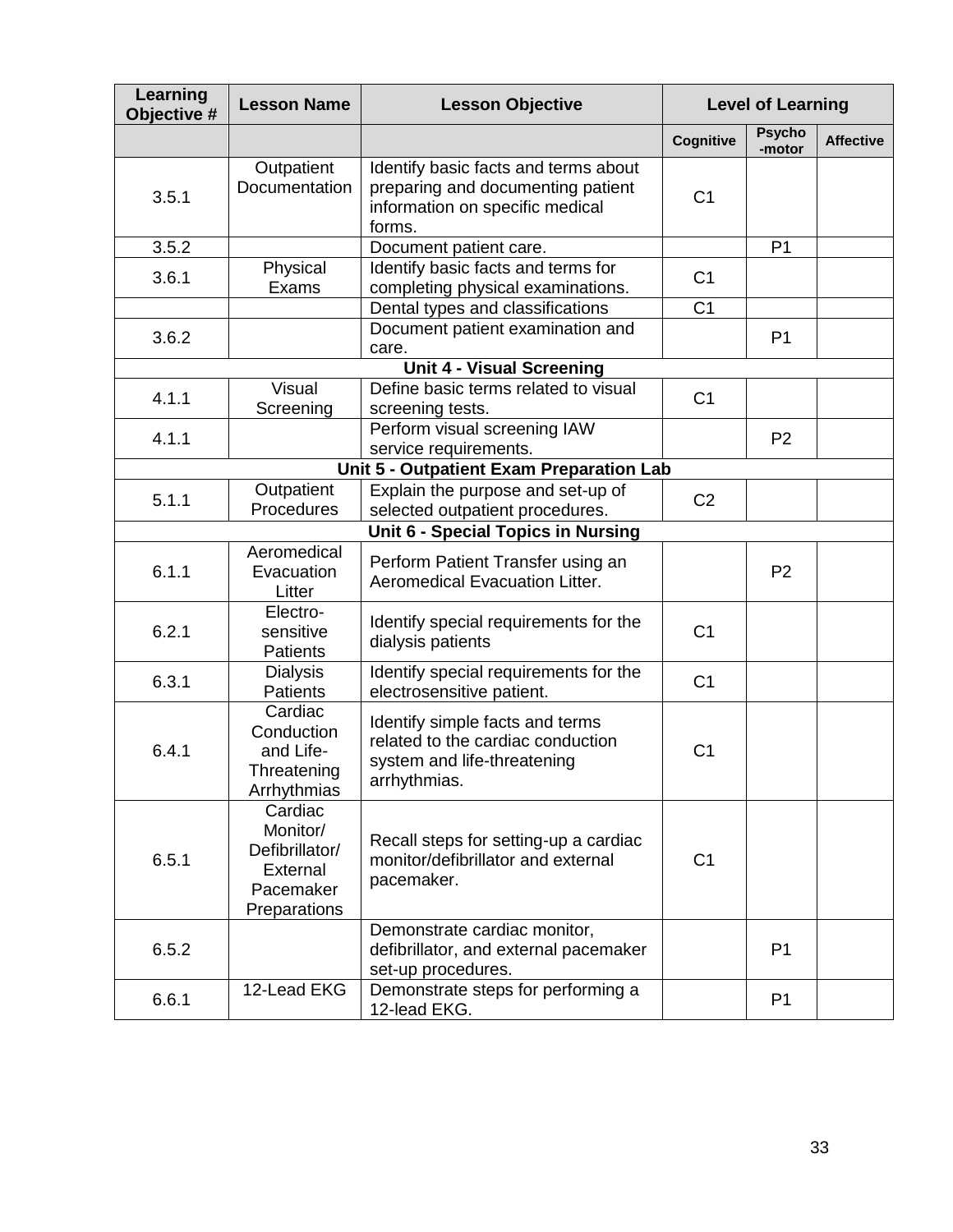# <span id="page-33-0"></span>**BMTC 106F Expeditionary Medical Readiness Course (EMRC)**

### <span id="page-33-1"></span>**Course Description:**

This course provides practical and didactic training, with an orientation to all continuing Medical Readiness Training (MRT) core topics to: active duty, AFRC and ANG personnel attending 3-level medical/dental AFSC awarding courses. Student will gain emergency medical readiness and deployment skills in a field hospital's surgical suite and sterile processing and supply areas.

Prerequisite(s): None.

#### <span id="page-33-2"></span>**Course Goal(s):**

Student will gain emergency medical readiness and deployment skills in a field hospital's surgical suite and sterile processing and supply areas.

#### <span id="page-33-3"></span>**Distribution of Contact Hours:**

| Unit #       | <b>Unit Title</b>                                | <b>Did</b><br>1:25 | Int<br><b>Did</b> | Lab/<br><b>Prac</b><br>1:06 | Clin | <b>WTest</b> | <b>PTest</b> | Other | Reg'd<br>Act. | <b>Total</b> |
|--------------|--------------------------------------------------|--------------------|-------------------|-----------------------------|------|--------------|--------------|-------|---------------|--------------|
|              | <b>Expeditionary Medical</b><br><b>Readiness</b> | 7.5                | 0                 | О                           |      | υ            |              | 0.5   |               | 16           |
| <b>Total</b> |                                                  | 7.5                | u                 | 8                           |      |              |              | 0.5   | u             | 16           |

<span id="page-33-4"></span>

| Learning<br>Objective # | <b>Lesson Name</b>                                               | <b>Lesson Objective</b>                                                                                                                                        |                | <b>Level of Learning</b> |                  |
|-------------------------|------------------------------------------------------------------|----------------------------------------------------------------------------------------------------------------------------------------------------------------|----------------|--------------------------|------------------|
|                         |                                                                  |                                                                                                                                                                | Cognitive      | <b>Psycho</b><br>-motor  | <b>Affective</b> |
|                         | Unit 1 - Expeditionary Medical Readiness                         |                                                                                                                                                                |                |                          |                  |
| 1.1.1                   | <b>USAF Medical</b><br>Service<br>Mission and<br>Doctrine        | Identify facts and principles<br>pertaining to USAF Medical Service<br><b>Mission and Doctrine</b>                                                             | C <sub>1</sub> |                          |                  |
| 1.2.1                   | <b>Combat Stress</b><br>Control                                  | Identify facts and principles of<br>combat stress control management<br>and Brevity Immediacy Centrality<br><b>Expectancy Proximity Simplicity</b><br>(BICEPS) | C <sub>1</sub> |                          |                  |
| 1.3.1                   | Site Selection/<br><b>Shelter</b><br>Assembly                    | Working as a team, erect an Alaska<br>Small Shelter System (AKSS)                                                                                              |                | P <sub>2</sub>           |                  |
| 1.3.2                   |                                                                  | Identify facts and principles of field<br>sanitation, hygiene and disease<br>prevention                                                                        | C <sub>1</sub> |                          |                  |
| 1.3.3                   |                                                                  | Working as a team, strike an Alaska<br>Small Shelter System (AKSS)                                                                                             |                | P <sub>2</sub>           |                  |
| 1.4.1                   | Threat and<br><b>Future</b><br><b>Battlefield</b><br>Environment | Identify facts and principles of<br>foreign and domestic sources of<br>danger to U.S. Forces                                                                   | C <sub>1</sub> |                          |                  |
| 1.4.2                   |                                                                  | Identify facts and principles of future<br>battlefield settings, new weaponry<br>and impact to health protection                                               | C <sub>1</sub> |                          |                  |
| 1.5.1                   | Command,                                                         | Identify facts and principles of                                                                                                                               | C <sub>1</sub> |                          |                  |